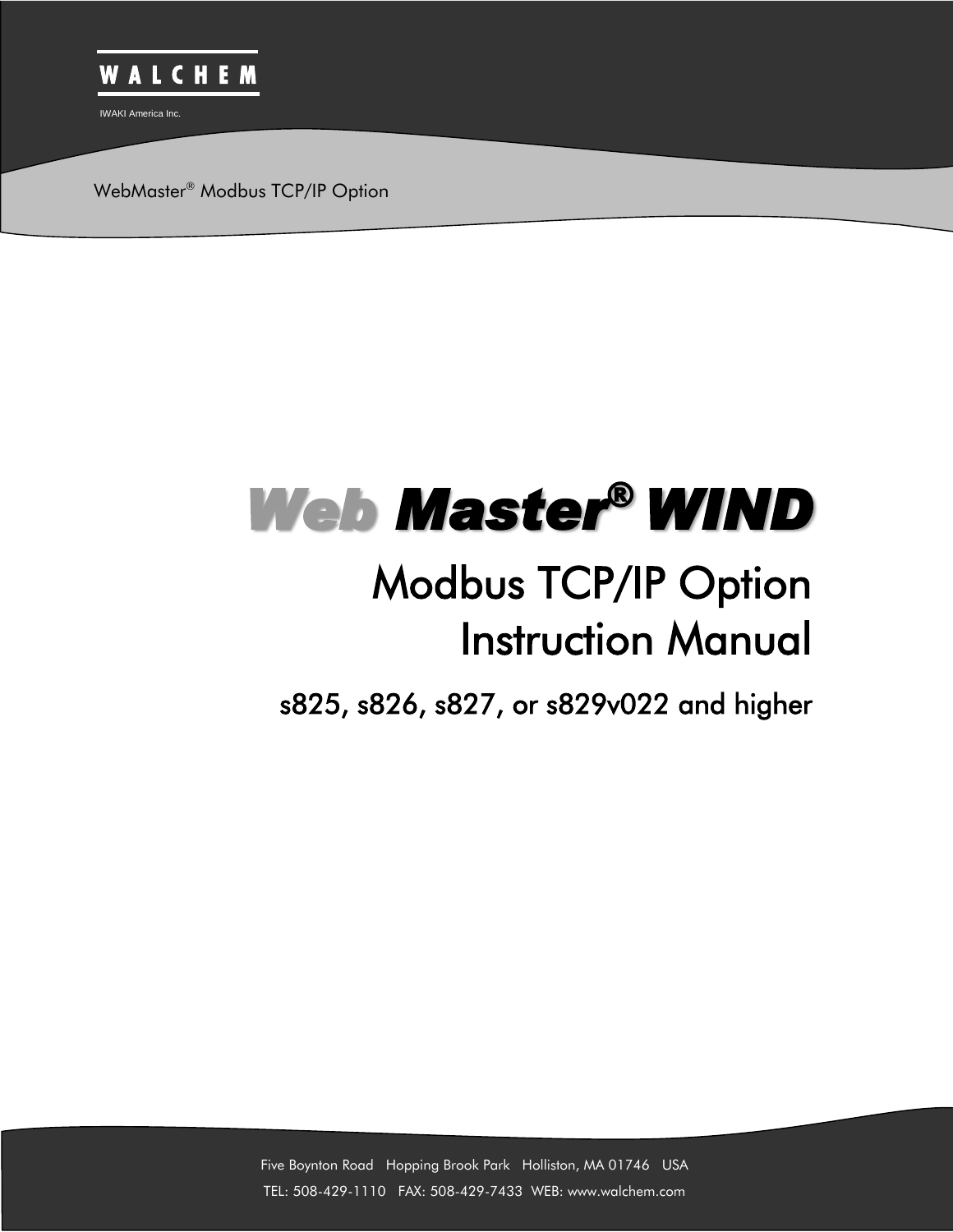#### **Notice**

*© 2014 WALCHEM, Iwaki America Inc. (hereinafter "Walchem") Five Boynton Road, Holliston, MA 01746 USA (508) 429-1110 All Rights Reserved Printed in USA*

#### **Proprietary Material**

*The information and descriptions contained herein are the property of WALCHEM. Such information and descriptions may not be copied or reproduced by any means, or disseminated or distributed without the express prior written permission of WALCHEM, Five Boynton Road, Holliston, MA 01746.*

#### **Statement of Limited Warranty**

*WALCHEM warrants equipment of its manufacture, and bearing its identification to be free from defects in workmanship and material for a period of 24 months for electronics and 12 months for mechanical parts and electrodes from date of delivery from the factory or authorized distributor under normal use and service and otherwise when such equipment is used in accordance with instructions furnished by WALCHEM and for the purposes disclosed in writing a the time of purchase, if any. WALCHEM's liability under this warranty shall be limited to replacement or repair, F.O.B. Holliston, MA U.S.A. of any defective equipment or part which, having been returned to WALCHEM, transportation charges prepaid, has been inspected and determined by WALCHEM to be defective. Replacement elastomeric parts and glass components are expendable and are not covered by any warranty.*

*THIS WARRANTY IS IN LIEU OF ANY OTHER WARRANTY, EITHER EXPRESS OR IMPLIED, AS TO DESCRIPTION, QUALITY, MERCHANTABILITY, and FITNESS FOR ANY PARTICULAR PURPOSE OR USE, OR ANY OTHER MATTER.*

180413 Rev E Feb 2014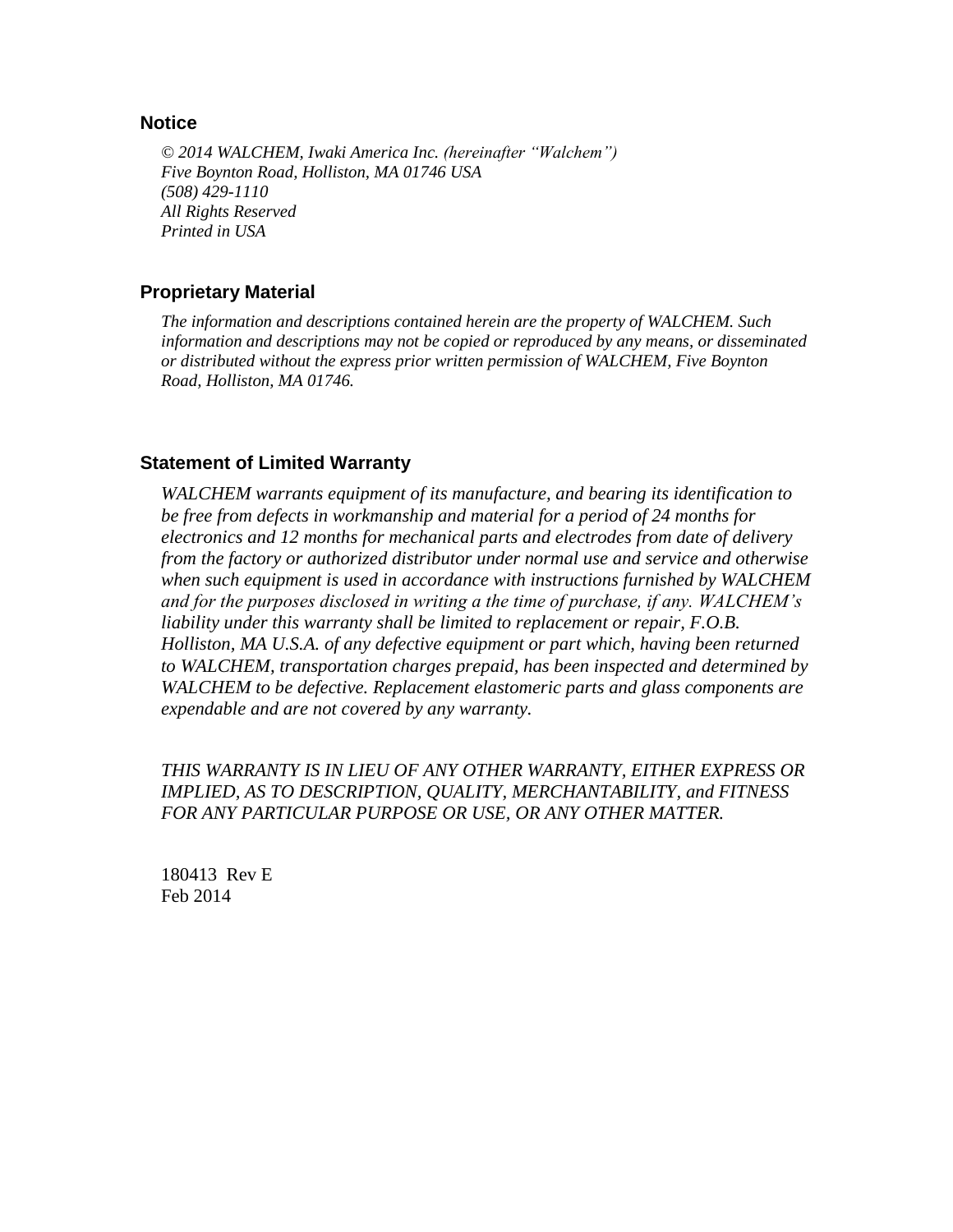### **TABLE OF CONTENTS**

| 1.0 |       |                                                 |  |
|-----|-------|-------------------------------------------------|--|
| 2.0 |       |                                                 |  |
| 3.0 |       |                                                 |  |
| 4.0 |       |                                                 |  |
| 4.1 |       |                                                 |  |
|     | 4.1.1 |                                                 |  |
|     | 4.1.2 |                                                 |  |
| 4.2 |       |                                                 |  |
| 4.3 |       |                                                 |  |
| 4.4 |       |                                                 |  |
|     | 4.4.1 |                                                 |  |
|     | 4.4.2 |                                                 |  |
|     | 4.4.3 |                                                 |  |
|     | 4.4.4 |                                                 |  |
|     | 4.4.5 |                                                 |  |
| 4.5 |       |                                                 |  |
|     | 4.5.1 |                                                 |  |
|     | 4.5.2 | Header Data, Custom Names and Units of Measure7 |  |
|     | 4.5.3 |                                                 |  |
|     | 4.5.4 |                                                 |  |
|     | 4.5.4 |                                                 |  |
|     | 4.5.4 |                                                 |  |
|     | 4.5.5 |                                                 |  |
| 4.6 |       |                                                 |  |
|     | 4.6.1 |                                                 |  |
|     | 4.6.2 |                                                 |  |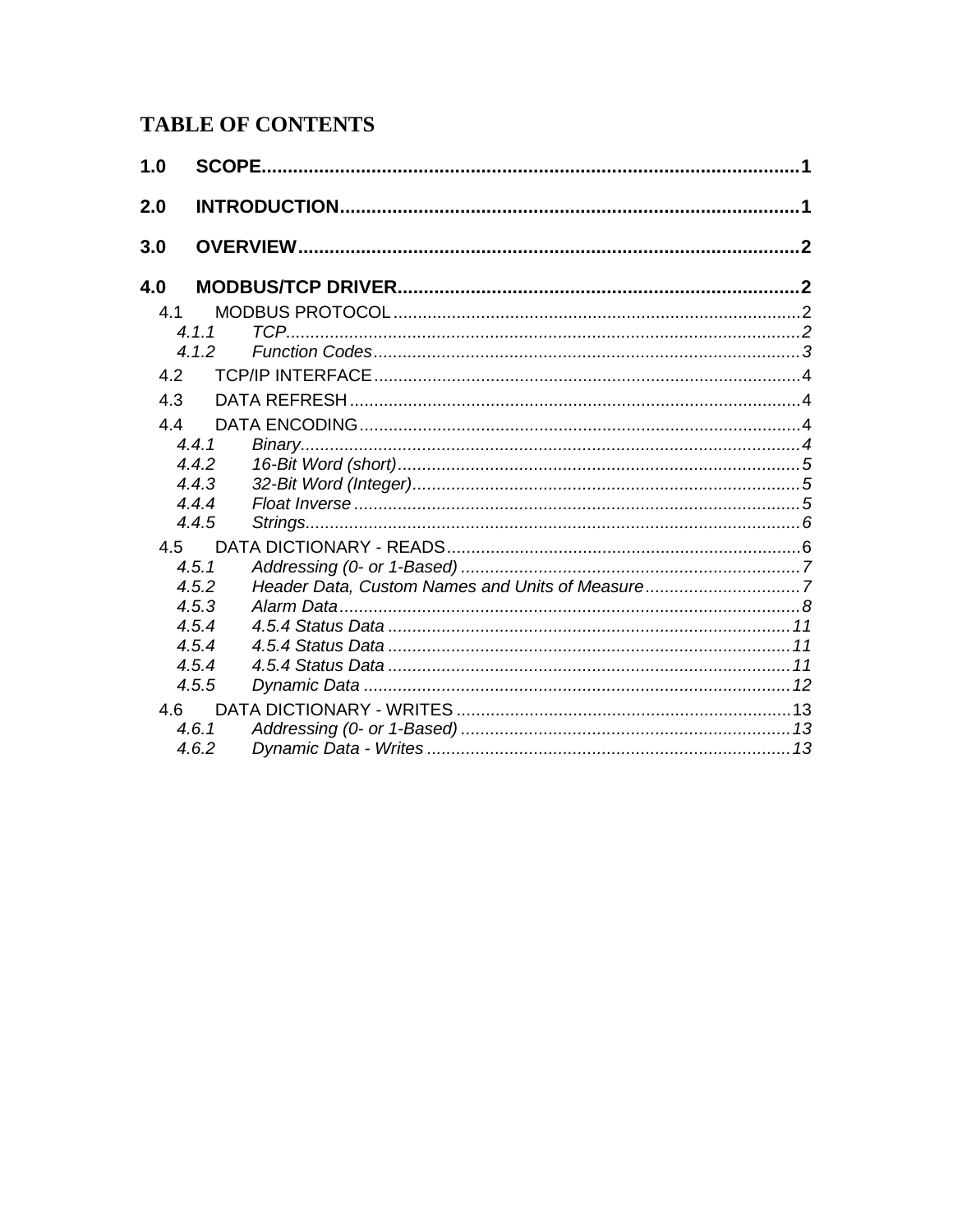## <span id="page-3-0"></span>**1.0 SCOPE**

This document is a User Interface Specification for the WebMaster® Modbus/TCP product feature. This is a mapping of the various dynamic variables to their Modbus/TCP register locations.

This document supports the Modbus feature in the following controller software versions:

S825v022, s826v022, s827v022, s829v022

## <span id="page-3-1"></span>**2.0 INTRODUCTION**

The WebMaster® product supports TCP/IP communications on 3 different network interfaces (USB, modem, and Ethernet). All configurations of set points are accomplished with a computer running a browser (such as Microsoft Internet Explorer) connected to the WebMaster® over one of these interfaces.

The Modbus/TCP option allows the WebMaster® to communicate with PC-based applications such as WonderWare and Intellution HMI/SCADA programs, Building Energy Management systems, Distributed Control Systems (DCS), as well as stand-alone HMI devices.

The WebMaster® is a Modbus Server, meaning that it is capable of responding to requests from the HMI device. The WebMaster® cannot initiate the flow of information, for example, it will not immediately send a new alarm message. It will wait until the HMI device requests the current data contained in specific register locations.

In version 10 or higher, the HMI software can be used to change WebMaster<sup>®</sup> set points. This manual is divided into two sections, Modbus Read and Modbus Writes.

If the HMI device does not directly support Modbus/TCP protocol, then a protocol translation gateway may be required to convert from Modbus/TCP to a protocol that the device supports. Please note that Modbus/RTU requires a serial interface, not Ethernet, and therefore is not directly compatible with the WebMaster®.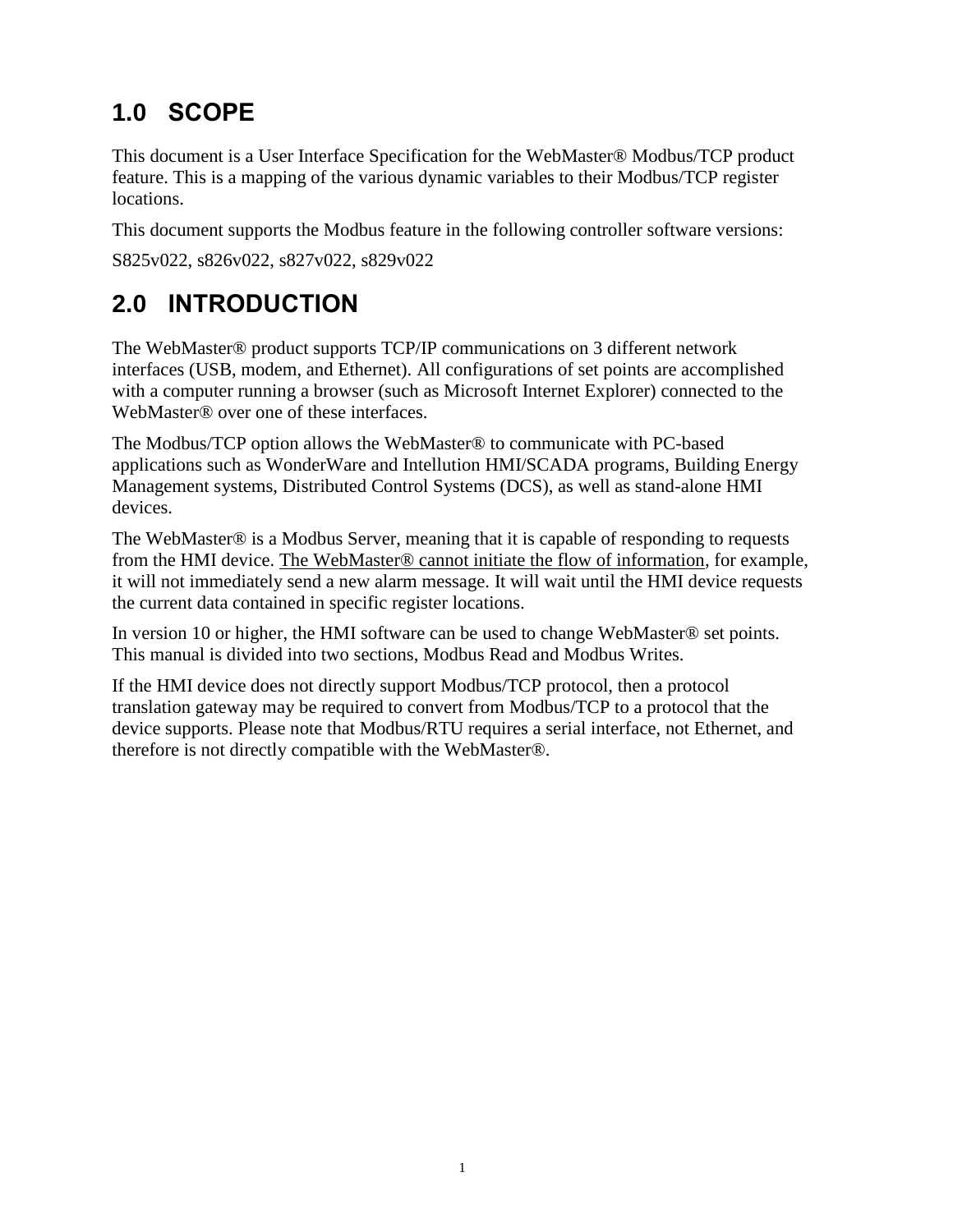## <span id="page-4-0"></span>**3.0 OVERVIEW**

Modbus/TCP is a form of Modbus that uses the TCP/IP layers as a base layer for controlling the communications between different devices.

The Modbus/TCP protocol supports multiple types of data transactions, from reading single bits per transaction, to advanced object-oriented operations. However, to ensure the most compatible system available, the simplest function set is to be made available.

The Modbus/TCP protocol has each transaction type classified in to conformance classes, to ensure consistency and interoperability. Class 0 is the simplest, and allows for reading and writing of multiple 16-bit registers. The Modbus/TCP feature of the WebMaster® will support reading and writing of these 16-bit registers, which allows the WebMaster® to establish a block of data which contains all the process variables, set points, alarms and input/output statuses that are to be made public to a Modbus/TCP client. This block of data is packaged so that it can be read in 16-bit chunks (or registers) at a time, regardless of the type of data within it. In the following sections, the formatting, storing, and reading of this data are described.

## <span id="page-4-1"></span>**4.0 MODBUS/TCP DRIVER**

## <span id="page-4-2"></span>*4.1 MODBUS PROTOCOL*

The Modbus protocol, as well as the TCP extension, is well documented in the specifications which are available at [http://www.modbus.org,](http://www.modbus.org/) a website established by the Modbus Organization for supporting and organizing the Modbus protocol. Only the use of the protocol is documented here.

#### <span id="page-4-3"></span>*4.1.1 TCP*

The Modbus/TCP extension includes 7 additional bytes to the original Modbus protocol, which allows for transport over the TCP/IP layers.



The MBAP Header (Modbus Application Protocol Header) consists of 7 bytes of information: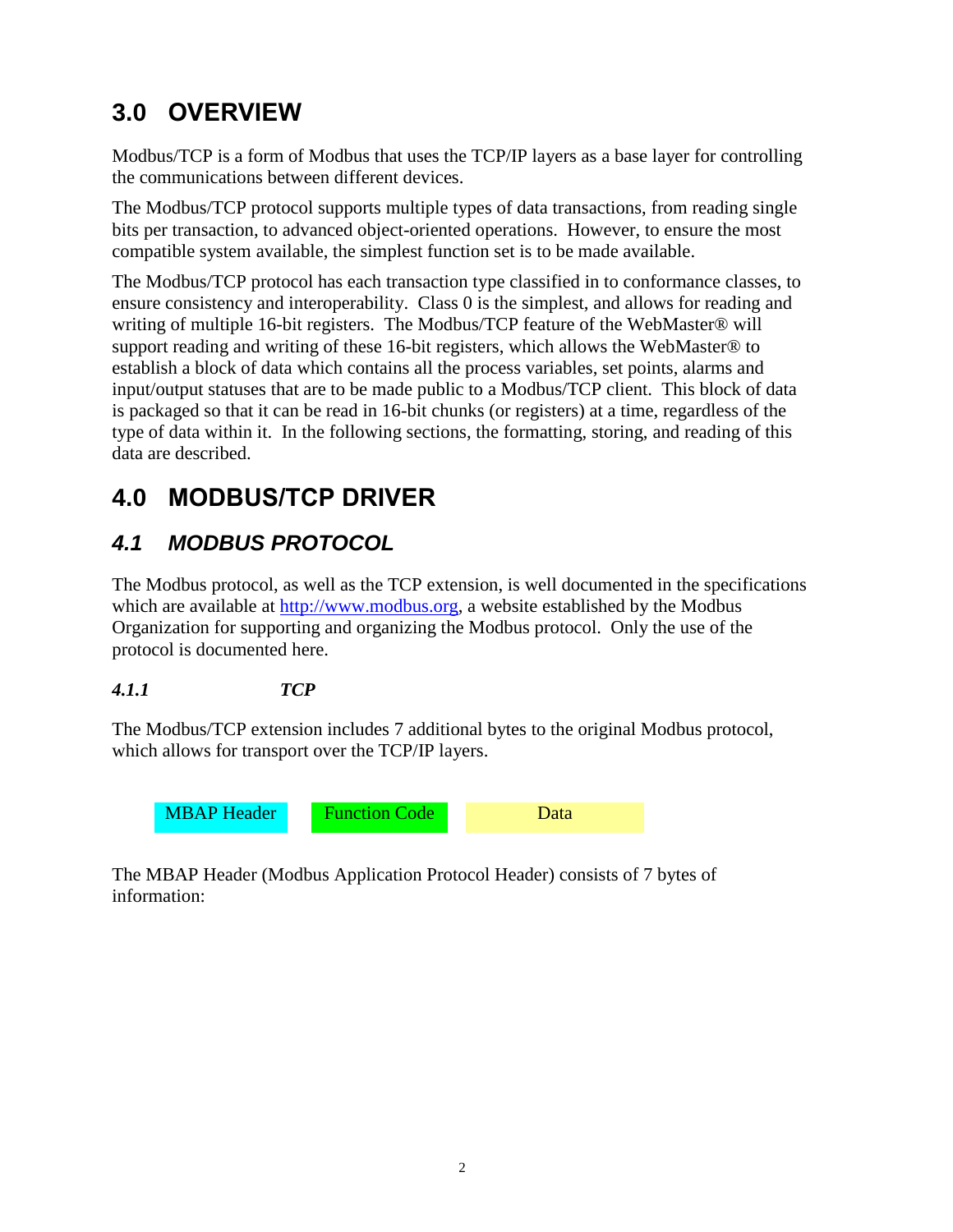| <b>Transaction Identifier</b> | 2 bytes | identification of Request/Response transaction<br>- copied from request to response |
|-------------------------------|---------|-------------------------------------------------------------------------------------|
| <b>Protocol Identifier</b>    | 2 bytes | $0 =$ Modbus protocol                                                               |
| Length                        | 2 bytes | number of following bytes – includes the unit<br>identifier                         |
| Unit Identifier               | 1 byte  | identification of remote slave, can be used for<br>broadcasting (not supported)     |

The Unit Identifier has a special consideration in the WebMaster® implementation. If the value is 0, then the request is considered to be a broadcast message; therefore the packet will be processed, and no response will be generated. If the value is anything else, the packet will be processed and a response will be generated.

Normally the Slave ID will be set in the HMI client software to 1.

The broadcast Unit Identifier address is not supported as of this release, as the only function code supported is Read Holding Registers; therefore, a response is required at all times.

#### <span id="page-5-0"></span>*4.1.2 Function Codes*

The Modbus/TCP Server feature supports the following function codes:

- Function Code 3 (FC3), Read Multiple Registers, which allows the reading of up to 125 16-bit registers, or quantities, within a single request/response cycle.
- Function Code 16 (FC16), Write Multiple Registers, which allows the writing of up to 125 16-bit registers, or quantities, within a single request/response cycle.
- Function Code 6 (FC6), Write Single Registers, which allows the writing of a single 16-bit register within a single request/response cycle.

FC3 and FC16 have a 125-register limitation, which was established for the Modbus/TCP standard to maintain consistency with the original Modbus protocol standard, even though a TCP/IP packet can support more data.

#### Request

| <b>Function Code</b>         | 1 byte  | 0x03                        |
|------------------------------|---------|-----------------------------|
| <b>Starting Address</b>      | 2 bytes | $0x0000$ to $0x$ FFFF       |
| <b>Quantity of Registers</b> | 2 bytes | 1 to $125 (0x01)$ to $0x7D$ |

#### Response

| <b>Function Code</b>   | 1 byte          | 0x03           |
|------------------------|-----------------|----------------|
| <b>Byte Count</b>      | 1 byte          | $2 \times N^*$ |
| <b>Register Values</b> | $N^*$ x 2 bytes |                |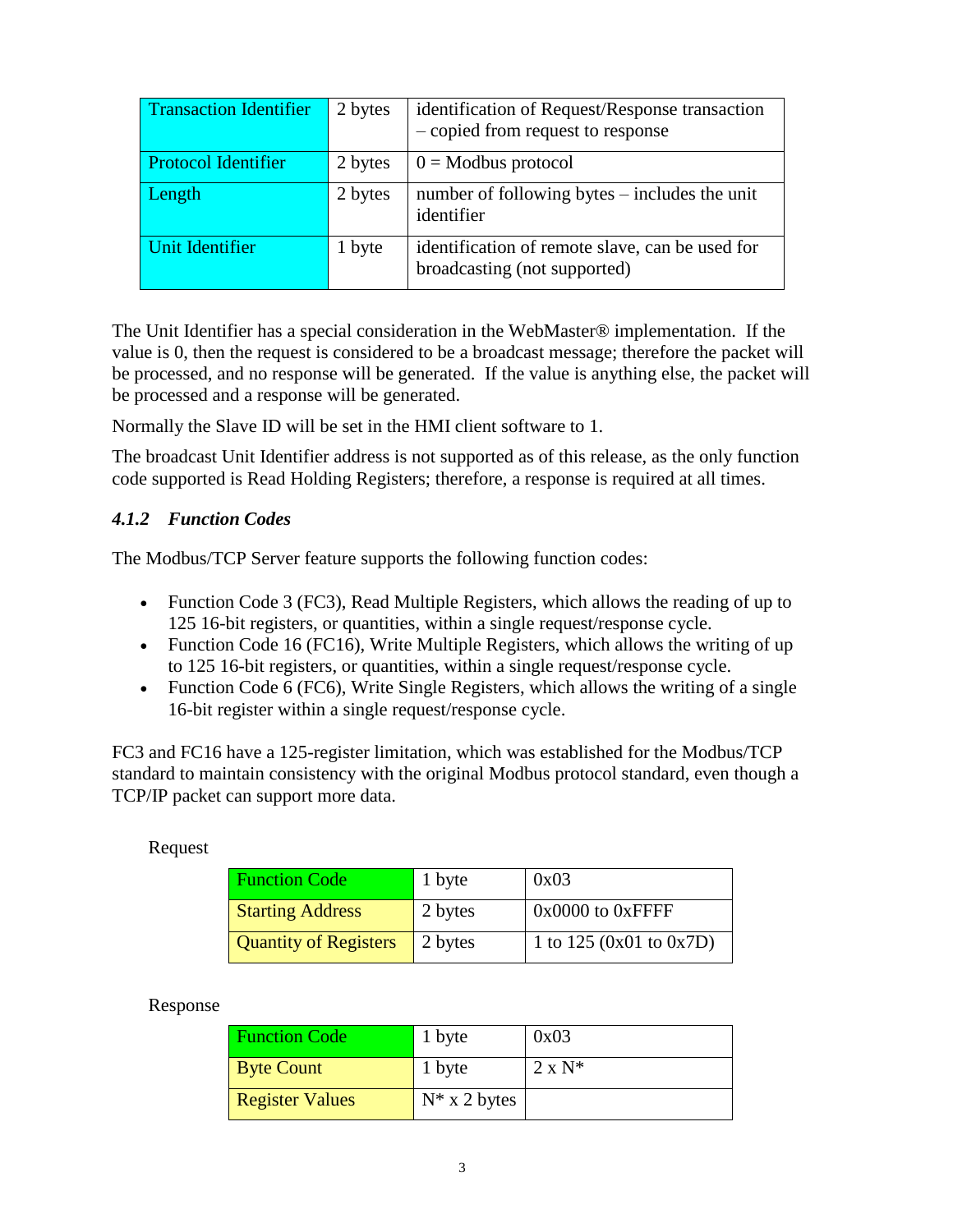$*N =$  quantity of registers

Error

| <b>Function Code</b>  | 1 byte | 0x03 |
|-----------------------|--------|------|
| <b>Exception Code</b> | 1 byte |      |

Any unsupported Function Code request will be returned with an error response. The error response is also applied to a request for too much data, or data at a register address that is not present.

## <span id="page-6-0"></span>*4.2 TCP/IP INTERFACE*

The Modbus/TCP interface is attached to the TCP/IP stack that is implemented within the WebMaster® product, and will listen to all communications that come in on Modbus/TCP registered port 502.

Up to 10 connections/sockets are possible at one time. If there are 10 active connections, any attempt at any more connections is ignored.

Once a connection has been established, it will be closed after 1 minute of inactivity.

## <span id="page-6-1"></span>*4.3 DATA REFRESH*

To ensure that the Modbus/TCP client has the most recent data available to it, the Modbus/TCP periodically refreshes the data by reading the selected data and storing it in the specific locations within the tables.

The refresh is performed every four seconds, so the client application should not request data more frequently than once every 4000 msec.

## <span id="page-6-2"></span>*4.4 DATA ENCODING*

Modbus uses a 'big-endian' representation for addresses and data items. This means that when a numerical quantity larger than a single byte is transmitted, the MOST significant byte is sent first. The following sub-topics describe the different types of encoding and show how the data is encoded as it is within the Modbus/TCP packet. Most client drivers will extract the data from the packet in the correct format for use/display within the client environment.

#### <span id="page-6-3"></span>*4.4.1 Binary*

Binary data is used for digital input or alarm states that can be represented as a 1 or a 0. A binary item is represented as a single bit within a data word. All binary data is packed in to 16-bit data words, therefore a single register contains 16 bits of binary data, each having a specific meaning.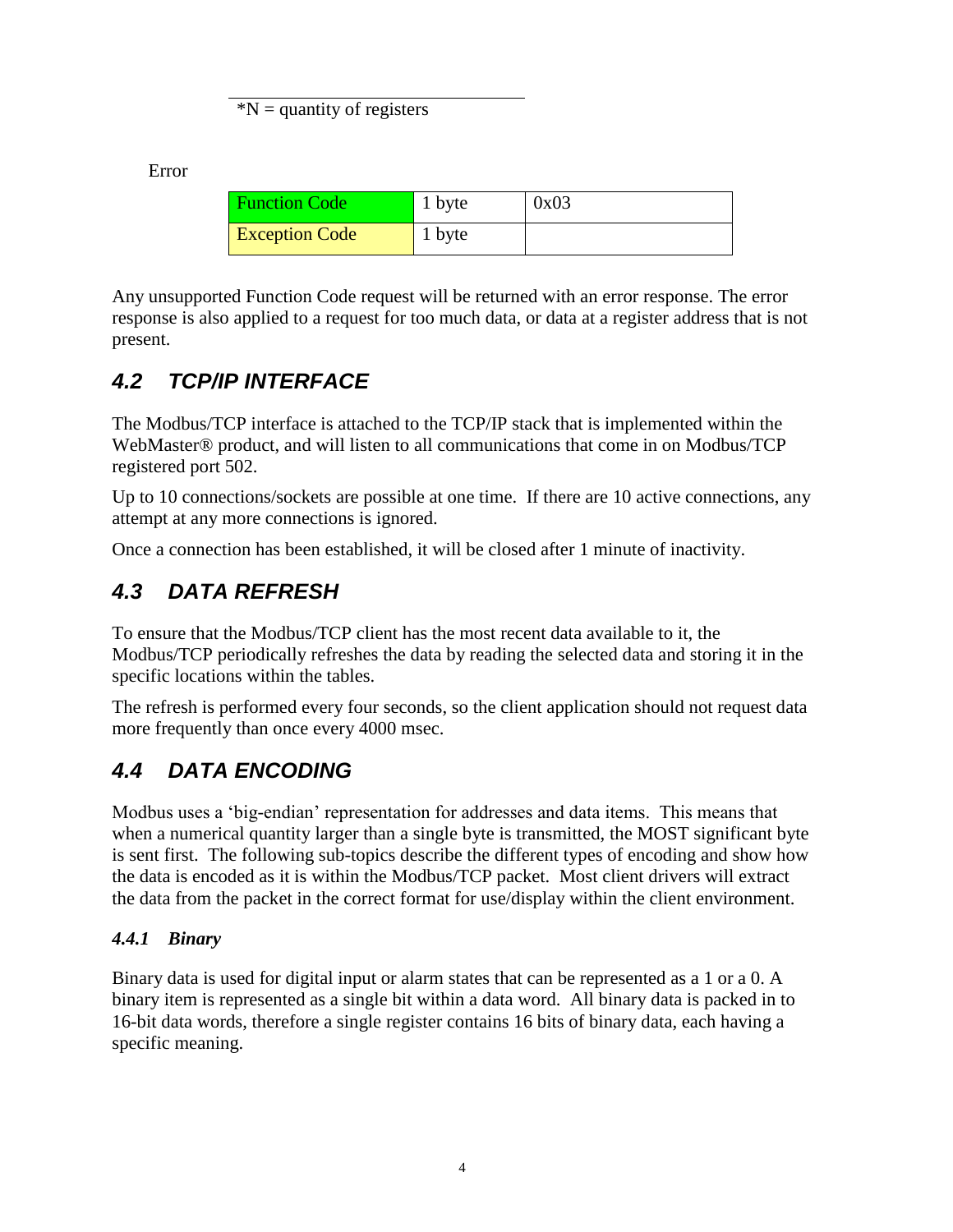| value          | 1 <sup>st</sup>           | $2^{nd}$ |
|----------------|---------------------------|----------|
| 0xAA55         | 0xAA                      | 0x55     |
| (101010100101) | $(10101010)$ $(01010101)$ |          |

#### <span id="page-7-0"></span>*4.4.2 16-Bit Word (short)*

A 16-bit word item is transmitted with the MOST significant byte first. FC3 reads 16-bit items at a time; therefore, each of these data items will fit within one register that is read.

| value  | 1 <sup>st</sup> | 2 <sup>nd</sup> |  |
|--------|-----------------|-----------------|--|
| 0x1234 | 0x12            | 0x34            |  |

#### <span id="page-7-1"></span>*4.4.3 32-Bit Word (Integer)*

Integer data is used for encoding the status message, input or output state, relay control mode, and relay output mode. A 32-bit word item is transmitted with the MOST significant byte first, then the next MOST significant, until all bytes are transmitted. FC3 reads 16-bit items at a time; therefore, two registers are required to read each 32-bit data item.

|            |                 | $1st$ register | $2nd$ register  |          |  |
|------------|-----------------|----------------|-----------------|----------|--|
| Value      | 1 <sup>st</sup> | $2^{nd}$       | 1 <sup>st</sup> | $2^{nd}$ |  |
| 0x12345678 | 0x12            | 0x34           | 0x56            | 0x78     |  |

#### <span id="page-7-2"></span>*4.4.4 Float Inverse*

Float Inverse data is used to represent sensor input and control output dynamic data.

A float is 32-bits within the WebMaster product; therefore is transmitted just as a 32-bit word item is. FC3 reads 16-bit items at a time; therefore, two registers are required to read each float data item.

| <b>Hexadecimal Representation of a 32-bit Floating Point Number</b> |                      |            |            |  |  |  |  |
|---------------------------------------------------------------------|----------------------|------------|------------|--|--|--|--|
|                                                                     | 1 <sup>st</sup> Word |            | $2nd$ Word |  |  |  |  |
| $1st$ Byte                                                          | $2nd$ Byte           | $1st$ Byte | $2nd$ Byte |  |  |  |  |
| 0x12                                                                | 0x34                 | 0x56       | 0x78       |  |  |  |  |

Since the "Float Inverse" convention is used in MODBUS, this means that the high and low order "words" are actually swapped.

Therefore, the HMI must perform the word swap of the register contents in order to convert and express the floating point number properly in normal decimal notation.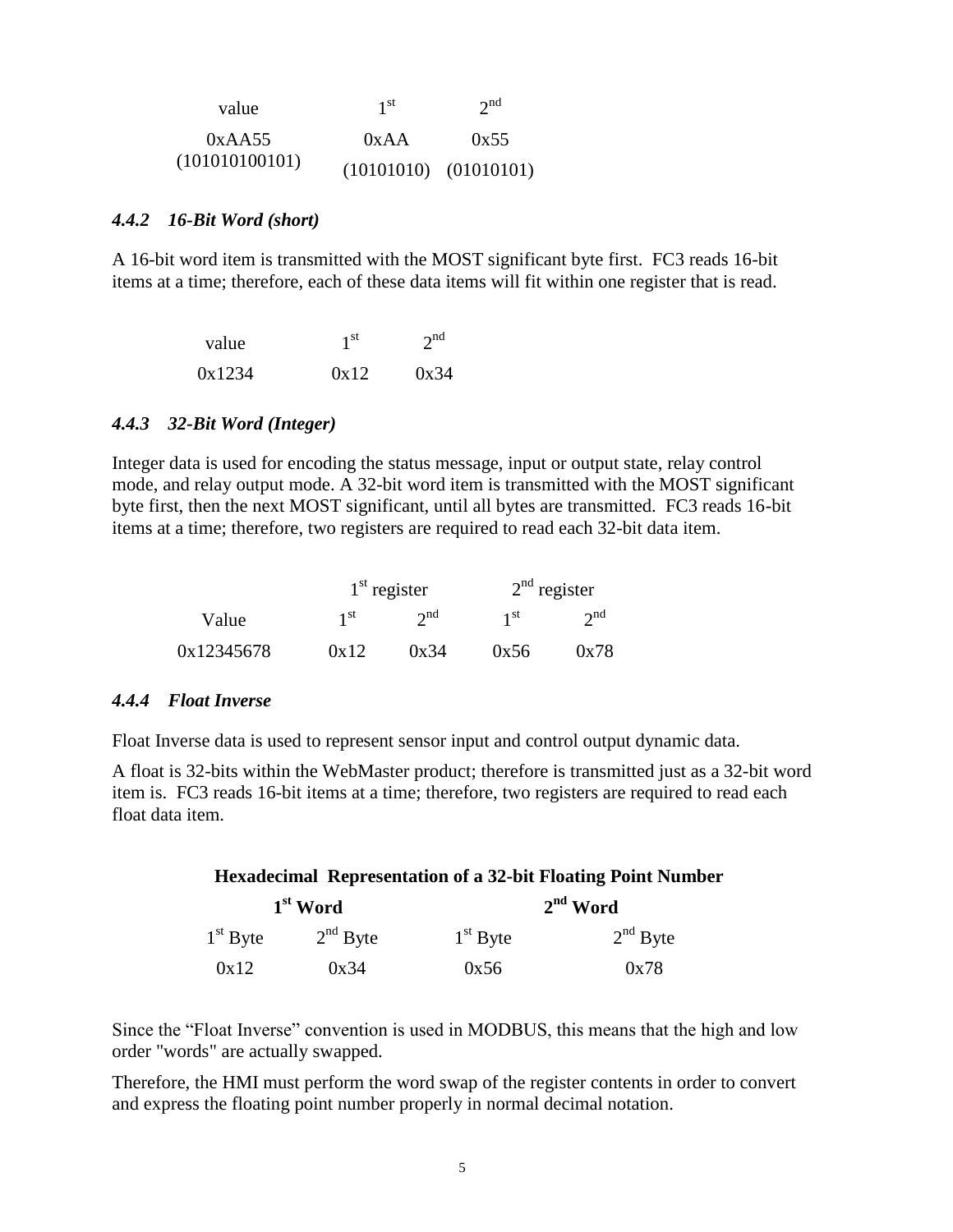#### **32-bit Float Inverse Hexadecimal Representation of a Floating Point Number**

|            | $1st$ Word |            | $2nd$ Word |  |  |
|------------|------------|------------|------------|--|--|
| $1st$ Byte | $2nd$ Byte | $1st$ Byte | $2nd$ Byte |  |  |
| 0x56       | 0x78       | 0x12       | 0x34       |  |  |

#### **Example:**

5,000.00 decimal is 0x459C4000 hexadecimal float and 0x4000459C hexadecimal inverse float.

#### <span id="page-8-0"></span>*4.4.5 Strings*

Strings are used for the System Summary page header data, custom names, and units of measure. A string is a group of 8-bit data items having a fixed length. The first character of a string is transmitted first, followed by the remaining characters. Modbus reads 16-bit items at a time; therefore, a single register contains two characters of the string. To simplify string storage/transfer, each string should be of an even-byte length.

|                                                                               |  | $1st$ register $2nd$ register $3rd$ register $4th$ register |  |  |
|-------------------------------------------------------------------------------|--|-------------------------------------------------------------|--|--|
| value $1^{st}$ $2^{nd}$ $1^{st}$ $2^{nd}$ $1^{st}$ $2^{nd}$ $1^{st}$ $2^{nd}$ |  |                                                             |  |  |
| 'Walchem' 'W' 'a' 'l' 'c' 'h' 'e' 'm' ?                                       |  |                                                             |  |  |

Strings are read by the client application as Hex and decoded into ASCII.

| <b>Example:</b> | <b>Address</b> | <b>Hex</b> value | <b>ASCII</b> |
|-----------------|----------------|------------------|--------------|
| "Level 2"       | 6001           | 0x4C65           | "LE"         |
|                 | 6003           | 0x7665           | "VE"         |
|                 | 6005           | 0x6c20           | "L "         |
|                 | 6007           | 0x3200           | "2"          |

#### <span id="page-8-1"></span>*4.5 DATA DICTIONARY - READS*

The following tables detail the Modbus addresses required to access each item of the public data.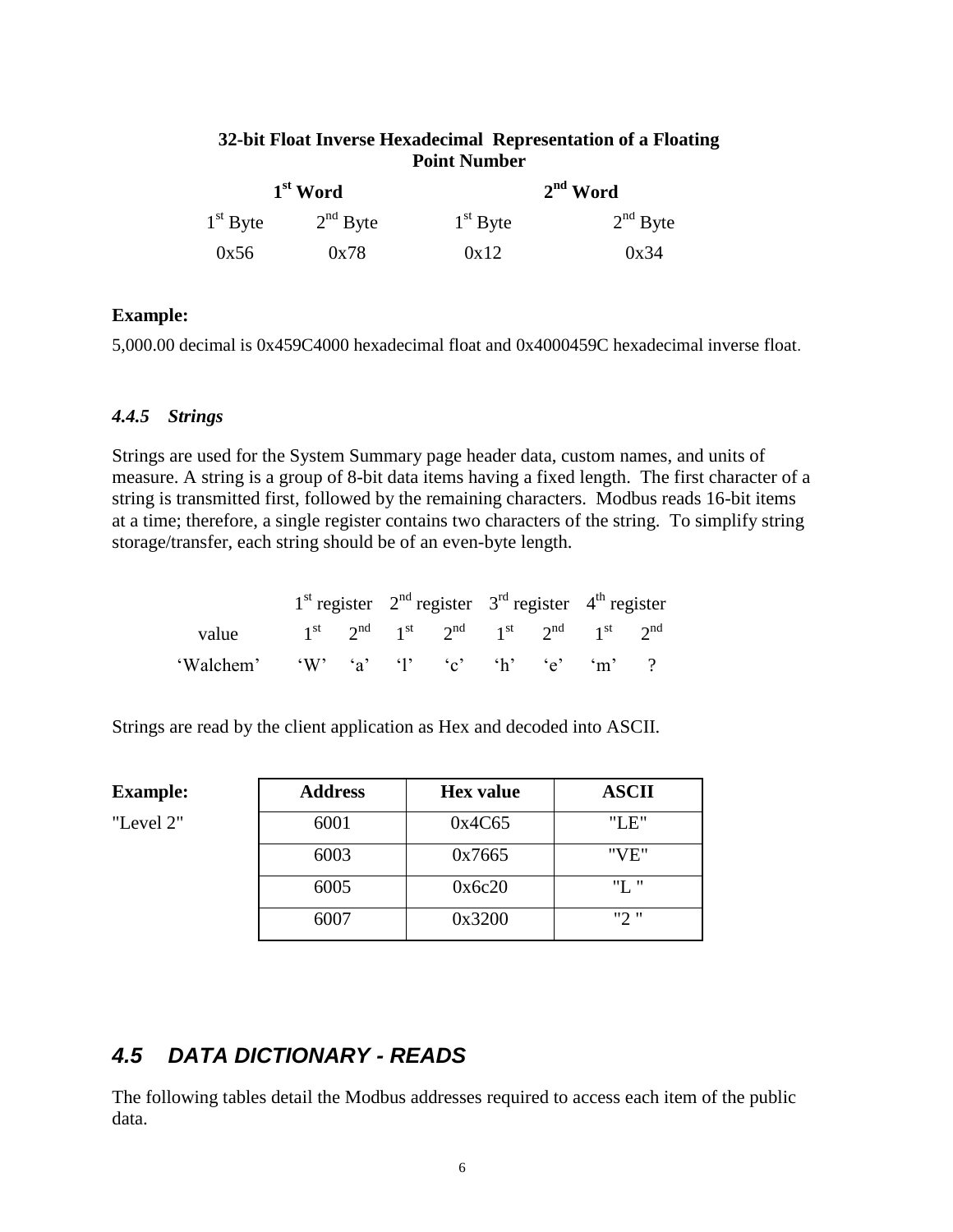#### <span id="page-9-0"></span>*4.5.1 Addressing (0- or 1-Based)*

The addressing within the Modbus/TCP protocol (that is, the data within the physical packet) is 0-based, meaning the first element/item to be accessed is referenced by address 0. The Modbus standard for handling and displaying the data is 1-based, meaning the first element/data item to be access is referenced by address 1.

Most client applications handle this by having the user enter the 1-based number, and then subtract 1 to revert to the 0-based addressing required at the protocol level.

Some client applications allow the user to enter the 0-based number, or a combination, depending on how it is configured.

The addresses defined within the following table are 1-based, as the majority of the client applications work with this method.

#### <span id="page-9-1"></span>*4.5.2 Header Data, Custom Names and Units of Measure*

Header data consists of strings to display the name and location programmed in the product. Custom names of inputs and outputs describe the purpose of the device connected. Units of measure changes made in the controller can be automatically be updated on the HMI. Refer to section **[4.4.5](#page-8-0) [Strings](#page-8-0)** for the method to extract the string data.

For example, to read the Controller Name, a Read Holding Register request is generated with address 40001 and a register quantity of 16.

#### **Controller Details**

| <b>Parameter</b>           | <b>Register</b><br>Quantity | <b>Item Size</b><br>(bytes) | <b>Register</b><br><b>Addresses</b> |
|----------------------------|-----------------------------|-----------------------------|-------------------------------------|
| <b>Controller Name</b>     | 16                          | 32                          | 0001                                |
| <b>Controller Location</b> | 16                          | 32                          | 0017                                |

#### **Custom Names and Units of Measure**

|                                  |                        |                                         |                               |   |    |           |           |       | <b>HARDWARE CHANNELS</b> |       |      |                           |    |    |    |                  |
|----------------------------------|------------------------|-----------------------------------------|-------------------------------|---|----|-----------|-----------|-------|--------------------------|-------|------|---------------------------|----|----|----|------------------|
| <b>Parameter</b>                 | <b>Size</b><br>(Words) | Register<br><b>Quantity/C</b><br>hannel | $\overline{2}$                | 3 | 4  | 5         | 6         |       | 8                        | A     | в    | C                         | D  | Е  | F  |                  |
| <b>Analog Input Custom Name</b>  | 16                     | 16                                      | 6001 6017 6033 6049 6065 6081 |   |    |           |           |       | 6097 6113                | --    | --   | --                        | -- | -- | -- |                  |
| <b>Sensor Input Custom Name</b>  | 16                     | 8                                       | 6257 6273 6289 6305           |   |    | $- -$     | $- -$     | $-$   | $- -$                    |       |      | --                        |    | -- | -- |                  |
| <b>Digital Input Custom Name</b> | 16                     | 16                                      | 6385 6401 6417 6433 6449 6465 |   |    |           |           | $- -$ | $-$                      | 6481  | 6497 | 6513   6529   6545   6561 |    |    |    |                  |
| <b>Relay Output Custom Name</b>  | 16                     | 12                                      | 6641 6657 6673 6689 6705 6721 |   |    |           |           |       | 6737 6753                | $- -$ |      | --                        |    | -- | -- |                  |
| Analog Output Custom Name        | 16                     | 8                                       | 6833 6849 6865 6881           |   |    | $- -$     | $- -$     |       | $-$                      | $- -$ | --   | $- -$                     | -- | -- | -- | Register         |
| <b>Analog Input Units</b>        | 16                     | 16                                      | 6961 6977 6993 7009           |   |    | 7025 7041 |           | 7057  | 7073                     | $- -$ | --   | $- -$                     | -- | -- | -- | <b>Addresses</b> |
| <b>Sensor Input Units</b>        | 16                     | 8                                       | 7217 7233 7249 7265           |   |    | $- -$     | $-$       |       | $-$                      |       |      |                           |    | -- | -- |                  |
| <b>Digital Input Units</b>       | 16                     | 16                                      | 7345 7361 7377 7393           |   |    |           | 7409 7425 |       | $-$                      | 7441  |      | 7457 7473 7489 7505 7521  |    |    |    |                  |
| <b>Relay Output Units</b>        | 16                     | 12                                      |                               |   | -- |           |           |       |                          |       |      |                           |    |    | -- |                  |
| <b>Analog Output Units</b>       | 16                     | 8                                       | 7793 7809 7825 7841           |   |    | --        | --        |       |                          | --    |      | --                        | -- | -- | -- |                  |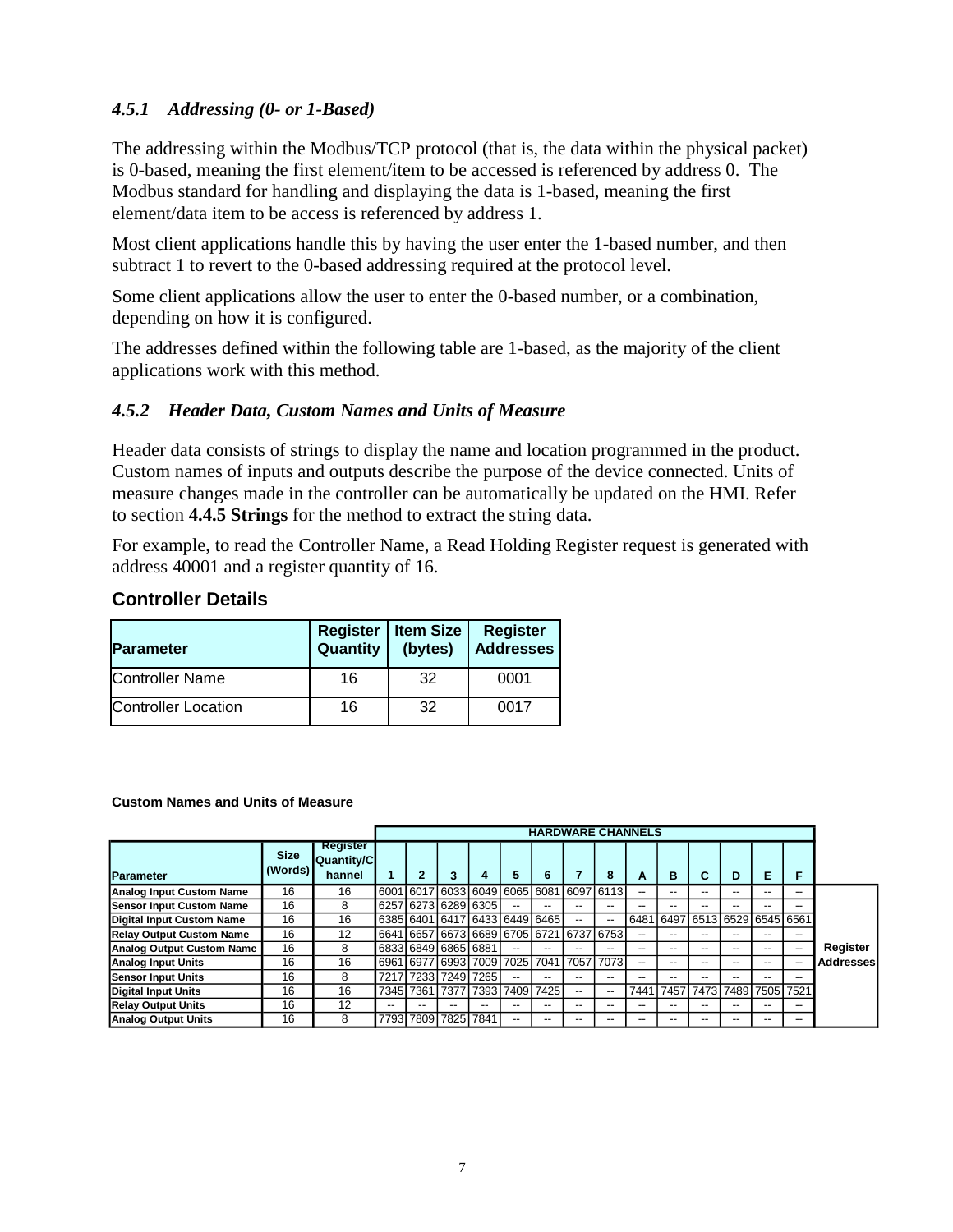#### <span id="page-10-0"></span>*4.5.3 Alarm Data*

Alarm states are bit-based (Binary), with up to 16 alarms encoded within each register. To access an individual alarm state, the register is read and the specific bit of the register is checked. Refer to section **[4.4.2](#page-7-0) [16-Bit Word \(short\)](#page-7-0)** for the method to properly extract the data.

For example, to check the Modem Failure Alarm, a Read Holding Register is generated with address 41001 and a register quantity of 1. When the data is returned, and is extracted, it is bit-or'ed with 2 to determine the state.

#### **Legend:**

*--* Bit not defined or used

XY\_# Hardware channel for that register address and bit number

- M Modem Card
- E Ethernet Hardware
- A Analog Input Card
- D Digital Input Card
- S Slave Controllers on a Subnetwork
- AO\_# Analog Output Cards
- SI\_# Sensor Input Cards
- DI\_# Digital Input Channels
- AI\_# Analog Input Channels
- R\_# Relay Output Channels

**Example**: Set Modbus to display data in Binary. If Modbus reports back the following for word 1002, this means Sensor Error on sensor inputs channels 1 and 2.

| 16 | 15<br>IJ | 14. |  | -11 | 10 | 9 | 8 | $\mathbf{z}$ | 6. | $5 -$ | $\mathbf{A}$ | 3   2 | л | $\mathsf{I}$ $\epsilon$ ---- Rit # |
|----|----------|-----|--|-----|----|---|---|--------------|----|-------|--------------|-------|---|------------------------------------|
|    |          |     |  |     |    |   |   |              |    |       |              |       |   |                                    |

| Alarm Message               | Register<br><b>Addresses</b> |    |    |    |    |    |                          |    |    | <b>Relay Output Alarms</b> |  |                       |  |             |                    |
|-----------------------------|------------------------------|----|----|----|----|----|--------------------------|----|----|----------------------------|--|-----------------------|--|-------------|--------------------|
|                             |                              | 16 | 15 | 14 | 13 | 49 | 44                       | 10 | o  | ິ                          |  |                       |  |             | $\leftarrow$ Bit # |
| <b>Timer Skipped Alarm</b>  | 1035                         | -- | -- | -- | -- | -- | $\overline{\phantom{a}}$ | -  | -- |                            |  | R 6 R 5 R 4 R 3 R 2 R |  |             | <b>HARDWARE</b>    |
| <b>Output Timeout Alarm</b> | 1037                         | -- | -- | -- | -  | -- | --                       | -  | -- |                            |  | 6 R 5 R               |  | 4 R 3 R 2 R | <b>CHANNEL</b>     |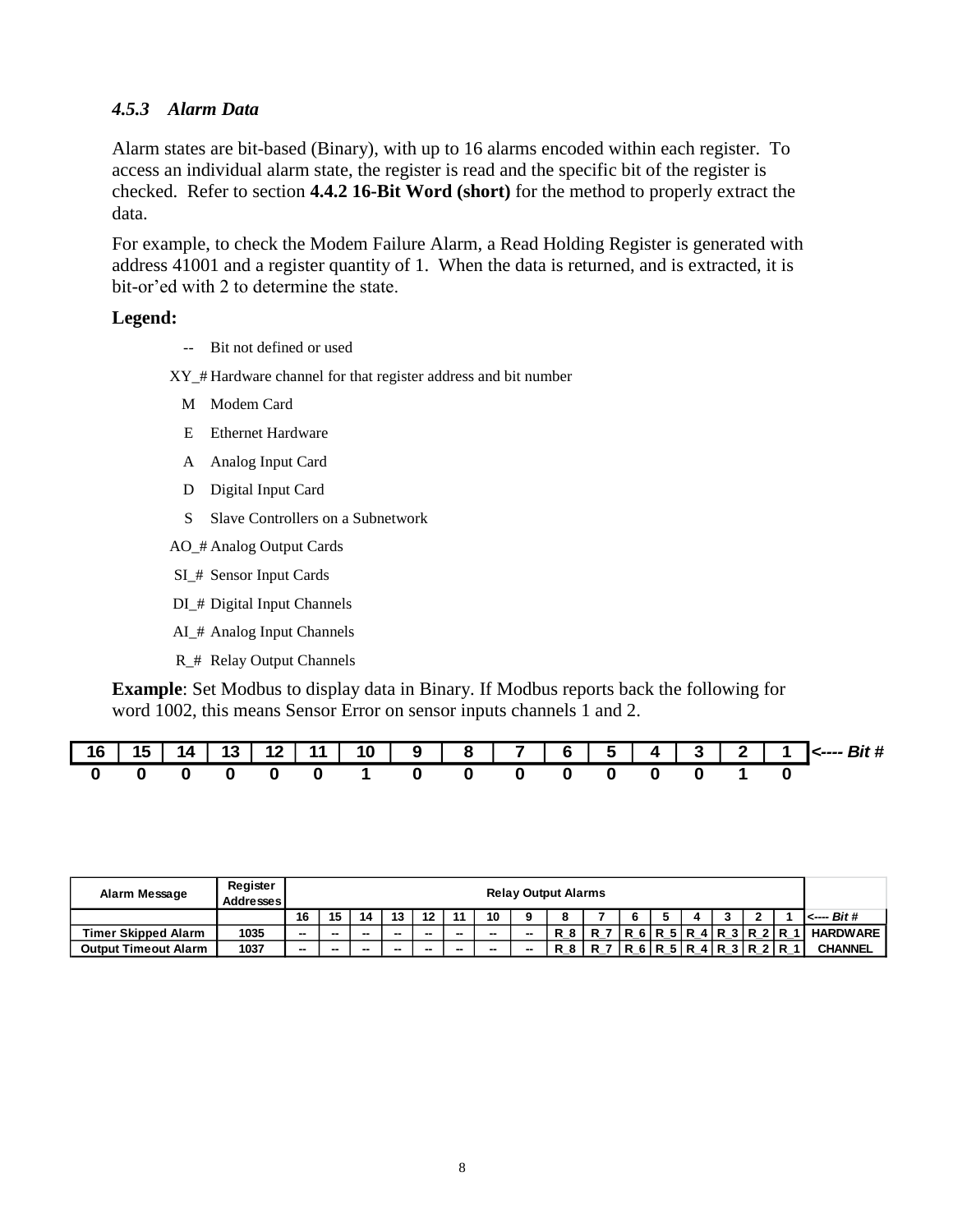| <b>Alarm Message</b>                  | Register<br><b>Addresses</b> |                 |                          |                          |                 |                              |                   |                          | <b>Digital Input Alarms</b> |                          |                          |                          |                          |        |                               |                          |                            |             |
|---------------------------------------|------------------------------|-----------------|--------------------------|--------------------------|-----------------|------------------------------|-------------------|--------------------------|-----------------------------|--------------------------|--------------------------|--------------------------|--------------------------|--------|-------------------------------|--------------------------|----------------------------|-------------|
|                                       |                              | 16              | 15                       | 14                       | $\overline{13}$ | $\overline{12}$              | $\overline{11}$   | 10                       | 9                           | 8                        |                          | 6                        | 5                        | 4      | 3                             | $\mathbf{2}$             |                            | <---- Bit # |
|                                       | 1016                         | --              | --                       | --                       | --              | --                           | --                | ۰.                       | --                          | DI <sub>5</sub>          | $DI_4$                   |                          |                          |        | DI 3 DI 2 DI 1 DI C DI B DI A |                          |                            |             |
| Digital Level Switch Low Alarm        | 1017                         | --              | --                       | --                       | --              | --                           | --                | ۰.                       | $\overline{\phantom{a}}$    | ц.                       |                          |                          | Ξ.                       |        | $DI$ F $DI$ E $DI$ D $DI$ 6   |                          |                            |             |
|                                       | 1018                         | --              | --                       | --                       | --              | --                           | --                | ۰.                       | $\overline{\phantom{a}}$    | DI <sub>5</sub>          | DI <sub>4</sub>          |                          | $DI_3$ DI 2              |        | DI 1 DI C DI B DI A           |                          |                            |             |
|                                       | 1019                         | --              | --                       | --                       | --              | --                           | --                | --                       | $\overline{\phantom{a}}$    | --                       | --                       | $\overline{\phantom{a}}$ | ц,                       |        | $DI$ F $DI$ E $DI$ D $DI$ 6   |                          |                            |             |
| Generic Counter Rate High Alarm       | 1020                         | --              | --                       | --                       | --              | --                           | --                | --                       | $\overline{\phantom{a}}$    | DI <sub>5</sub>          | DI <sub>4</sub>          |                          | $DI$ 3 $DI$ 2            |        | $DI$ 1 DI C DI B DI A         |                          |                            |             |
|                                       | 1021                         | --              | --                       | --                       | --              | $\overline{\phantom{a}}$     | --                | ۰.                       | $\overline{\phantom{a}}$    |                          |                          | --                       | --                       | DI FI  | $DI$ $E$ $DI$ $D$ $D$ $6$     |                          |                            |             |
| <b>Generic Counter Total Alarm</b>    | 1022                         | --              | --                       | --                       | ⊷               | $\overline{\phantom{a}}$     | --                | ۰.                       | $\overline{\phantom{a}}$    | DI <sub>5</sub>          | DI <sub>4</sub>          | DI <sub>3</sub>          | DI <sub>2</sub>          |        | DI 1 DI C DI B DI A           |                          |                            |             |
|                                       | 1023                         | --              | --                       | --                       | --              | --                           | --                | --                       | --                          |                          |                          | --                       | --                       |        | DIFIDIE DIDIGI                |                          |                            |             |
|                                       | 1024                         | --              | --                       | --                       | --              | ۰.                           | --                | --                       | --                          | DI <sub>5</sub>          | DI 4                     | DI <sub>3</sub>          | DI <sub>2</sub>          |        | DI 1 DI C DI B DI A           |                          |                            |             |
| <b>Generic Input Alarm</b>            | 1025                         | --              | --                       |                          | --              | --                           | --                | --                       | --                          | --                       | $\overline{\phantom{a}}$ | --                       | --                       | DI F   | DI EDI D                      |                          | DI <sub>6</sub>            | н           |
|                                       | 1026                         | --              | --                       | DI D                     | --              | --                           | DI A              | --                       | --                          | --                       | $\overline{\phantom{a}}$ | --                       | --                       | --     |                               |                          |                            | Α           |
|                                       | 1027                         | --              | --                       | ⊷                        | ⊷               | ۰.                           | DI C              | ۰.                       | $\overline{\phantom{a}}$    | ۰.                       | $\sim$                   | --                       | --                       | н.     | DI B                          | $\overline{\phantom{a}}$ |                            | R           |
| <b>Flow Meter Total Alarm</b>         | 1028                         | --              | $\sim$                   | --                       | --              | $\sim$                       | $\overline{DI}$ 2 | $\overline{a}$           | --                          | $\sim$                   | $\sim$                   | --                       | $\overline{\phantom{a}}$ | н.     | DI <sub>1</sub>               | $\overline{\phantom{a}}$ |                            | D           |
|                                       | 1029                         | --              | --                       | --                       | ⊷               | ۰.                           | DI <sub>4</sub>   | $\sim$                   | $\sim$                      | $\overline{\phantom{a}}$ | $\overline{\phantom{a}}$ | --                       | --                       | Ξ.     | DI <sub>2</sub>               | $\overline{\phantom{a}}$ | --                         | W           |
|                                       | 1030                         | --              | --                       | --                       | --              |                              | $\overline{DI}$ 6 | $\sim$                   | --                          | --                       | $\overline{\phantom{a}}$ | --                       | --                       | -−     | DI <sub>3</sub>               | $\overline{\phantom{a}}$ |                            | А           |
|                                       | 1026                         | --              | --                       | --                       | --              | $\overline{D}$               | $\overline{a}$    | $\overline{\phantom{a}}$ | $\overline{DI}$ A           | $\overline{\phantom{a}}$ | $\sim$                   | --                       | $\sim$                   | --     | --                            | $\overline{\phantom{a}}$ |                            | R           |
|                                       | 1027                         | --              | --                       | --                       | --              | ۰.                           | --                | $\overline{\phantom{a}}$ | $\overline{DI}$ C           | $\overline{\phantom{a}}$ | $\overline{\phantom{a}}$ | --                       | $\overline{\phantom{a}}$ | ۰.     | ۰.                            | $\overline{\phantom{a}}$ | DI B                       |             |
| Flow Meter Rate High Alarm            | 1028                         | --              | --                       | --                       | --              | ۰.                           | --                | $\sim$                   | $\overline{D}$ 2            | $\overline{\phantom{a}}$ | $\overline{\phantom{a}}$ | --                       | --                       | ۰.     | --                            | $\overline{\phantom{a}}$ | DI <sub>1</sub>            |             |
|                                       | 1029                         | --              | $\overline{\phantom{a}}$ | ۰.                       | ⊷               | ۰.                           | --                | $\sim$                   | DI <sub>4</sub>             | $\overline{\phantom{a}}$ | $\sim$                   | $\overline{\phantom{a}}$ | $\overline{\phantom{a}}$ | ۰.     | ۰.                            | $\overline{\phantom{a}}$ | DI <sub>3</sub>            | С           |
|                                       | 1030                         | --              | --                       | --                       | $\overline{a}$  | $\overline{a}$               | Ξ.                | ÷.                       | DI <sub>6</sub>             | $\overline{\phantom{a}}$ | $\overline{\phantom{a}}$ | --                       | $\overline{\phantom{a}}$ | -−     | --                            | $\overline{\phantom{a}}$ | DI <sub>5</sub>            |             |
|                                       | 1026                         | --              | $\overline{\phantom{a}}$ | --                       | DI D            | $\overline{a}$               | $\overline{a}$    | $\overline{DI}$ A        | $\overline{\phantom{a}}$    | $\overline{\phantom{a}}$ | $\sim$                   | $\overline{\phantom{a}}$ | $\overline{\phantom{a}}$ | --     | --                            |                          |                            | н           |
|                                       | 1027                         | --              | --                       | ⊷                        | --              | --                           | Ξ.                | $\overline{D}$ C         | $\overline{\phantom{a}}$    | -−                       | $\overline{\phantom{a}}$ | $\overline{\phantom{a}}$ | --                       | н.     | --                            | DI B                     | ⊷                          | Α           |
| <b>Flow Meter Rate Low Alarm</b>      | 1028                         | --              | --                       | --                       | -−              | --                           | Ξ.                | DI <sub>2</sub>          | $\overline{\phantom{a}}$    | $\overline{\phantom{a}}$ | $\overline{\phantom{a}}$ | $\overline{\phantom{a}}$ | --                       | н.     | ۰.                            | $\overline{D}$ 1         | $\sim$                     | N           |
|                                       | 1029                         | Ξ.              | $\overline{a}$           | --                       | --              | --                           | μ.                | $DI$ 4                   | $\overline{\phantom{a}}$    | $\overline{a}$           | $\overline{\phantom{a}}$ | --                       | ۰.                       | --     | ä,                            | DI <sub>3</sub>          | --                         | N           |
|                                       | 1030                         | --              | $\overline{\phantom{a}}$ | --                       | --              | --                           | --                | DI <sub>6</sub>          | --                          | $\overline{\phantom{a}}$ | $\overline{\phantom{a}}$ | --                       | --                       | -−     | н,                            | DI <sub>5</sub>          | --                         | E           |
|                                       | 1026                         | DI A            | --                       | --                       | --              | --                           | --                | ۰.                       | --                          | $\overline{\phantom{a}}$ | $\overline{\phantom{a}}$ | --                       | --                       | ۰.     | ۰.                            | $\overline{\phantom{a}}$ | $\overline{\phantom{a}}$   |             |
|                                       | 1027                         | $DI$ C $DI$ B   |                          | --                       | --              | ۰.                           | --                | --                       | $\overline{\phantom{a}}$    | $\overline{\phantom{a}}$ | $\overline{\phantom{a}}$ | --                       | --                       | ۰.     | ۰.                            | --                       | --                         |             |
| <b>Flow Meter Deviation Alarm</b>     | 1028                         | DI <sub>2</sub> | $\overline{D}$<br>-1     | --                       | --              | ۰.                           | --                | ۰.                       | --                          | $\overline{\phantom{a}}$ | $\overline{\phantom{a}}$ | --                       | --                       | ۰.     | ۰.                            | --                       | ⊷                          |             |
|                                       | 1029                         | DI <sub>4</sub> | $DI$ 3                   | $\overline{\phantom{a}}$ | ⊷               | $\overline{\phantom{a}}$     | --                | ۰.                       | $\overline{\phantom{a}}$    | $\sim$                   | $\sim$                   | $\overline{\phantom{a}}$ | --                       | ۰.     | ۰.                            | $\sim$                   | ⊷                          |             |
|                                       | 1030                         | DI <sub>6</sub> | DI <sub>5</sub>          | ۰.                       | ⊷               | ۰.                           | --                | --                       | --                          | --                       | $\sim$                   | −−                       | ۰.                       | --     |                               |                          |                            |             |
| <b>Feed Verification Pump Failure</b> | 1031                         | --              | --                       | ⊷                        | --              | DI F                         | <b>DI</b><br>Е    | DI D                     | DI <sub>6</sub>             | DI 5                     | DI <sub>4</sub>          |                          | $DI$ 3 DI 2 DI 1         |        | DI CDI BDI A                  |                          |                            |             |
| <b>Interlock Alarm</b>                | 1032                         | --              | --                       | --                       | --              | $\overline{\mathsf{d}}$<br>F | ō<br>El           | DI D                     | DI <sub>6</sub>             | <b>DI 5</b>              | DI <sub>4</sub>          |                          |                          |        | DI 3 DI 2 DI 1 DI C DI B DI A |                          |                            |             |
| <b>Low Low Alarm</b>                  | 1056                         | --              | --                       | --                       | --              | $\overline{D}$<br>F          |                   | DIE DID                  | DI <sub>6</sub>             | DI <sub>5</sub>          | $DI$ 4                   |                          | $DI$ 3 $DI$ 2 $DI$       |        | $1$ DICDIBDIA                 |                          |                            |             |
| <b>High High Alarm</b>                | 1057                         | --              | --                       | --                       | --              | DI F                         | DI E              | DI D                     | DI <sub>6</sub>             | DI <sub>5</sub>          | $DI$ 4                   | DI <sub>3</sub>          | DI <sub>2</sub>          | $DI$ 1 | DI CDI BDI A                  |                          |                            |             |
| <b>Deviated Sensor Alarm</b>          | 1058                         | --              | --                       | $\overline{\phantom{a}}$ | --              | --                           | --                | --                       | $\sim$                      | $\sim$                   | $\overline{\phantom{a}}$ | --                       | $\overline{\phantom{a}}$ | −−     |                               |                          | $DI$ $F$ $DI$ $E$ $DI$ $D$ |             |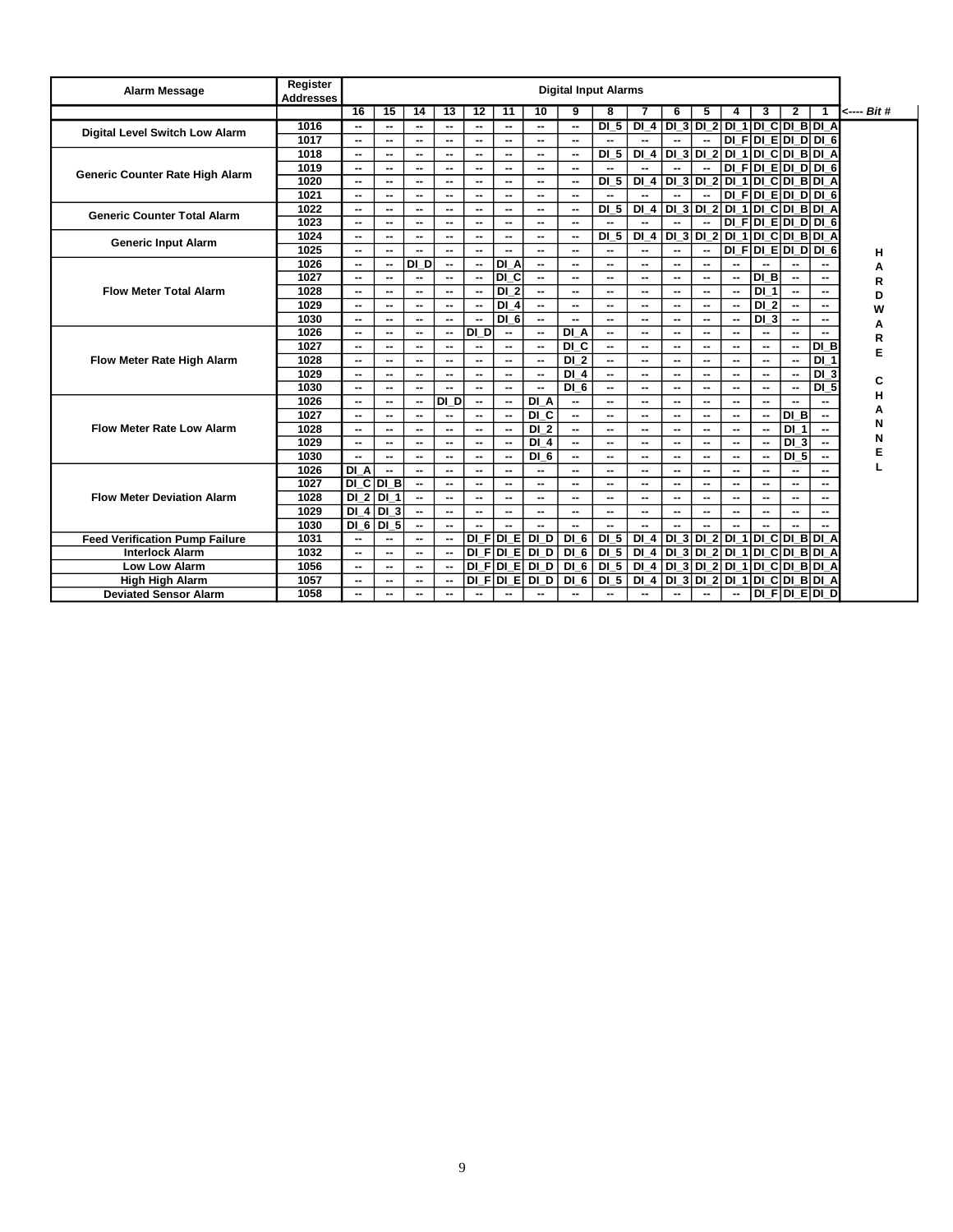| <b>Alarm Message</b>            | Register<br><b>Addresses</b> |                                                      |                                                      |                                                      |                                                      |                                                      |                                                      |                                                      | <b>Analog Input Alarms</b>                           |                                                      |                                                      |                                                      |                                            |                                                      |                                                      |                                |                                |             |
|---------------------------------|------------------------------|------------------------------------------------------|------------------------------------------------------|------------------------------------------------------|------------------------------------------------------|------------------------------------------------------|------------------------------------------------------|------------------------------------------------------|------------------------------------------------------|------------------------------------------------------|------------------------------------------------------|------------------------------------------------------|--------------------------------------------|------------------------------------------------------|------------------------------------------------------|--------------------------------|--------------------------------|-------------|
|                                 |                              | 16                                                   | 15                                                   | 14                                                   | 13                                                   | 12                                                   | 11                                                   | 10                                                   | 9                                                    | 8                                                    | 7                                                    | 6                                                    | 5                                          | 4                                                    | 3                                                    | $\mathbf{2}$                   | $\mathbf{1}$                   | <---- Bit # |
|                                 | 1004                         | $\overline{\phantom{a}}$                             | $\overline{\phantom{a}}$                             | $\overline{\phantom{a}}$                             | $\overline{\phantom{a}}$                             | $\overline{\phantom{a}}$                             | $\overline{\phantom{a}}$                             | $\overline{\phantom{a}}$                             | AI 2                                                 | --                                                   | $\overline{\phantom{a}}$                             | $\overline{\phantom{a}}$                             | $\overline{\phantom{a}}$                   | $\overline{\phantom{a}}$                             | $\overline{\phantom{a}}$                             | --                             | AI 1                           |             |
|                                 | 1005                         | $\overline{\phantom{a}}$                             | $\overline{a}$                                       | $\overline{\phantom{a}}$                             | $\overline{\phantom{a}}$                             | $\overline{\phantom{a}}$                             | $\overline{\phantom{a}}$                             | $\overline{\phantom{a}}$                             | AI 4                                                 | $\overline{\phantom{a}}$                             | $\overline{\phantom{a}}$                             | $\overline{\phantom{a}}$                             | $\overline{\phantom{a}}$                   | $\overline{\phantom{a}}$                             | Ξ.                                                   | $\overline{\phantom{a}}$       | AI 3                           |             |
| <b>Level Low Alarm</b>          | 1006                         | $\overline{\phantom{a}}$                             | $\sim$                                               | $\overline{\phantom{a}}$                             | $\sim$ $\sim$                                        | $\sim$                                               | $\overline{\phantom{a}}$                             | $\mathbf{L}$                                         | AI 6                                                 | $\overline{\phantom{a}}$                             | $\sim$                                               | $\sim$                                               | $\overline{\phantom{a}}$                   | $\overline{\phantom{a}}$                             | $\overline{\phantom{a}}$                             | --                             | Al_<br>5                       |             |
|                                 | 1007                         | $\overline{\phantom{a}}$                             | $\overline{a}$                                       | $\overline{\phantom{a}}$                             | $\overline{\phantom{a}}$                             | $\overline{\phantom{a}}$                             | $\overline{\phantom{a}}$                             | $\overline{\phantom{a}}$                             | $AI_8$                                               | $\overline{\phantom{a}}$                             | $\mathbf{L}$                                         | $\overline{\phantom{a}}$                             | $\overline{\phantom{a}}$                   | $\overline{\phantom{a}}$                             | $\mathbb{L}$                                         | $\overline{\phantom{a}}$       | Al_7                           |             |
|                                 | 1004                         | $\overline{a}$                                       | $\overline{\phantom{a}}$                             | $\overline{\phantom{a}}$                             | $\sim$ $\sim$                                        | $\overline{a}$                                       | $\overline{a}$                                       | $AI_2$                                               | $\overline{\phantom{a}}$                             | $\overline{\phantom{a}}$                             | $\overline{a}$                                       | $\sim$                                               | $\overline{\phantom{a}}$                   | $\overline{a}$                                       | $\overline{\phantom{a}}$                             | AI 1                           | $\overline{\phantom{a}}$       |             |
| <b>Level Sensor Error</b>       | 1005                         | $\overline{\phantom{a}}$                             | $\overline{\phantom{a}}$                             | $\overline{\phantom{a}}$                             | $\overline{\phantom{a}}$                             | $\overline{\phantom{a}}$                             | $\overline{\phantom{a}}$                             | AI 4                                                 | $\overline{\phantom{a}}$                             | $\overline{\phantom{a}}$                             | $\mathbf{L}$                                         | $\overline{\phantom{a}}$                             | Ξ.                                         | $\overline{\phantom{a}}$                             | Щ,                                                   | Al_3                           |                                |             |
|                                 | 1006                         | $\overline{\phantom{a}}$                             | $\overline{\phantom{a}}$                             | $\overline{\phantom{a}}$                             | --                                                   | $\overline{\phantom{a}}$                             | $\overline{\phantom{a}}$                             | Al_6                                                 | $\overline{\phantom{a}}$                             | $\overline{\phantom{a}}$                             | $\overline{\phantom{a}}$                             | $\overline{\phantom{a}}$                             | $\overline{\phantom{a}}$                   | $\overline{\phantom{a}}$                             | $\overline{\phantom{a}}$                             | AI_5                           | $\overline{\phantom{a}}$       |             |
|                                 | 1007                         | $\overline{\phantom{a}}$                             | $\overline{\phantom{a}}$                             | $\overline{\phantom{a}}$                             | $\overline{\phantom{a}}$                             | $\overline{\phantom{a}}$                             | $\overline{\phantom{a}}$                             | AI <sub>8</sub>                                      | $\overline{\phantom{a}}$                             | $\overline{\phantom{a}}$                             | $\overline{\phantom{a}}$                             | $\overline{\phantom{a}}$                             | $\overline{\phantom{a}}$                   | $\overline{\phantom{a}}$                             | $\overline{\phantom{a}}$                             | AI 7                           | $\overline{\phantom{a}}$       |             |
|                                 | 1008                         | $\overline{\phantom{a}}$                             | $\overline{\phantom{a}}$                             | $\overline{\phantom{a}}$                             | $\overline{\phantom{a}}$                             | --                                                   | $\overline{\phantom{a}}$                             | $\overline{\phantom{a}}$                             | $AI_2$                                               | $\overline{\phantom{a}}$                             | $\overline{\phantom{a}}$                             | $\overline{\phantom{a}}$                             | $\overline{\phantom{a}}$                   | $\overline{\phantom{a}}$                             | $\overline{\phantom{a}}$                             | --                             | Al_1                           |             |
| <b>Generic Low Alarm</b>        | 1009                         | $\mathbf{L}$                                         | $\overline{\phantom{a}}$                             | $\overline{\phantom{a}}$                             | $\overline{\phantom{a}}$                             | $\overline{\phantom{a}}$                             | $\mathbf{L}$                                         | $\overline{\phantom{a}}$                             | AI 4                                                 | $\overline{\phantom{a}}$                             | $\overline{\phantom{a}}$                             | $\overline{\phantom{a}}$                             | $\mathbf{L}$                               | $\overline{\phantom{a}}$                             | $\overline{\phantom{a}}$                             | $\overline{\phantom{a}}$       | AI 3                           |             |
|                                 | 1010                         | $\overline{\phantom{a}}$                             | $\overline{\phantom{a}}$                             | $\overline{\phantom{a}}$                             | $\overline{\phantom{a}}$                             |                                                      | $\overline{\phantom{a}}$                             | $\overline{\phantom{a}}$<br>Ξ.                       | $AI_6$                                               | $\overline{\phantom{a}}$                             | $\overline{\phantom{a}}$                             | $\overline{\phantom{a}}$                             | Ξ.                                         | $\overline{\phantom{a}}$                             | Ξ.<br>н.                                             | $\overline{\phantom{a}}$<br>   | AI.<br>5                       |             |
|                                 | 1011<br>1008                 | $\overline{\phantom{a}}$<br>$\overline{\phantom{a}}$ | $\overline{\phantom{a}}$<br>$\overline{\phantom{a}}$ | $\overline{\phantom{a}}$<br>$\overline{\phantom{a}}$ | $\overline{\phantom{a}}$<br>Ξ.                       | $\overline{\phantom{a}}$<br>                         | $\overline{\phantom{a}}$<br>$\overline{\phantom{a}}$ | AI 2                                                 | AI <sub>8</sub><br>--                                | --<br>$\overline{\phantom{a}}$                       | $\overline{\phantom{a}}$<br>--                       | $\overline{\phantom{a}}$<br>$\overline{\phantom{a}}$ | $\overline{\phantom{a}}$<br>Ξ.             | $\overline{\phantom{a}}$<br>$\overline{a}$           | Ξ.                                                   | AI                             | AI 7<br>--                     |             |
|                                 | 1009                         | $\overline{\phantom{a}}$                             | $\overline{\phantom{a}}$                             | $\overline{\phantom{a}}$                             | --                                                   | $\overline{\phantom{a}}$                             | $\overline{\phantom{a}}$                             | AI 4                                                 | $\overline{\phantom{a}}$                             | $\overline{\phantom{a}}$                             | $\overline{\phantom{a}}$                             | $\overline{\phantom{a}}$                             | $\overline{\phantom{a}}$                   | $\overline{\phantom{a}}$                             | --                                                   | AI 3                           | --                             |             |
| <b>Generic High Alarm</b>       | 1010                         | $\overline{\phantom{a}}$                             | $\overline{\phantom{a}}$                             | $\overline{\phantom{a}}$                             | $\overline{\phantom{a}}$                             | $\overline{\phantom{a}}$                             | $\overline{\phantom{a}}$                             | $AI_6$                                               | $\overline{\phantom{a}}$                             | $\overline{\phantom{a}}$                             | $\overline{\phantom{a}}$                             | $\overline{\phantom{a}}$                             | $\overline{\phantom{a}}$                   | $\overline{\phantom{a}}$                             | $\overline{\phantom{a}}$                             | AI_5                           | $\ddotsc$                      |             |
|                                 | 1011                         | $\overline{\phantom{a}}$                             | $\overline{a}$                                       | $\overline{\phantom{a}}$                             | $\sim$ $\sim$                                        | $\overline{\phantom{a}}$                             | $\overline{\phantom{a}}$                             | AI 8                                                 | $\overline{\phantom{a}}$                             | $\overline{\phantom{a}}$                             | $\mathbf{L}$                                         | $\overline{\phantom{a}}$                             | $\overline{\phantom{a}}$                   | $\overline{\phantom{a}}$                             | $\overline{\phantom{a}}$                             | AI 7                           | $\overline{\phantom{a}}$       |             |
|                                 | 1008                         | $\overline{\phantom{a}}$                             | $\overline{\phantom{a}}$                             | $\overline{\phantom{a}}$                             | $\overline{\phantom{a}}$                             |                                                      | AI 2                                                 | $\overline{\phantom{a}}$                             | $\overline{\phantom{a}}$                             | $\overline{\phantom{a}}$                             | $\mathbf{L}$                                         | $\overline{\phantom{a}}$                             | Ξ.                                         | $\overline{\phantom{a}}$                             | AI 1                                                 | $\overline{\phantom{a}}$       | $\overline{\phantom{a}}$       |             |
|                                 | 1009                         | $\overline{\phantom{a}}$                             | $\overline{\phantom{a}}$                             | $\overline{\phantom{a}}$                             | $\overline{\phantom{a}}$                             |                                                      | AI 4                                                 | Ξ.                                                   | --                                                   | --                                                   | $\overline{\phantom{a}}$                             | $\overline{\phantom{a}}$                             | Ξ.                                         | $\overline{\phantom{a}}$                             | $AI_3$                                               | $\overline{\phantom{a}}$       | $\overline{\phantom{a}}$       |             |
| <b>Generic Sensor Error</b>     | 1010                         | $\overline{\phantom{a}}$                             | $\overline{\phantom{a}}$                             | $\overline{\phantom{a}}$                             | $\overline{\phantom{a}}$                             | $\overline{\phantom{a}}$                             | AI <sub>6</sub>                                      | $\overline{\phantom{a}}$                             | $\overline{\phantom{a}}$                             | $\overline{\phantom{a}}$                             | $\overline{\phantom{a}}$                             | $\overline{\phantom{a}}$                             | $\overline{\phantom{a}}$                   | $\overline{\phantom{a}}$                             | AI 5                                                 | $\overline{\phantom{a}}$       | $\overline{\phantom{a}}$       |             |
|                                 | 1011                         | $\overline{\phantom{a}}$                             | $\overline{\phantom{a}}$                             | $\overline{\phantom{a}}$                             | $\overline{\phantom{a}}$                             | $\overline{\phantom{a}}$                             | AI <sub>8</sub>                                      | $\overline{\phantom{a}}$                             | $\sim$                                               | $\overline{\phantom{a}}$                             | $\overline{\phantom{a}}$                             | $\overline{\phantom{a}}$                             | $\overline{\phantom{a}}$                   | $\overline{\phantom{a}}$                             | AI 7                                                 | $\overline{\phantom{a}}$       | $\overline{\phantom{a}}$       |             |
|                                 | 1012                         | $\mathbf{L}$                                         | $\overline{\phantom{a}}$                             | $\overline{\phantom{a}}$                             | $\overline{\phantom{a}}$                             | $\overline{\phantom{a}}$                             | $\overline{\phantom{a}}$                             | $\overline{\phantom{a}}$                             | AI 2                                                 | $\overline{\phantom{a}}$                             | $\overline{\phantom{a}}$                             | $\overline{\phantom{a}}$                             | $\overline{\phantom{a}}$                   | $\overline{\phantom{a}}$                             | $\overline{\phantom{a}}$                             | $\overline{\phantom{a}}$       | Al_1                           |             |
| <b>Flow Meter Sensor Error</b>  | 1013                         | $\overline{\phantom{a}}$                             | $\overline{\phantom{a}}$                             | $\overline{\phantom{a}}$                             | $\overline{\phantom{a}}$                             | $\overline{\phantom{a}}$                             | $\overline{\phantom{a}}$                             | $\overline{\phantom{a}}$                             | $AI_4$                                               | $\overline{\phantom{a}}$                             | $\overline{a}$                                       | $\overline{\phantom{a}}$                             | $\overline{\phantom{a}}$                   | $\overline{\phantom{a}}$                             | $\overline{\phantom{a}}$                             | $\overline{\phantom{a}}$       | Al<br>3                        |             |
|                                 | 1014                         | $\overline{\phantom{a}}$                             | $\overline{\phantom{a}}$                             | $\overline{\phantom{a}}$                             | $\overline{\phantom{a}}$                             |                                                      | $\overline{\phantom{a}}$                             | Ξ.                                                   | $AI_6$                                               | --                                                   | $\overline{\phantom{a}}$                             | $\overline{\phantom{a}}$                             | Ξ.                                         | $\overline{\phantom{a}}$                             | $\overline{\phantom{a}}$                             |                                | AI_<br>5                       |             |
|                                 | 1015                         | $\overline{\phantom{a}}$                             | $\overline{\phantom{a}}$<br>$\sim$                   | $\overline{\phantom{a}}$                             | --                                                   | $\overline{\phantom{a}}$                             | $\overline{\phantom{a}}$                             | $\overline{a}$                                       | $AI_8$                                               | --<br>$\sim$                                         | $\overline{\phantom{a}}$                             | $\overline{\phantom{a}}$                             | $\overline{\phantom{a}}$<br>$\mathbb{L}^2$ | $\overline{\phantom{a}}$                             | $\overline{\phantom{a}}$                             | $\overline{\phantom{a}}$       | AI 7                           |             |
|                                 | 1012<br>1013                 | $\overline{\phantom{a}}$<br>$\overline{\phantom{a}}$ | $\overline{\phantom{a}}$                             | $\overline{\phantom{a}}$<br>$\overline{\phantom{a}}$ | $\overline{\phantom{a}}$<br>$\overline{\phantom{a}}$ | $\overline{\phantom{a}}$<br>                         | $\overline{\phantom{a}}$<br>$\sim$                   | AI 2<br>AI 4                                         | $\overline{\phantom{a}}$<br>$\overline{\phantom{a}}$ | $\overline{\phantom{a}}$                             | $\overline{\phantom{a}}$<br>$\overline{\phantom{a}}$ | $\overline{\phantom{a}}$<br>$\overline{\phantom{a}}$ | $\overline{\phantom{a}}$                   | $\overline{\phantom{a}}$<br>$\overline{\phantom{a}}$ | н.<br>--                                             | Al_1<br>Al_3                   | --<br>$\overline{\phantom{a}}$ |             |
| <b>Flow Meter High Alarm</b>    | 1014                         | $\overline{\phantom{a}}$                             | $\overline{a}$                                       | $\overline{\phantom{a}}$                             | $\sim$ $\sim$                                        | $\overline{\phantom{a}}$                             | $\overline{\phantom{a}}$                             | Al_6                                                 | $\overline{\phantom{a}}$                             | $\overline{\phantom{a}}$                             | $\overline{a}$                                       | $\sim$                                               | $\overline{\phantom{a}}$                   | $\overline{\phantom{a}}$                             | $\overline{\phantom{a}}$                             | AI_5                           | $\overline{\phantom{a}}$       |             |
|                                 | 1015                         | $\overline{\phantom{a}}$                             | $\overline{a}$                                       | $\overline{\phantom{a}}$                             | $\overline{\phantom{a}}$                             |                                                      | $\overline{\phantom{a}}$                             | $AI_8$                                               | $\overline{\phantom{a}}$                             | $\overline{\phantom{a}}$                             | $\sim$                                               | $\overline{\phantom{a}}$                             | $\mathbb{L}^2$                             | $\overline{\phantom{a}}$                             | $\ddotsc$                                            | Al_7                           |                                |             |
|                                 | 1012                         | $\overline{\phantom{a}}$                             | $\overline{\phantom{a}}$                             | $\overline{\phantom{a}}$                             | $\overline{\phantom{a}}$                             | $\overline{\phantom{a}}$                             | AI 2                                                 | $\overline{\phantom{a}}$                             | $\ddotsc$                                            | $\overline{\phantom{a}}$                             | $\overline{a}$                                       | $\overline{\phantom{a}}$                             | Ξ.                                         | $\overline{\phantom{a}}$                             | AI 1                                                 | $\overline{\phantom{a}}$       | $\overline{\phantom{a}}$       |             |
| <b>Flow Meter Low Alarm</b>     | 1013                         | $\overline{\phantom{a}}$                             | $\overline{\phantom{a}}$                             | $\overline{\phantom{a}}$                             | $\overline{\phantom{a}}$                             |                                                      | AI 4                                                 | $\overline{\phantom{a}}$                             | --                                                   | $\overline{\phantom{a}}$                             | $\overline{\phantom{a}}$                             | $\overline{\phantom{a}}$                             | $\overline{\phantom{a}}$                   | $\overline{\phantom{a}}$                             | $AI$ 3                                               | $\overline{\phantom{a}}$       |                                |             |
|                                 | 1014                         | $\overline{\phantom{a}}$                             | $\overline{\phantom{a}}$                             | $\overline{\phantom{a}}$                             | $\overline{\phantom{a}}$                             | $\overline{\phantom{a}}$                             | AI 6                                                 | $\overline{\phantom{a}}$                             | $\overline{\phantom{a}}$                             | $\overline{\phantom{a}}$                             | $\overline{\phantom{a}}$                             | $\overline{\phantom{a}}$                             | $\sim$                                     | $\overline{\phantom{a}}$                             | $AI_5$                                               | $\overline{\phantom{a}}$       | $\overline{\phantom{a}}$       | н           |
|                                 | 1015                         | $\overline{\phantom{a}}$                             | $\overline{\phantom{a}}$                             | $\overline{\phantom{a}}$                             | $\overline{\phantom{a}}$                             | $\frac{1}{2}$                                        | AI <sub>8</sub>                                      | $\overline{\phantom{a}}$                             | $\overline{\phantom{a}}$                             | $\overline{\phantom{a}}$                             | $\overline{\phantom{a}}$                             | $\overline{\phantom{a}}$                             | $\sim$                                     | $\overline{\phantom{a}}$                             | AI 7                                                 | $\overline{\phantom{a}}$       | $\overline{\phantom{a}}$       | Α           |
|                                 | 1012                         | $\overline{\phantom{a}}$                             | $\overline{\phantom{a}}$                             | $\overline{\phantom{a}}$                             | $\overline{\phantom{a}}$                             | AI 2                                                 | $\overline{\phantom{a}}$                             | $\overline{\phantom{a}}$                             | $\overline{\phantom{a}}$                             | $\overline{\phantom{a}}$                             | $\overline{\phantom{a}}$                             | $\overline{\phantom{a}}$                             | $\overline{\phantom{a}}$                   | AI 1                                                 | $\overline{\phantom{a}}$                             | $\overline{\phantom{a}}$       | $\overline{\phantom{a}}$       | R<br>D      |
| <b>Flow Meter Total Alarm</b>   | 1013                         | $\overline{\phantom{a}}$                             | $\overline{\phantom{a}}$                             | $\overline{\phantom{a}}$                             | $\overline{\phantom{a}}$                             | AI <sub>4</sub>                                      | $\overline{\phantom{a}}$                             | $\overline{\phantom{a}}$                             | $\ddotsc$                                            | $\overline{\phantom{a}}$                             | Ξ.                                                   | $\overline{\phantom{a}}$                             | Ξ.                                         | AI 3                                                 | $\overline{\phantom{a}}$                             | $\overline{\phantom{a}}$       | $\overline{\phantom{a}}$       | W           |
|                                 | 1014<br>1015                 | $\overline{\phantom{a}}$<br>$\overline{\phantom{a}}$ | $\overline{\phantom{a}}$                             | $\overline{\phantom{a}}$<br>$\overline{\phantom{a}}$ | --<br>Ξ.                                             | AI 6<br>AI <sub>8</sub>                              | $\overline{\phantom{a}}$<br>$\overline{\phantom{a}}$ | Ξ.<br>$\overline{\phantom{a}}$                       | --<br>$\overline{\phantom{a}}$                       | $\overline{\phantom{a}}$<br>--                       | --                                                   | $\overline{\phantom{a}}$<br>$\overline{\phantom{a}}$ | $\overline{\phantom{a}}$<br>Ξ.             | AI 5<br>AI 7                                         | $\overline{\phantom{a}}$<br>$\overline{\phantom{a}}$ | --<br>$\overline{\phantom{a}}$ | <br>$\overline{\phantom{a}}$   | Α           |
|                                 | 1044                         | $\overline{\phantom{a}}$                             | $\overline{\phantom{a}}$<br>$\sim$                   | $\overline{\phantom{a}}$                             | $\overline{\phantom{a}}$                             | $\overline{\phantom{a}}$                             | $\overline{\phantom{a}}$                             | $\overline{\phantom{a}}$                             | AI 2                                                 | $\overline{\phantom{a}}$                             | $\overline{\phantom{a}}$<br>$\sim$                   | $\overline{\phantom{a}}$                             | $\mathbf{L}$                               | $\overline{\phantom{a}}$                             | $\overline{\phantom{a}}$                             | $\overline{\phantom{a}}$       | Al_1                           | R           |
|                                 | 1045                         | $\overline{\phantom{a}}$                             | $\overline{a}$                                       | $\overline{\phantom{a}}$                             | $\sim$ $\sim$                                        | $\overline{\phantom{a}}$                             | $\overline{\phantom{a}}$                             | $\overline{\phantom{a}}$                             | $AI_4$                                               | $\ddotsc$                                            | $\mathbf{L}$                                         | $\overline{\phantom{a}}$                             | $\overline{\phantom{a}}$                   | $\overline{\phantom{a}}$                             | $\overline{\phantom{a}}$                             | $\overline{\phantom{a}}$       | $AL_3$                         | E           |
| <b>Level Low Low Alarm</b>      | 1046                         | $\overline{\phantom{a}}$                             | $\overline{a}$                                       | $\overline{\phantom{a}}$                             | $\sim$ $\sim$                                        | $\overline{\phantom{a}}$                             | $\overline{\phantom{a}}$                             | $\overline{\phantom{a}}$                             | $AI_6$                                               | $\overline{\phantom{a}}$                             | $\overline{\phantom{a}}$                             | $\overline{\phantom{a}}$                             | $\overline{\phantom{a}}$                   | $\overline{a}$                                       | $\mathbb{L}$                                         | $\overline{\phantom{a}}$       | AI 5                           |             |
|                                 | 1047                         | $\overline{\phantom{a}}$                             | $\overline{\phantom{a}}$                             | $\overline{\phantom{a}}$                             | $\overline{\phantom{a}}$                             | $\overline{\phantom{a}}$                             | $\overline{a}$                                       | $\mathbf{L}$                                         | AI <sub>8</sub>                                      | $\overline{\phantom{a}}$                             | $\overline{\phantom{a}}$                             | $\overline{a}$                                       | Ξ.                                         | $\overline{a}$                                       | $\overline{\phantom{a}}$                             | $\overline{a}$                 | AI 7                           | C           |
|                                 | 1044                         | $\overline{\phantom{a}}$                             | $\overline{\phantom{a}}$                             | $\overline{\phantom{a}}$                             | $\overline{\phantom{a}}$                             | $\overline{\phantom{a}}$                             | $\overline{\phantom{a}}$                             | AI 2                                                 | $\overline{\phantom{a}}$                             | $\overline{\phantom{a}}$                             | $\overline{\phantom{a}}$                             | $\overline{\phantom{a}}$                             | $\overline{\phantom{a}}$                   | $\overline{\phantom{a}}$                             | н.                                                   | AI 1                           | $\overline{\phantom{a}}$       | н           |
| Level High Alarm                | 1045                         | $\overline{\phantom{a}}$                             | $\overline{\phantom{a}}$                             | $\overline{\phantom{a}}$                             | $\overline{\phantom{a}}$                             | $\overline{\phantom{a}}$                             | $\overline{\phantom{a}}$                             | $AI_4$                                               | $\overline{\phantom{a}}$                             | $\overline{\phantom{a}}$                             | $\overline{\phantom{a}}$                             | $\overline{\phantom{a}}$                             | $\overline{\phantom{a}}$                   | $\overline{\phantom{a}}$                             | $\overline{\phantom{a}}$                             | Al_3                           | $\overline{\phantom{a}}$       | Α           |
|                                 | 1046                         | $\overline{\phantom{a}}$                             | $\overline{\phantom{a}}$                             | $\overline{\phantom{a}}$                             | $\overline{\phantom{a}}$                             | $\sim$                                               | $\sim$                                               | AI <sub>6</sub>                                      | $\sim$                                               | $\overline{\phantom{a}}$                             | $\overline{\phantom{a}}$                             | $\overline{\phantom{a}}$                             | $\overline{\phantom{a}}$                   | $\sim$                                               | --                                                   | AI_5                           | $\overline{\phantom{a}}$       | N           |
|                                 | 1047                         | $\overline{\phantom{a}}$                             | $\overline{\phantom{a}}$                             | $\overline{\phantom{a}}$                             | $\overline{\phantom{a}}$                             | $\overline{\phantom{a}}$                             | $\overline{\phantom{a}}$                             | $AI_8$                                               | $\overline{\phantom{a}}$                             | $\overline{\phantom{a}}$                             | $\overline{\phantom{a}}$                             | $\overline{\phantom{a}}$                             | $\overline{\phantom{a}}$                   | $\overline{\phantom{a}}$                             | $\overline{\phantom{a}}$                             | AI 7                           | $\ddotsc$                      | N           |
|                                 | 1044                         | $\overline{\phantom{a}}$                             | $\overline{\phantom{a}}$                             | $\overline{\phantom{a}}$                             | $\overline{\phantom{a}}$                             |                                                      | $AI_2$                                               | $\overline{\phantom{a}}$                             | $\ddotsc$                                            | $\overline{\phantom{a}}$                             | $\overline{\phantom{a}}$                             | $\overline{\phantom{a}}$                             | $\overline{\phantom{a}}$                   | $\overline{\phantom{a}}$                             | $AI_1$                                               | $\overline{\phantom{a}}$       | $\overline{\phantom{a}}$       | Е           |
| Level High High Alarm           | 1045<br>1046                 | $\overline{\phantom{a}}$                             | $\overline{\phantom{a}}$<br>$\overline{a}$           | $\overline{\phantom{a}}$<br>$\overline{\phantom{a}}$ | $\overline{\phantom{a}}$                             | Ξ.<br>--                                             | AI 4<br>AI 6                                         | $\overline{\phantom{a}}$                             | $\ddotsc$                                            | $\overline{\phantom{a}}$                             | $\overline{\phantom{a}}$                             | $\overline{\phantom{a}}$<br>$\overline{\phantom{a}}$ | Ξ.<br>$\overline{\phantom{a}}$             | $\overline{\phantom{a}}$<br>$\overline{a}$           | $AI$ 3<br>AI 5                                       | $\overline{\phantom{a}}$       | Ξ.<br>$\overline{\phantom{a}}$ | L           |
|                                 | 1047                         | $\overline{\phantom{a}}$<br>$\overline{\phantom{a}}$ | $\overline{\phantom{a}}$                             | $\overline{\phantom{a}}$                             | --<br>$\overline{\phantom{a}}$                       |                                                      | AI <sub>8</sub>                                      | $\overline{\phantom{a}}$<br>$\overline{\phantom{a}}$ | --<br>$\overline{\phantom{a}}$                       | $\overline{\phantom{a}}$<br>$\overline{\phantom{a}}$ | --<br>$\overline{\phantom{a}}$                       | $\overline{\phantom{a}}$                             | $\overline{\phantom{a}}$                   | $\overline{\phantom{a}}$                             | AI <sub>7</sub>                                      | --<br>--                       |                                |             |
|                                 | 1044                         | $\overline{\phantom{a}}$                             | $\overline{\phantom{a}}$                             | $\overline{\phantom{a}}$                             | --                                                   | $AI_2$                                               | $\overline{\phantom{a}}$                             | $\overline{\phantom{a}}$                             | $\overline{\phantom{a}}$                             | $\overline{\phantom{a}}$                             | $\overline{\phantom{a}}$                             | --                                                   | $\overline{\phantom{a}}$                   | $AI_1$                                               | $\overline{\phantom{a}}$                             | --                             | $\overline{\phantom{a}}$       |             |
|                                 | 1045                         | $\overline{a}$                                       | $\overline{\phantom{a}}$                             | $\overline{\phantom{a}}$                             | $\overline{\phantom{a}}$                             | AI 4                                                 | $\sim$                                               | $\overline{\phantom{a}}$                             | $\sim$                                               | $\sim$                                               | $\overline{a}$                                       | $\overline{\phantom{a}}$                             | $\overline{\phantom{a}}$                   | AI3                                                  | $\overline{\phantom{a}}$                             | $\overline{\phantom{a}}$       | $\overline{\phantom{a}}$       |             |
| <b>Level Deviation Alarm</b>    | 1046                         | $\overline{\phantom{a}}$                             | $\overline{\phantom{a}}$                             | $\overline{\phantom{a}}$                             | $\overline{\phantom{a}}$                             | Al_6                                                 | $\overline{\phantom{a}}$                             | $\overline{\phantom{a}}$                             | $\overline{\phantom{a}}$                             | $\overline{\phantom{a}}$                             | $\overline{\phantom{a}}$                             | $\sim$ $\sim$                                        | $\overline{\phantom{a}}$                   | $AI_5$                                               | $\overline{\phantom{a}}$                             | $\overline{\phantom{a}}$       | $\overline{\phantom{a}}$       |             |
|                                 | 1047                         | $\overline{\phantom{a}}$                             | $\overline{\phantom{a}}$                             | $\overline{\phantom{a}}$                             | $\overline{\phantom{a}}$                             | Al_8                                                 | $\overline{\phantom{a}}$                             | $\overline{\phantom{a}}$                             | $\overline{\phantom{a}}$                             | $\overline{\phantom{a}}$                             | $\overline{\phantom{a}}$                             | $\overline{\phantom{a}}$                             | $\overline{\phantom{a}}$                   | AI <sub>7</sub>                                      | $\overline{\phantom{a}}$                             | --                             | $\overline{\phantom{a}}$       |             |
|                                 | 1048                         | $\overline{\phantom{a}}$                             | $\overline{\phantom{a}}$                             | $\overline{\phantom{a}}$                             | $\overline{\phantom{a}}$                             | $\overline{\phantom{a}}$                             | $\overline{\phantom{a}}$                             | $\overline{\phantom{a}}$                             | $AI_2$                                               | $\overline{\phantom{a}}$                             | $\overline{\phantom{a}}$                             | $\overline{\phantom{a}}$                             | $\overline{\phantom{a}}$                   | $\overline{\phantom{a}}$                             | $\overline{\phantom{a}}$                             | $\overline{\phantom{a}}$       | $AI_1$                         |             |
| <b>Generic Low Low Alarm</b>    | 1049                         | $\overline{\phantom{a}}$                             | $\overline{\phantom{a}}$                             | $\sim$                                               | $\overline{\phantom{a}}$                             | $\sim$                                               | $\sim$                                               | $\sim$                                               | $AI_4$                                               | $\overline{\phantom{a}}$                             | $\overline{\phantom{a}}$                             | $\overline{\phantom{a}}$                             | $\sim$                                     | $\sim$                                               | $\sim$                                               | $\overline{\phantom{a}}$       | $AI_3$                         |             |
|                                 | 1050                         | $\overline{\phantom{a}}$                             | $\overline{\phantom{a}}$                             | $\overline{\phantom{a}}$                             | $\overline{\phantom{a}}$                             | $\overline{\phantom{a}}$                             | $\overline{\phantom{a}}$                             | $\sim$                                               | $AI_6$                                               | $\sim$                                               | $\overline{\phantom{a}}$                             | $\overline{\phantom{a}}$                             | $\sim$                                     | $\sim$                                               | $\sim$                                               | $\sim$                         | AI_5                           |             |
|                                 | 1051                         | $\sim$<br>$\overline{\phantom{a}}$                   | $\sim$<br>$\overline{\phantom{a}}$                   | $\sim$<br>$\overline{\phantom{a}}$                   | $\sim$<br>$\overline{\phantom{a}}$                   | $\overline{\phantom{a}}$<br>$\overline{\phantom{a}}$ | $\sim$<br>$AI_2$                                     | $\sim$<br>$\overline{\phantom{a}}$                   | Al 8<br>$\overline{\phantom{a}}$                     | $\overline{\phantom{a}}$<br>$\overline{\phantom{a}}$ | $\sim$<br>$\overline{\phantom{a}}$                   | $\sim$<br>$\overline{\phantom{a}}$                   | $\sim$<br>н.                               | $\sim$<br>$\sim$                                     | $\overline{\phantom{a}}$<br>$AI_1$                   | --<br>$\overline{\phantom{a}}$ | Al_7<br>                       |             |
|                                 | 1048<br>1049                 | $\overline{\phantom{a}}$                             | $\overline{\phantom{a}}$                             | $\overline{\phantom{a}}$                             | $\overline{\phantom{a}}$                             |                                                      | $AI_4$                                               | $\overline{\phantom{a}}$                             | $\overline{\phantom{a}}$                             | --                                                   | $\overline{\phantom{a}}$                             | $\overline{\phantom{a}}$                             | ۰.                                         | $\overline{\phantom{a}}$                             | $\overline{Al}$ 3                                    | --                             | $\overline{\phantom{a}}$       |             |
| Generic High High Alarm         | 1050                         | $\overline{\phantom{a}}$                             | $\overline{\phantom{a}}$                             | $\sim$                                               | $\overline{\phantom{a}}$                             | $\overline{\phantom{a}}$                             | $AI_6$                                               | $\sim$                                               | $\overline{\phantom{a}}$                             | $\overline{\phantom{a}}$                             | $\overline{\phantom{a}}$                             | $\overline{\phantom{a}}$                             | $\overline{\phantom{a}}$                   | $\overline{\phantom{a}}$                             | $AI_5$                                               | $\qquad \qquad \cdots$         | $\overline{\phantom{a}}$       |             |
|                                 | 1051                         | $\overline{\phantom{a}}$                             | $\overline{\phantom{a}}$                             | $\overline{\phantom{a}}$                             | --                                                   | $\overline{\phantom{a}}$                             | $AI_8$                                               | $\sim$                                               | $\overline{\phantom{a}}$                             | $\overline{\phantom{a}}$                             | $\overline{\phantom{a}}$                             | $\overline{\phantom{a}}$                             | Ξ.                                         | $\overline{\phantom{a}}$                             | $AI-7$                                               | $\qquad \qquad \cdots$         | ۰.                             |             |
|                                 | 1048                         | $\overline{\phantom{a}}$                             | $\overline{\phantom{a}}$                             | $\sim$                                               | $\overline{\phantom{a}}$                             | Al_2                                                 | $\overline{\phantom{a}}$                             | $\overline{\phantom{a}}$                             | $\overline{\phantom{a}}$                             | $\sim$                                               | $\overline{\phantom{a}}$                             | $\overline{\phantom{a}}$                             | $\overline{\phantom{a}}$                   | $AI_1$                                               | $\overline{\phantom{a}}$                             | $\overline{\phantom{a}}$       | $\overline{\phantom{a}}$       |             |
| <b>Generic Deviation Alarm</b>  | 1049                         | $\overline{\phantom{a}}$                             | $\overline{\phantom{a}}$                             | $\overline{\phantom{a}}$                             | $\overline{\phantom{a}}$                             | Al_4                                                 | $\overline{\phantom{a}}$                             | $\overline{\phantom{a}}$                             | $\overline{\phantom{a}}$                             | $\overline{\phantom{a}}$                             | $\overline{\phantom{a}}$                             | $\overline{\phantom{a}}$                             | ۰.                                         | Al_3                                                 | $\sim$                                               | $\overline{\phantom{a}}$       | $\overline{\phantom{a}}$       |             |
|                                 | 1050                         | $\overline{\phantom{a}}$                             | $\overline{\phantom{a}}$                             | $\overline{\phantom{a}}$                             | $\overline{\phantom{a}}$                             | Al_6                                                 | $\overline{\phantom{a}}$                             | $\overline{\phantom{a}}$                             | $\overline{\phantom{a}}$                             | $\overline{\phantom{a}}$                             | $\overline{\phantom{a}}$                             | $\overline{\phantom{a}}$                             | Ξ.                                         | $AI_5$                                               | $\sim$                                               | $\overline{\phantom{a}}$       |                                |             |
|                                 | 1051                         | $\overline{\phantom{a}}$                             | $\overline{\phantom{a}}$                             | $\overline{\phantom{a}}$                             | $\overline{\phantom{a}}$                             | Al_8                                                 | $\overline{\phantom{a}}$                             | $\overline{\phantom{a}}$                             | $\overline{\phantom{a}}$                             | --                                                   | $\overline{\phantom{a}}$                             | $\overline{\phantom{a}}$                             | $\overline{\phantom{a}}$                   | AI <sub>7</sub>                                      | $\overline{\phantom{a}}$                             | $\overline{\phantom{a}}$       | --                             |             |
|                                 | 1052                         | $\overline{\phantom{a}}$                             | $\overline{\phantom{a}}$                             | $\sim$                                               | $\overline{\phantom{a}}$                             | $\overline{\phantom{a}}$                             | $\sim$                                               | $\overline{\phantom{a}}$                             | $\mathbf{z}$                                         | $\overline{\phantom{a}}$                             | $\overline{\phantom{a}}$                             | $\overline{\phantom{a}}$                             | $\overline{\phantom{a}}$                   | $\overline{\phantom{a}}$                             | $\overline{\phantom{a}}$                             | $\overline{\phantom{a}}$       | $\mathbf{1}$                   |             |
| <b>Flow Meter Low Low Alarm</b> | 1053<br>1054                 | $\overline{\phantom{a}}$<br>$\overline{\phantom{a}}$ | $\overline{\phantom{a}}$<br>$\overline{\phantom{a}}$ | $\overline{\phantom{a}}$<br>$\sim$                   | $\overline{\phantom{a}}$<br>$\overline{\phantom{a}}$ | $\overline{\phantom{a}}$<br>$\sim$                   | $\overline{\phantom{a}}$<br>$\overline{\phantom{a}}$ | $\overline{\phantom{a}}$<br>$\overline{\phantom{a}}$ | 4<br>6                                               | $\overline{\phantom{a}}$<br>$\overline{\phantom{a}}$ | $\overline{\phantom{a}}$<br>$\overline{\phantom{a}}$ | $\overline{\phantom{a}}$<br>$\overline{\phantom{a}}$ | $\overline{\phantom{a}}$<br>$\sim$         | $\overline{\phantom{a}}$<br>$\sim$                   | $\overline{\phantom{a}}$<br>$\sim$                   | --<br>$\overline{\phantom{a}}$ | 3<br>5                         |             |
|                                 | 1055                         | $\overline{\phantom{a}}$                             | $\overline{\phantom{a}}$                             | $\overline{\phantom{a}}$                             | $\overline{\phantom{a}}$                             | $\overline{\phantom{a}}$                             | $\overline{\phantom{a}}$                             | $\overline{\phantom{a}}$                             | 8                                                    | $\overline{\phantom{a}}$                             | $\overline{\phantom{a}}$                             | $\overline{\phantom{a}}$                             | $\overline{\phantom{a}}$                   | $\overline{\phantom{a}}$                             | $\overline{\phantom{a}}$                             | $\overline{\phantom{a}}$       | $\overline{7}$                 |             |
|                                 | 1052                         | $\overline{\phantom{a}}$                             | $\overline{\phantom{a}}$                             | $\overline{\phantom{a}}$                             | --                                                   | $\overline{\phantom{a}}$                             | $\overline{\phantom{a}}$                             | 2                                                    | $\overline{\phantom{a}}$                             | Ξ.                                                   | $\overline{\phantom{a}}$                             | $\overline{\phantom{a}}$                             | --                                         | $\overline{\phantom{a}}$                             | --                                                   | $\mathbf{1}$                   | --                             |             |
|                                 | 1053                         | $\overline{\phantom{a}}$                             | $\overline{\phantom{a}}$                             | $\overline{\phantom{a}}$                             | $\overline{\phantom{a}}$                             | --                                                   | $\overline{\phantom{a}}$                             | 4                                                    | $\overline{\phantom{a}}$                             | $\overline{a}$                                       | --                                                   | $\overline{\phantom{a}}$                             | --                                         | $\overline{\phantom{a}}$                             | --                                                   | 3                              | $\overline{\phantom{a}}$       |             |
| Flow Meter High High Alarm      | 1054                         | $\overline{\phantom{a}}$                             | $\overline{\phantom{a}}$                             | $\overline{\phantom{a}}$                             | $\overline{\phantom{a}}$                             | $\overline{\phantom{a}}$                             | $\overline{\phantom{a}}$                             | 6                                                    | --                                                   | $\overline{\phantom{a}}$                             | $\overline{\phantom{a}}$                             | $\overline{\phantom{a}}$                             | --                                         | --                                                   | $\overline{\phantom{a}}$                             | 5                              | $\overline{\phantom{a}}$       |             |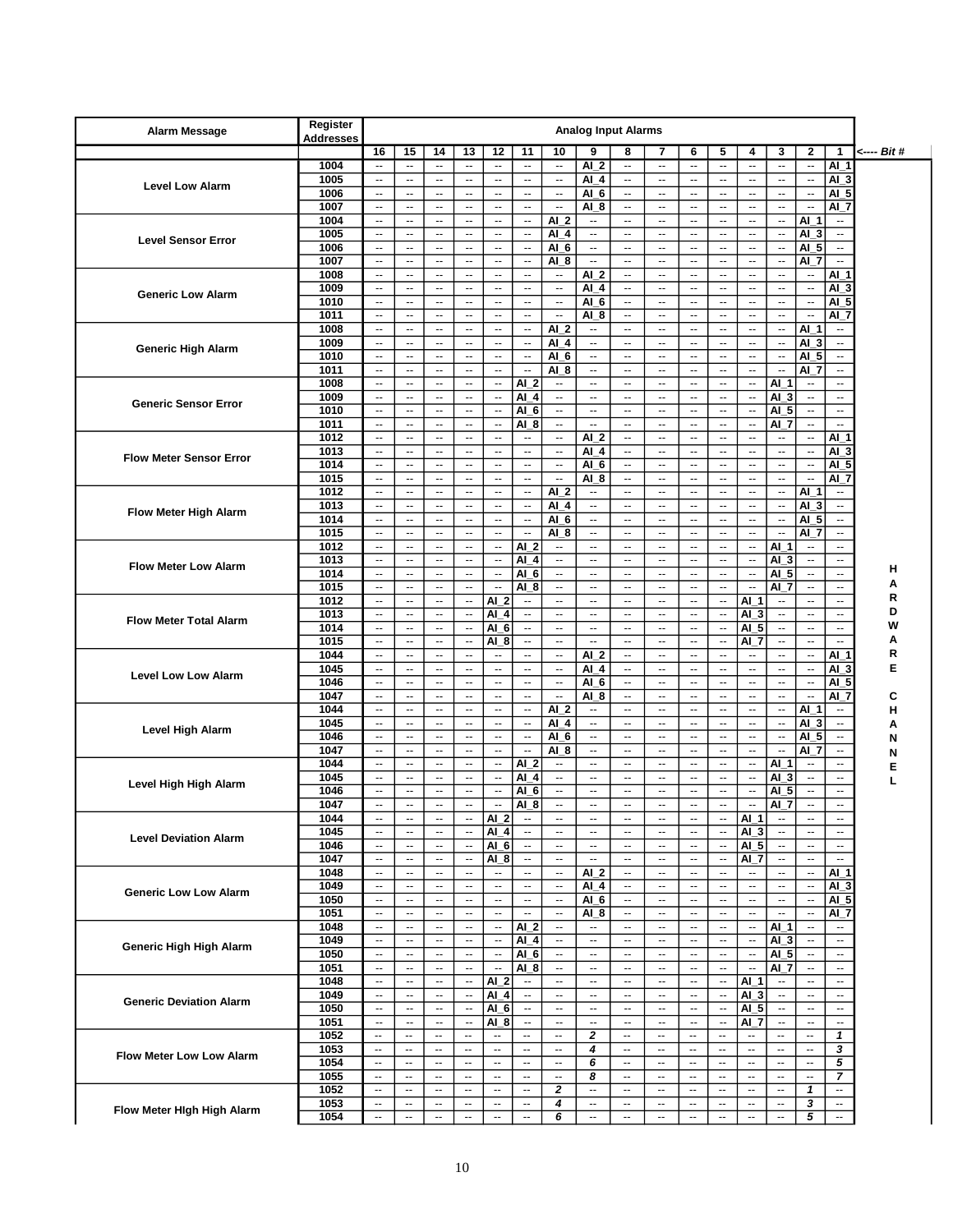#### <span id="page-13-0"></span>*4.5.4 Status Data*

Status data consists of 32-bit Word (Integer). Refer to section **4.5.3 32-Bit Word (int)** for the method to properly extract the data. The following rules indicate the format of the table:

Address defines the starting address to read to access the item

Register Count (Item) defines the number of registers to read to access the item

For example, to check the Analog Input Status for hardware channel 2, a Read Holding Register is generated with address 42036 and a register quantity of 1.

|                                                  |                        |              |  |                               |    |     | <b>HARDWARE CHANNELS</b>                |       |    |     |                               |    |     |       |                  |
|--------------------------------------------------|------------------------|--------------|--|-------------------------------|----|-----|-----------------------------------------|-------|----|-----|-------------------------------|----|-----|-------|------------------|
| <b>Parameter</b>                                 | <b>Size</b><br>(Words) | Data<br>Type |  |                               |    | 6   |                                         | 8     | A  | в   |                               | D  | E   |       |                  |
| <b>Sensor Input Status</b>                       |                        | Integer      |  | 2002 2004 2006 2008           | -- | --  | --                                      |       |    | --  |                               | -- | --  | --    |                  |
| Sensor Input Temperature Status                  |                        | Integer      |  | 2014 2016 2018 2020           |    | $-$ | --                                      | $- -$ | -- | --  |                               |    | $-$ | --    |                  |
| <b>Analog Input Status</b>                       |                        | Integer      |  |                               |    |     | 2034 2036 2038 2040 2042 2044 2046 2048 |       |    | --  |                               | -- | $-$ | $- -$ | Register         |
| <b>Digital Input Status</b>                      |                        | Integer      |  | 2060 2062 2064 2066 2068 2070 |    |     | --                                      |       |    |     | 2054 2056 2058 2072 2074 2076 |    |     |       | <b>Addresses</b> |
| <b>Analog Output Status</b>                      |                        | Integer      |  | 2098 2100 2102 2104           |    | --  | --                                      |       |    |     |                               |    |     | --    |                  |
| Relay Hand-Off-Auto Mode (0=Hand, 1=Off, 2=Auto) |                        | Integer      |  |                               |    |     | 2114 2116 2118 2120 2122 2124 2126 2128 |       |    | $-$ |                               | -- |     | --    |                  |
| Relay Output State (0=Off, 256=On)               |                        | Integer      |  |                               |    |     | 2137 2138 2139 2140 2141 2142 2143 2144 |       |    |     |                               |    |     |       |                  |

The data is encoded using the following values:

| Digital, Analog and Sensor Input Status Codes |  |  |  |
|-----------------------------------------------|--|--|--|
|                                               |  |  |  |

| Code            | <b>Message</b>          |
|-----------------|-------------------------|
| 0               | $\blacksquare$          |
| 1               | Normal                  |
| $\overline{2}$  | Off                     |
| $\overline{3}$  | On                      |
| $\overline{4}$  | OK                      |
| $\overline{5}$  | Self Test               |
| $\overline{6}$  | Wait                    |
| $\overline{7}$  | Sampling                |
| 8               | Hold                    |
| 9               | Sensor Error            |
| $\overline{10}$ | <b>High Alarm</b>       |
| $\overline{11}$ | Low Alarm               |
| $\overline{12}$ | Calibration Time        |
| $\overline{13}$ | <b>Board Failure</b>    |
| $\overline{14}$ | <b>Pump Failure</b>     |
| $\overline{15}$ | <b>Total Alarm</b>      |
| $\overline{16}$ | Probe wash              |
| $\overline{17}$ | <b>High High Alarm</b>  |
| $\overline{18}$ | Low Low Alarm           |
| 19              | <b>Sensor Deviation</b> |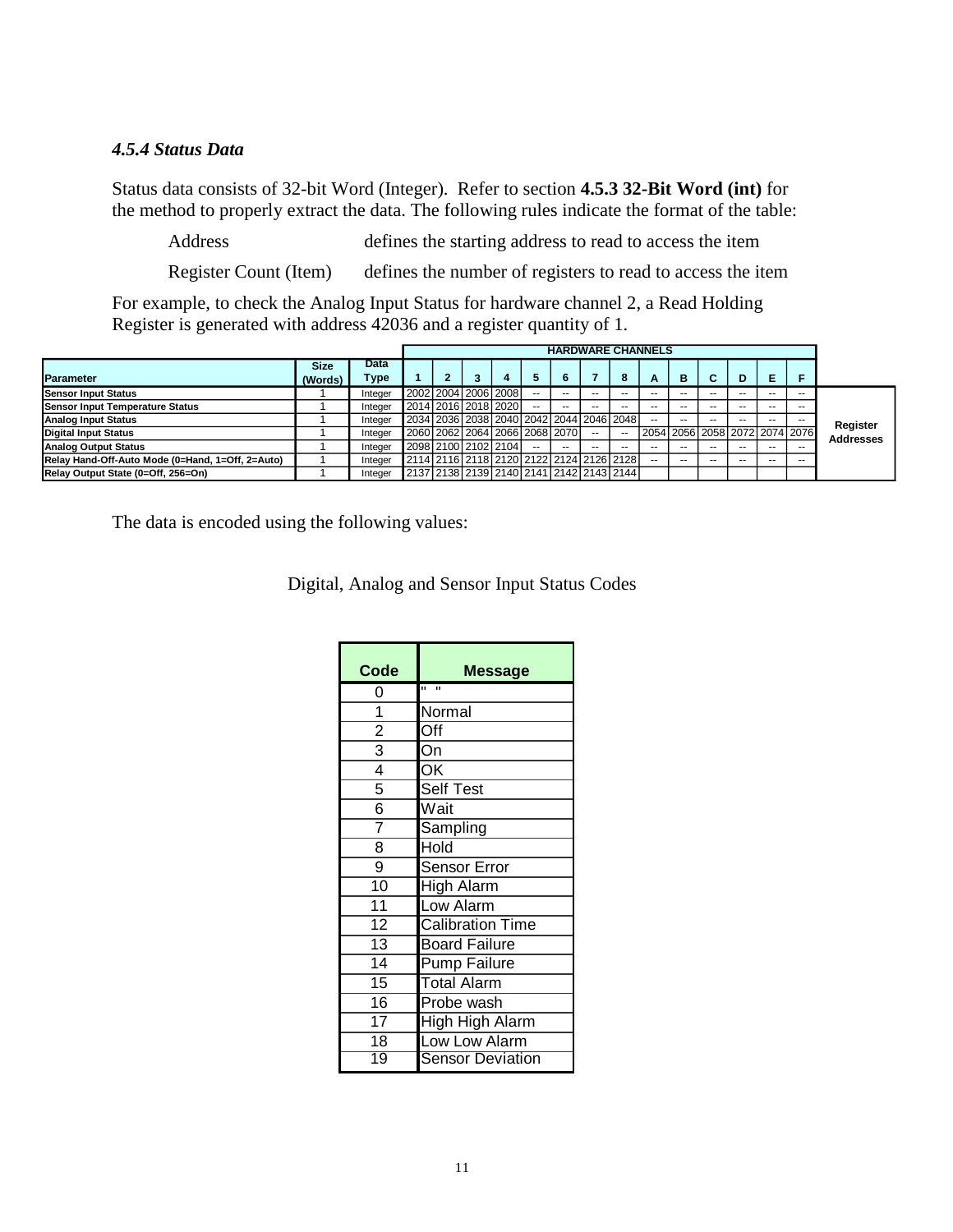#### <span id="page-14-0"></span>*4.5.4 Dynamic Data*

Dynamic data generally consists of 16-bit words (Binary), 32-bit word (Integer) or float inverse. To access an individual Dynamic Data item, 1 or 2 registers are required to be read. Refer to sections **4.5.2 16-Bit Word (short), 4.5.3 32-Bit Word (Integer)** and **4.5.4 Float Inverse** for the methods to properly extract the data. The following rules indicate the format of the table:

Address defines the starting address to read to access the item

Register Count (Item) defines the number of registers to read to access the item

For example, to check the item Sensor Calibrated Reading for hardware channel 1, a Read Holding Register is generated with address 43001 and a register quantity of 2.

| <b>Dynamic Data</b>                            |                |                  |        | <b>HARDWARE CHANNELS</b> |        |        |                |        |                |                          |                |                |                          |                          |                |        |                   |
|------------------------------------------------|----------------|------------------|--------|--------------------------|--------|--------|----------------|--------|----------------|--------------------------|----------------|----------------|--------------------------|--------------------------|----------------|--------|-------------------|
|                                                | <b>Size</b>    | Data             |        |                          |        |        |                |        |                |                          |                |                |                          |                          |                |        |                   |
| Parameter                                      | (Words)        | <b>Type</b>      | 1      | $\overline{2}$           | 3      | 4      | 5              | 6      | 7              | 8                        | A              | B              | C                        | D                        | E              | F      |                   |
| <b>Direct Sensors</b>                          |                |                  |        |                          |        |        |                |        |                |                          |                |                |                          |                          |                |        |                   |
| <b>Sensor Input Calibrated</b>                 |                | Float            |        |                          |        |        |                |        |                |                          |                |                |                          |                          |                |        |                   |
| Value                                          | $\overline{2}$ | Inverse          | 3001   | 3003                     | 3005   | 3007   | $\overline{a}$ | ۵.     | $\overline{a}$ | $\sim$                   | --             | --             | --                       | $\overline{\phantom{a}}$ | $\overline{a}$ | ۰.     |                   |
| <b>Sensor Input</b>                            |                | Float            |        |                          |        |        |                |        |                |                          |                |                |                          |                          |                |        |                   |
| Uncalibrated Value                             | $\overline{2}$ | Inverse          | 3017   | 3019                     | 3021   | 3023   | $\overline{a}$ | ٠.     | $\sim$         | --                       | --             | $\overline{a}$ | --                       | $\overline{\phantom{a}}$ | $\overline{a}$ | -−     |                   |
| Sensor Input mV                                | 2              | Float<br>Inverse | 3033   | 3035                     | 3037   | 3039   | ٠.             | --     | ۰.             | --                       | --             | ۰.             | ۰.                       | $\overline{\phantom{a}}$ | ٠.             | --     |                   |
| <b>Sensor Input</b>                            |                |                  |        |                          |        |        |                |        |                |                          |                |                |                          |                          |                |        |                   |
| <b>Temperature Calibrated</b>                  |                | Float            |        |                          |        |        |                |        |                |                          |                |                |                          |                          |                |        |                   |
| Value                                          | $\overline{2}$ | Inverse          | 3049   | 3051                     | 3053   | 3055   | ۰.             | н.     | $\overline{a}$ | --                       | --             | ۰.             | --                       | --                       | --             | $\sim$ |                   |
| <b>Sensor Input</b>                            |                |                  |        |                          |        |        |                |        |                |                          |                |                |                          |                          |                |        |                   |
| Temperature                                    |                | Float            |        |                          |        |        |                |        |                |                          |                |                |                          |                          |                |        |                   |
| <b>Uncalibrated Value</b>                      | 2              | Inverse          | 3065   | 3067                     | 3069   | 3071   | --             | ٠.     | --             | --                       | ٠.             | --             | --                       | --                       | --             | ٠.     |                   |
| <b>Sensor Input</b>                            |                | Float            |        |                          |        |        |                |        |                |                          |                |                |                          |                          |                |        |                   |
| Temperature mV                                 | $\overline{2}$ | Inverse          | 3081   | 3083                     | 3085   | 3087   | --             | --     |                |                          |                | ۰.             | --                       |                          | $\sim$         | ۰.     |                   |
| Analog (4-20 mA) Inputs                        |                |                  |        |                          |        |        |                |        |                |                          |                |                |                          |                          |                |        |                   |
| <b>Analog Input Scaled</b>                     |                | Float            |        |                          |        |        |                |        |                |                          |                |                |                          |                          |                |        |                   |
| Value                                          | $\overline{2}$ | Inverse          | 3097   | 3099                     | 3101   | 3103   | 3105           | 3107   | 3109           | 3111                     | $\overline{a}$ | $\sim$         | $\overline{\phantom{a}}$ | $\overline{\phantom{a}}$ | $\sim$         | $\sim$ | Register          |
|                                                |                | Float            |        |                          |        |        |                |        |                |                          |                |                |                          |                          |                |        | Addresses/        |
| Analog Input mA Value                          | $\overline{2}$ | Inverse          | 3129   | 3131                     | 3133   | 3135   | 3137           | 3139   | 3141           | 3143                     |                | ۰.             | --                       | н.                       | --             | --     | <b>Bit Number</b> |
| <b>Analog Input Total (Flow</b>                |                | Float            |        |                          |        |        |                |        |                |                          |                |                |                          |                          |                |        |                   |
| Type Only)                                     | $\overline{2}$ | Inverse          | 3161   | 3163                     | 3165   | 3167   | 3169           | 3171   | 3173           | 3175                     |                | $\overline{a}$ | --                       |                          | $\sim$         | $\sim$ |                   |
| <b>Digital Inputs</b>                          |                |                  |        |                          |        |        |                |        |                |                          |                |                |                          |                          |                |        |                   |
| <b>Digital Input Rate</b>                      |                |                  |        |                          |        |        |                |        |                |                          |                |                |                          |                          |                |        |                   |
| (Paddlewheel and                               |                | Float            |        |                          |        |        |                |        |                |                          |                |                |                          |                          |                |        |                   |
| Counter Types Only)                            | 2              | Inverse          | 3335   | 3337                     | 3339   | 3341   | 3343           | 3345   | $\sim$         | --                       | 3329           | 3331           | 3333                     | 3347                     | 3349           | 3351   |                   |
| <b>Digital Input Total</b><br>(Flowmeter, Feed |                |                  |        |                          |        |        |                |        |                |                          |                |                |                          |                          |                |        |                   |
| Verification and Counter                       |                | Float            |        |                          |        |        |                |        |                |                          |                |                |                          |                          |                |        |                   |
| Types Only)                                    | $\overline{2}$ | Inverse          | 3367   | 3369                     | 3371   | 3373   | 3375           | 3377   |                |                          | 3361           | 3363           | 3365                     | 3379                     | 3381           | 3383   |                   |
| <b>Digital Input State</b>                     |                |                  |        |                          |        |        |                |        | $\sim$         | $\overline{\phantom{a}}$ |                |                |                          |                          |                |        |                   |
| (0=Open, 1=Closed)                             | 1 Bit          | Binary           | 3322/1 | 3323/9                   | 3323/1 | 3324/9 | 3324/1         | 3325/9 |                | Ξ.                       | 3321/9         | 3321/1         | 3322/9                   | 3325/1                   | 3326/9         | 3326/1 |                   |
| Analog (4-20 mA) Outputs                       |                |                  |        |                          |        |        |                |        |                |                          |                |                |                          |                          |                |        |                   |
|                                                |                |                  |        |                          |        |        |                |        |                |                          |                |                |                          |                          |                |        |                   |
| Analog Output % Output                         | $\overline{2}$ | Float            | 3681   | 3683                     | 3685   | 3687   |                |        |                |                          |                |                |                          |                          |                |        |                   |
|                                                |                | Inverse<br>Float |        |                          |        |        | ۰.             | ۰.     | $\sim$         | --                       | ٠.             | ۰.             | ۰.                       | $\overline{\phantom{a}}$ | --             | ۰.     |                   |
| Analog Output mA Value                         | $\overline{2}$ | Inverse          | 3697   | 3699                     | 3701   | 3703   | ۰.             | --     | --             | --                       | --             | ۰.             | ۰.                       | $\overline{\phantom{a}}$ | ٠.             | --     |                   |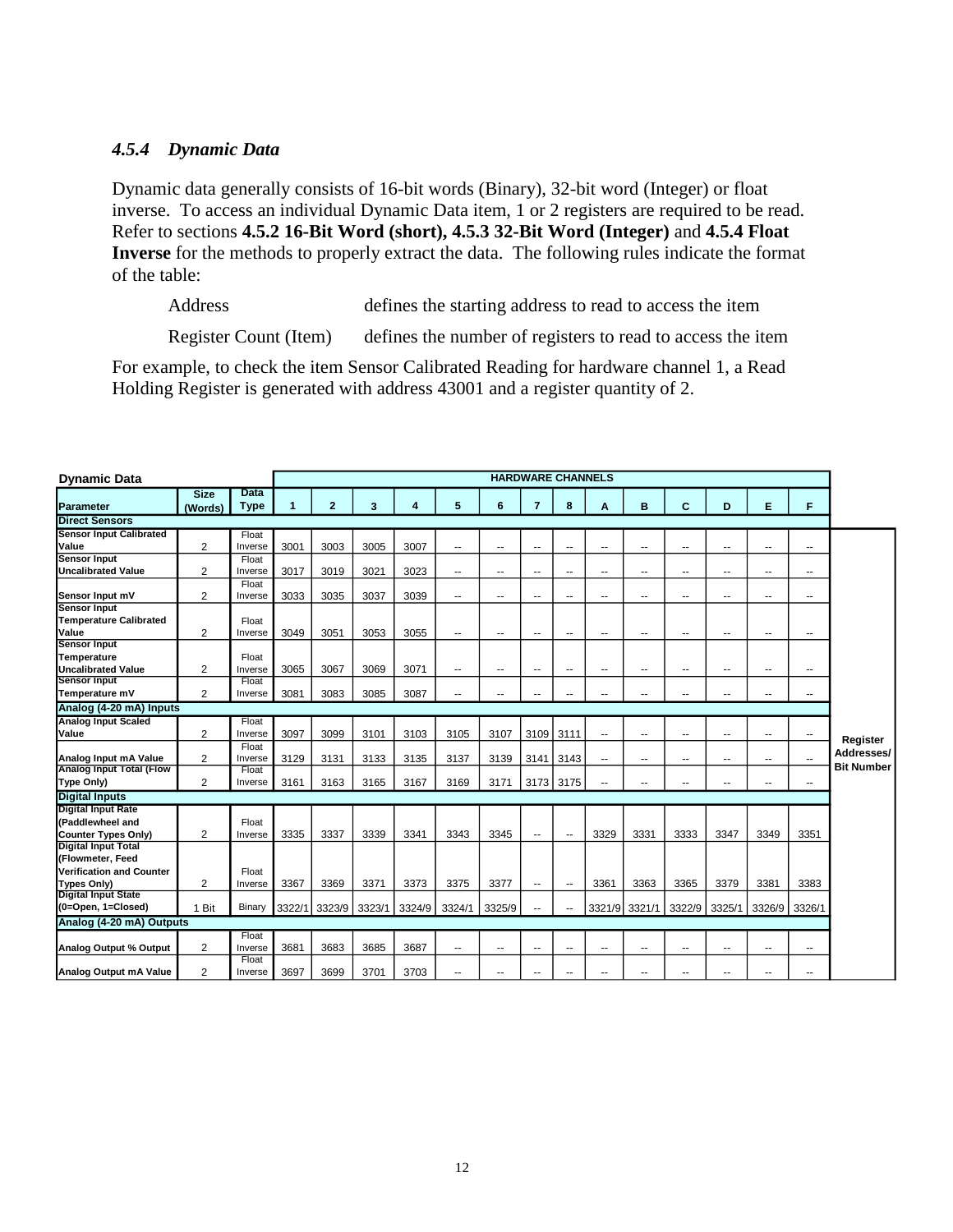## <span id="page-15-0"></span>*4.6 DATA DICTIONARY - WRITES*

The following tables detail the Modbus addresses required to modify each item of the public data.

#### <span id="page-15-1"></span>*4.6.1 Addressing (0- or 1-Based)*

The addressing within the Modbus/TCP protocol (that is, the data within the physical packet) is 0-based, meaning the first element/item to be accessed is referenced by address 0. The Modbus standard for handling and displaying the data is 1-based, meaning the first element/data item to be access is referenced by address 1.

Most client applications handle this by having the user enter the 1-based number, and then subtract 1 to revert to the 0-based addressing required at the protocol level.

Some client applications allow the user to enter the 0-based number, or a combination, depending on how it is configured.

The addresses defined within the following table are 1-based, as the majority of the client applications work with this method.

#### <span id="page-15-2"></span>*4.6.2 Dynamic Data - Writes*

Dynamic data for Modbus writes are float inverse. To modify an individual Set Point, 2 registers are required to be written to. Set points with (int) shown will be rounded to an integer if not entered as one. Refer to section **4.5.4 Float Inverse** for the methods to properly modify the data. All writable registers may also be read.

For example, to modify the Low-low alarm set point on sensor input hardware channel 1, a Write Holding Register is generated with address 20641 and a size of 2. The second chart below indicates the range of allowable set points for each type of sensor.

|                           |                                      |        | <b>Direct Sensor Channel</b> |                 |        |                  |
|---------------------------|--------------------------------------|--------|------------------------------|-----------------|--------|------------------|
| <b>When Configured As</b> | <b>Available Setpoints</b>           | $SI_1$ | SI <sub>2</sub>              | SI <sub>3</sub> | $SI_4$ |                  |
|                           | Low Low alarm                        | 20641  | 20671                        | 20701           | 20731  |                  |
|                           | Low alarm                            | 20643  | 20673                        | 20703           | 20733  |                  |
|                           | High alarm                           | 20645  | 20675                        | 20705           | 20735  |                  |
|                           | High High alarm                      | 20647  | 20677                        | 20707           | 20737  |                  |
| Any Sensor TYPE           | <b>Manual Temp</b>                   | 20649  | 20679                        | 20709           | 20739  | <b>Register</b>  |
|                           | Temp Hi Alarm                        | 20651  | 20681                        | 20711           | 20741  | <b>Addresses</b> |
|                           | <b>Temp Lo Alarm</b>                 | 20653  | 20683                        | 20713           | 20743  |                  |
|                           | <b>Alarm Deadband</b>                | 20655  | 20685                        | 20715           | 20745  |                  |
|                           | Damping                              | 20657  | 20687                        | 20717           | 20747  |                  |
|                           | <b>Deviation From Primary Sensor</b> | 20659  | 20689                        | 20719           | 20749  |                  |

#### **Direct Sensor Input Read/Write Parameters**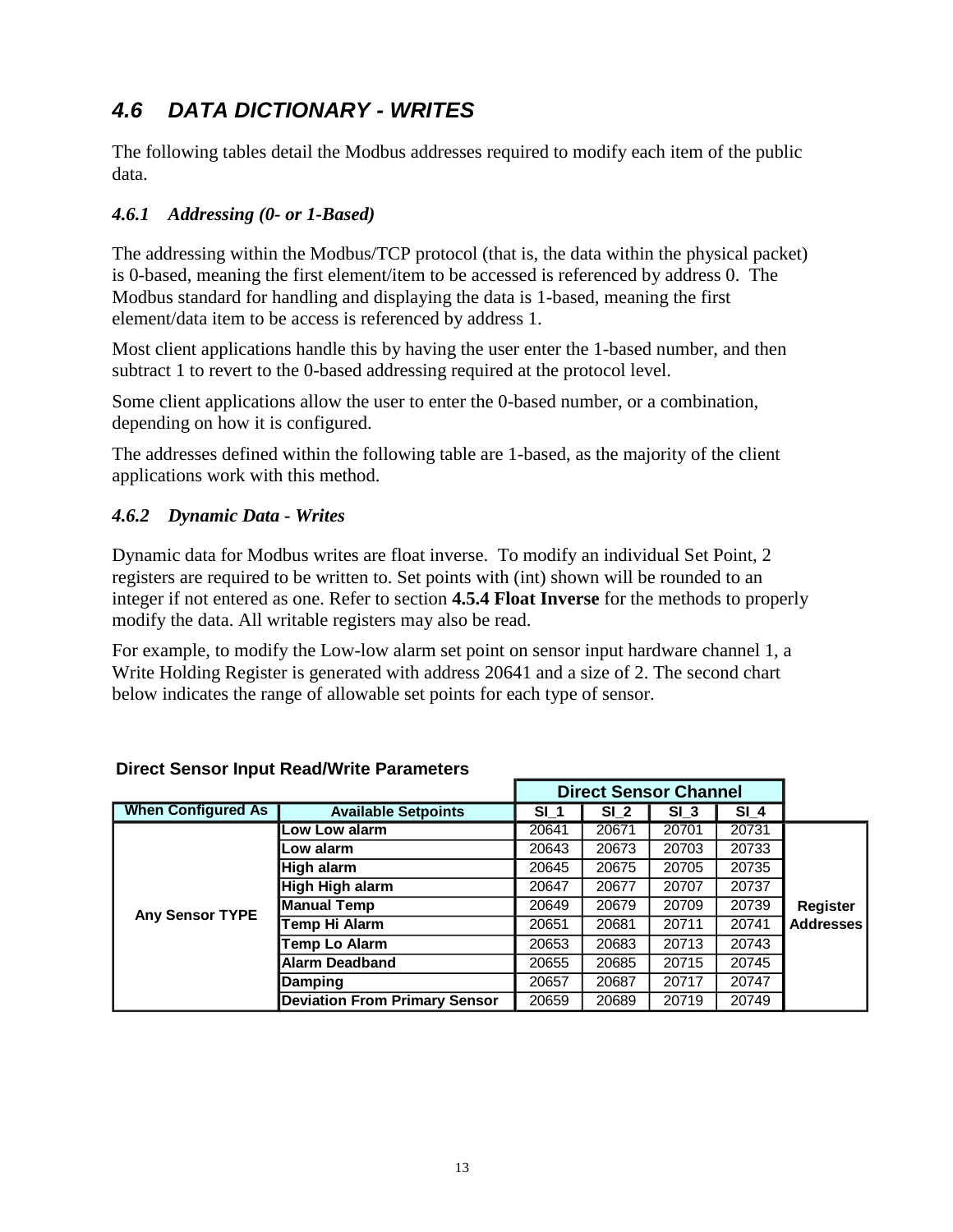#### **Allowable Setpoint Value Ranges: Based on Configured Sensor TYPE**

|                                      |                 |                                           |                 |                             | <b>When Direct Sensors Configured As:</b> |               |                    |  |  |  |  |  |  |  |  |
|--------------------------------------|-----------------|-------------------------------------------|-----------------|-----------------------------|-------------------------------------------|---------------|--------------------|--|--|--|--|--|--|--|--|
|                                      |                 | <b>Electrodeless</b>                      |                 | Electrodeless Electrodeless | <b>Electrodeless</b>                      |               |                    |  |  |  |  |  |  |  |  |
|                                      | Contacting      | Cond(0 to                                 | Cond(0 to       | Cond(0 to                   | Cond(0 to                                 |               |                    |  |  |  |  |  |  |  |  |
| <b>Available Setpoints</b>           | Cond            | 1000uS)                                   | 10,000uS)       | 100mS)                      | 1,000mS)                                  | рH            | <b>ORP</b>         |  |  |  |  |  |  |  |  |
| Low Low alarm limit                  | 0 to 30,000     | 0 to 3,000                                | 0 to 30,000     | 0 to 300                    | 0 to 3,000                                | $-2$ to $+16$ | $-1400$ to $+1400$ |  |  |  |  |  |  |  |  |
| Low alarm limit                      | 0 to 30,000     | 0 to 3,000                                | 0 to 30,000     | 0 to 300                    | 0 to 3,000                                | $-2$ to $+16$ | $-1400$ to $+1400$ |  |  |  |  |  |  |  |  |
| High alarm limit                     | 0 to 30,000     | 0 to 3,000                                | 0 to 30,000     | 0 to 300                    | 0 to 3,000                                | $-2$ to $+16$ | $-1400$ to $+1400$ |  |  |  |  |  |  |  |  |
| High High alarm limit                | 0 to 30,000     | 0 to 3,000                                | 0 to 30,000     | 0 to 300                    | 0 to 3,000                                | $-2$ to $+16$ | $-1400$ to $+1400$ |  |  |  |  |  |  |  |  |
| <b>Manual Temp</b>                   |                 |                                           |                 |                             |                                           |               |                    |  |  |  |  |  |  |  |  |
| If Configured as Deg C               | $-5$ to $88$    | -5 to 88                                  | -5 to 88        | -5 to 88                    | $-5$ to $88$                              | -5 to 150     | $-5$ to 88         |  |  |  |  |  |  |  |  |
| If Configured as Deg F               | 23 to 190       | 23 to 190                                 | 23 to 190       | 23 to 190                   | 23 to 190                                 | 23 to 302     | 23 to 190          |  |  |  |  |  |  |  |  |
| <b>Alarm Deadband</b>                | 0 to 30,000     | 0 to 3,000                                | 0 to 30,000     | 0 to 300                    | 0 to 3,000                                | $-2$ to $+16$ | $-1400$ to $+1400$ |  |  |  |  |  |  |  |  |
| Damping                              | 0 to 60         | 0 to 60                                   | 0 to 60         | 0 to 60                     | 0 to 60                                   | 0 to 60       | $0$ to $60$        |  |  |  |  |  |  |  |  |
| <b>Deviation From Primary Sensor</b> | 0 to 30,000     | 0 to 3,000                                | 0 to 30,000     | 0 to 300                    | 0 to 3,000                                | $-2$ to $+16$ | $-1400$ to $+1400$ |  |  |  |  |  |  |  |  |
|                                      |                 | <b>When Direct Sensors Configured As:</b> |                 |                             |                                           |               |                    |  |  |  |  |  |  |  |  |
|                                      |                 | Chlorine,                                 | <b>Chlorine</b> | Hydrogen                    | Hydrogen                                  |               |                    |  |  |  |  |  |  |  |  |
|                                      | Chlorine,       | <b>Chlorine</b>                           | Dioxide,        | Peroxide,                   | Peroxide,                                 |               |                    |  |  |  |  |  |  |  |  |
|                                      | <b>Chlorine</b> | Dioxide,                                  | Hydrogen        | <b>Peracetic</b>            | <b>Peracetic</b>                          |               |                    |  |  |  |  |  |  |  |  |
|                                      | <b>Dioxide</b>  | Ozone, (10                                | Peroxide (100   | <b>Acid (1000</b>           | Acid (10000                               | Hi Temp       |                    |  |  |  |  |  |  |  |  |
| <b>Available Setpoints</b>           | (1 ppm)         | ppm)                                      | ppm)            | ppm)                        | ppm)                                      | Cond          | Generic            |  |  |  |  |  |  |  |  |
| Low Low alarm limit                  | $0$ to 1        | 0 to 10                                   | 0 to 100        | 0 to 1000                   | 0 to 10000                                | 0 to 30,000   | -100K to 100K      |  |  |  |  |  |  |  |  |
| Low alarm limit                      | $0$ to 1        | 0 to 10                                   | 0 to 100        | 0 to 1000                   | 0 to 10000                                | 0 to 30,000   | -100K to 100K      |  |  |  |  |  |  |  |  |
| High alarm limit                     | $0$ to 1        | 0 to 10                                   | 0 to 100        | 0 to 1000                   | 0 to 10000                                | 0 to 30,000   | -100K to 100K      |  |  |  |  |  |  |  |  |
| High High alarm limit                | $0$ to 1        | 0 to 10                                   | 0 to 100        | 0 to 1000                   | 0 to 10000                                | 0 to 30,000   | -100K to 100K      |  |  |  |  |  |  |  |  |
| <b>Manual Temp</b>                   |                 |                                           |                 |                             |                                           |               |                    |  |  |  |  |  |  |  |  |
| If Configured as Deg C               |                 |                                           |                 |                             |                                           | 0 to 200      |                    |  |  |  |  |  |  |  |  |
| If Configured as Deg F               |                 |                                           |                 |                             |                                           | 32 to 392     |                    |  |  |  |  |  |  |  |  |
| <b>Alarm Deadband</b>                | $0$ to 1        | 0 to 10                                   | 0 to 100        | 0 to 1000                   | 0 to 10000                                | 0 to 30,000   | 0 to 100,000       |  |  |  |  |  |  |  |  |
| Damping                              | 0 to 60         | 0 to 60                                   | 0 to 60         | 0 to 60                     | 0 to 60                                   | 0 to 60       | 0 to 60            |  |  |  |  |  |  |  |  |
| <b>Deviation From Primary Sensor</b> | $0$ to 1        | 0 to 10                                   | 0 to 100        | 0 to 1000                   | 0 to 10000                                | 0 to 30,000   | 0 to 100,000       |  |  |  |  |  |  |  |  |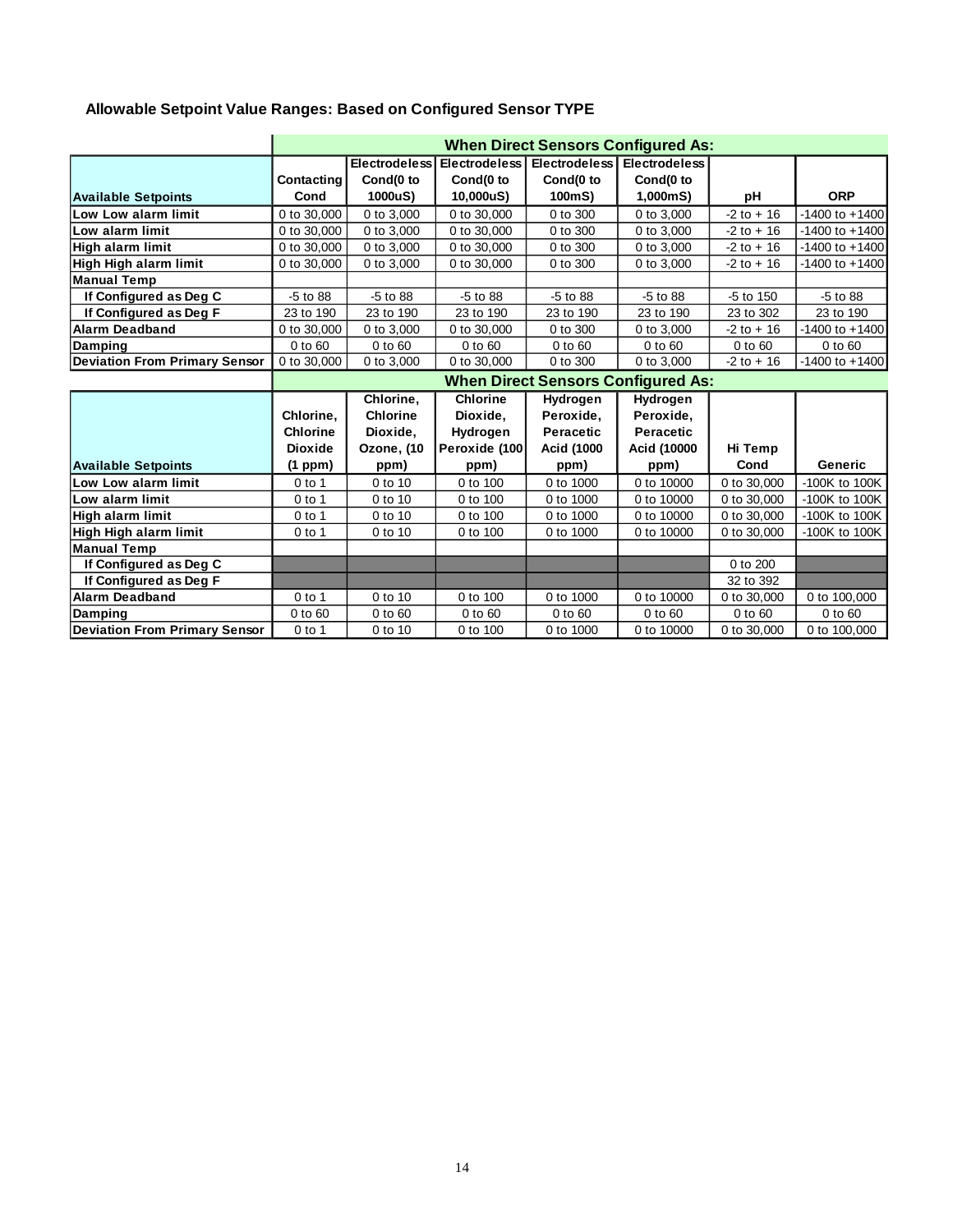#### **Digital Input Read/Write Parameters**

|                           |                            |                        | <b>Digital Input Channel</b> |                                     |             |             |                 |                 |                                                                                       |                 |        |                               |        |                                                                         |                  |
|---------------------------|----------------------------|------------------------|------------------------------|-------------------------------------|-------------|-------------|-----------------|-----------------|---------------------------------------------------------------------------------------|-----------------|--------|-------------------------------|--------|-------------------------------------------------------------------------|------------------|
| <b>When Configured As</b> | <b>Available Setpoints</b> | <b>Allowable Range</b> | DI A                         | $DI$ B                              | DI CI       | DI 1        | DI <sub>2</sub> | DI <sub>3</sub> | $DI$ 4                                                                                | DI <sub>5</sub> |        | DI 6   DI D                   | $DI$ E | $DI$ F                                                                  |                  |
| <b>INTERLOCK</b>          |                            |                        |                              |                                     |             | --          | --              | ۰.              | --                                                                                    | $- -$           | $- -$  | --                            |        | --                                                                      |                  |
| <b>GENERIC INPUT</b>      | <b>None</b>                | N/A                    |                              |                                     |             | $- -$       | --              | ۰.              | --                                                                                    | --              | --     | --                            |        | --                                                                      |                  |
| <b>LEVEL SWITCH</b>       |                            |                        | $\overline{\phantom{a}}$     | --                                  | --          | $- -$       | --              | ۰.              | $- -$                                                                                 | --              | --     | $\sim$ $\sim$                 | --     | --                                                                      |                  |
|                           |                            |                        |                              |                                     |             |             |                 |                 |                                                                                       |                 |        |                               |        |                                                                         |                  |
| <b>POSI-FLOW</b>          | <b>Vol Per Stroke</b>      | .001 to 10 ml          | 20881                        | 20901 20921 20941 20961 20981 21001 |             |             |                 |                 |                                                                                       |                 |        | 21021 21041 21061 21081 21101 |        |                                                                         |                  |
|                           | <b>Alarm Time</b>          | .01 to 10 min          |                              |                                     |             |             |                 |                 |                                                                                       |                 |        |                               |        | 20885 20905 20925 20945 20965 20985 21005 21025 21045 21065 21085 21105 |                  |
|                           |                            |                        |                              |                                     |             |             |                 |                 |                                                                                       |                 |        |                               |        |                                                                         |                  |
|                           | $OneCount =$               | 0 to 10000             | 20881                        |                                     | 20901 20921 | 20941 20961 |                 | 20981           | 21001                                                                                 | 21021           | 121041 | 21061 21081 21101             |        |                                                                         |                  |
| <b>GENERIC COUNTER</b>    | <b>Total Alarm Limit</b>   | 0 to 1,000,000,000     |                              |                                     |             |             |                 |                 |                                                                                       |                 |        |                               |        | 20885 20905 20925 20945 20965 20985 21005 21025 21045 21065 21085 21105 |                  |
|                           | <b>Rate Low Alarm</b>      | 0 to 1,000,000,000     |                              | 20887 20907 20927                   |             |             |                 |                 | 20947 20967 20987 21007 21027 21047 21067 21087 21107                                 |                 |        |                               |        |                                                                         |                  |
|                           | Rate High Alarm            | 0 to 1,000,000,000     |                              |                                     |             |             |                 |                 | 20889 20909 20929 20949 20969 20989 21009 21029 21049 21069 21089 21109               |                 |        |                               |        |                                                                         | Register         |
|                           |                            |                        |                              |                                     |             |             |                 |                 |                                                                                       |                 |        |                               |        |                                                                         | <b>Addresses</b> |
| <b>CONTACTING FM</b>      | <b>Vol per Contact</b>     | 0 to 100,000           |                              |                                     |             |             |                 |                 | 20883 20903 20923 20943 20963 20983 21003 21023 21043 21063 21083 21103               |                 |        |                               |        |                                                                         |                  |
|                           | <b>Total Alarm Limit</b>   | 0 to 1,000,000,000     |                              |                                     |             |             |                 |                 | 20885 20905 20925 20945 20965 20985 21005 21025 21045 21065 21085 21105               |                 |        |                               |        |                                                                         |                  |
|                           |                            |                        |                              |                                     |             |             |                 |                 |                                                                                       |                 |        |                               |        |                                                                         |                  |
|                           | K factor                   | .001 to 20,000         | 20881                        |                                     |             |             |                 |                 | 20901   20921   20941   20961   20981   21001   21021   21041   21061   21081   21101 |                 |        |                               |        |                                                                         |                  |
|                           | <b>Total alarm limit</b>   | 0 to 1,000,000,000     |                              |                                     |             |             |                 |                 |                                                                                       |                 |        |                               |        | 20885 20905 20925 20945 20965 20985 21005 21025 21045 21065 21085 21105 |                  |
| <b>PADDLEWHEEL FM</b>     | <b>Rate Low Low alarm</b>  | 0 to 1,000,000,000     |                              |                                     |             |             |                 |                 | 20887 20907 20927 20947 20967 20987 21007 21027 21047 21067 21087 21107               |                 |        |                               |        |                                                                         |                  |
|                           | <b>Rate Low alarm</b>      | 0 to 1,000,000,000     |                              |                                     |             |             |                 |                 |                                                                                       |                 |        |                               |        | 20889 20909 20929 20949 20969 20989 21009 21029 21049 21069 21089 21109 |                  |
|                           | Rate high alarm            | 0 to 1,000,000,000     | 20891                        | 20911 20931 20951 20971 20991 21011 |             |             |                 |                 |                                                                                       |                 |        | 21031 21051 21071 21091 21111 |        |                                                                         |                  |
|                           | Rate high high alarm       | 0 to 1,000,000,000     |                              |                                     |             |             |                 |                 |                                                                                       |                 |        |                               |        | 20893 20913 20933 20953 20973 20993 21013 21033 21053 21073 21093 21113 |                  |
|                           | <b>Alarm Deadband</b>      | 0 to 1,000,000,000     |                              |                                     |             |             |                 |                 |                                                                                       |                 |        |                               |        | 20895 20915 20935 20955 20975 20995 21015 21035 21055 21075 21095 21115 |                  |
|                           | Damping                    | 0 to 60                |                              |                                     |             |             |                 |                 |                                                                                       |                 |        |                               |        | 20897 20917 20937 20957 20977 20997 21017 21037 21057 21077 21097 21117 |                  |

#### **Analog Input Read/Write Parameters**

|                           |                                      |                        | <b>Analog Input Channel</b> |                 |        |        |                 |                 |        |       |                              |
|---------------------------|--------------------------------------|------------------------|-----------------------------|-----------------|--------|--------|-----------------|-----------------|--------|-------|------------------------------|
| <b>When Configured As</b> | <b>Available Setpoints</b>           | <b>Allowable Range</b> | $AI$ 1                      | AI <sub>2</sub> | $AI$ 3 | $AI$ 4 | AI <sub>5</sub> | AI <sub>6</sub> | $AI$ 7 | AI 8  |                              |
|                           | <b>Full Volume</b>                   | 0 to 1,000,000,000     | 20001                       | 20041           | 20081  | 20121  | 20161           | 20201           | 20241  | 20281 |                              |
|                           | mA when tank Empty                   | 4 to 20                | 20003                       | 20043           | 20083  | 20123  | 20163           | 20203           | 20243  | 20283 |                              |
|                           | mA when tank Full                    | 4 to 20                | 20005                       | 20045           | 20085  | 20125  | 20165           | 20205           | 20245  | 20285 |                              |
|                           | Low Low alarm                        | 0 to "full volume"     | 20007                       | 20047           | 20087  | 20127  | 20167           | 20207           | 20247  | 20287 |                              |
| <b>LEVEL</b>              | Low alarm                            | 0 to "full volume"     | 20009                       | 20049           | 20089  | 20129  | 20169           | 20209           | 20249  | 20289 | Register                     |
|                           | <b>High alarm</b>                    | 0 to "full volume"     | 20011                       | 20051           | 20091  | 20131  | 20171           | 20211           | 20251  | 20291 | <b>Addresses</b>             |
|                           | High High alarm                      | 0 to "full volume"     | 20013                       | 20053           | 20093  | 20133  | 20173           | 20213           | 20253  | 20293 |                              |
|                           | <b>Alarm Deadband</b>                | 0 to 1,000,000,000     | 20017                       | 20057           | 20097  | 20137  | 20177           | 20217           | 20257  | 20297 |                              |
|                           | <b>Damping</b>                       | 0 to 60                | 20019                       | 20059           | 20099  | 20139  | 20179           | 20219           | 20259  | 20299 |                              |
|                           | <b>Deviation From Primary Sensor</b> | 0 to 1,000,000,000     | 20021                       | 20061           | 20101  | 20141  | 20181           | 20221           | 20261  | 20301 |                              |
|                           |                                      |                        |                             |                 |        |        |                 |                 |        |       |                              |
|                           | $4mA=$                               | -100,000 to 100,000    | 20001                       | 20041           | 20081  | 20121  | 20161           | 20201           | 20241  | 20281 |                              |
|                           | 20mA=                                | -100,000 to 100,000    | 20003                       | 20043           | 20083  | 20123  | 20163           | 20203           | 20243  | 20283 | Register<br><b>Addresses</b> |
|                           | ow Low alarm                         | $4mA = to 20mA =$      | 20007                       | 20047           | 20087  | 20127  | 20167           | 20207           | 20247  | 20287 |                              |
|                           | Low alarm                            | $4mA = to 20mA =$      | 20009                       | 20049           | 20089  | 20129  | 20169           | 20209           | 20249  | 20289 |                              |
| Generic                   | <b>High alarm</b>                    | $4mA = to 20mA =$      | 20011                       | 20051           | 20091  | 20131  | 20171           | 20211           | 20251  | 20291 |                              |
|                           | High High alarm                      | $4mA = to 20mA =$      | 20013                       | 20053           | 20093  | 20133  | 20173           | 20213           | 20253  | 20293 |                              |
|                           | <b>Alarm Deadband</b>                | 0 to $20mA =$          | 20017                       | 20057           | 20097  | 20137  | 20177           | 20217           | 20257  | 20297 |                              |
|                           | Damping                              | 0 to 60                | 20019                       | 20059           | 20099  | 20139  | 20179           | 20219           | 20259  | 20299 |                              |
|                           | <b>Deviation From Primary Sensor</b> | 0 to 100,000           | 20021                       | 20061           | 20101  | 20141  | 20181           | 20221           | 20261  | 20301 |                              |
|                           |                                      |                        |                             |                 |        |        |                 |                 |        |       |                              |
|                           | $4mA=$                               | 0 to 100,000           | 20001                       | 20041           | 20081  | 20121  | 20161           | 20201           | 20241  | 20281 |                              |
|                           | $20mA =$                             | 0 to 100,000           | 20003                       | 20043           | 20083  | 20123  | 20163           | 20203           | 20243  | 20283 |                              |
|                           | <b>Deadband</b>                      | 0 to 0.5               | 20005                       | 20045           | 20085  | 20125  | 20165           | 20205           | 20245  | 20285 |                              |
|                           | Rate low low alarm                   | 0 to 100,000           | 20007                       | 20047           | 20087  | 20127  | 20167           | 20207           | 20247  | 20287 |                              |
|                           | Rate low alarm                       | 0 to 100,000           | 20009                       | 20049           | 20089  | 20129  | 20169           | 20209           | 20249  | 20289 |                              |
| <b>Flowmeter</b>          | Rate high alarm                      | 0 to 100,000           | 20011                       | 20051           | 20091  | 20131  | 20171           | 20211           | 20251  | 2029' | Register<br><b>Addresses</b> |
|                           | Rate high high alarm                 | 0 to 100,000           | 20013                       | 20053           | 20093  | 20133  | 20173           | 20213           | 20253  | 20293 |                              |
|                           | <b>Total Alarm Trigger</b>           | 0 to 1,000,000,000     | 20015                       | 20055           | 20095  | 20135  | 20175           | 20215           | 20255  | 20295 |                              |
|                           | <b>Alarm Deadband</b>                | 0 to 100,000           | 20017                       | 20057           | 20097  | 20137  | 20177           | 20217           | 20257  | 20297 |                              |
|                           | Damping                              | $0$ to 60<br>15        | 20019                       | 20059           | 20099  | 20139  | 20179           | 20219           | 20259  | 20299 |                              |
|                           | <b>Deviation From Primary Sensor</b> | 0 to 100,000           | 20021                       | 20061           | 20101  | 20141  | 20181           | 20221           | 20261  | 20301 |                              |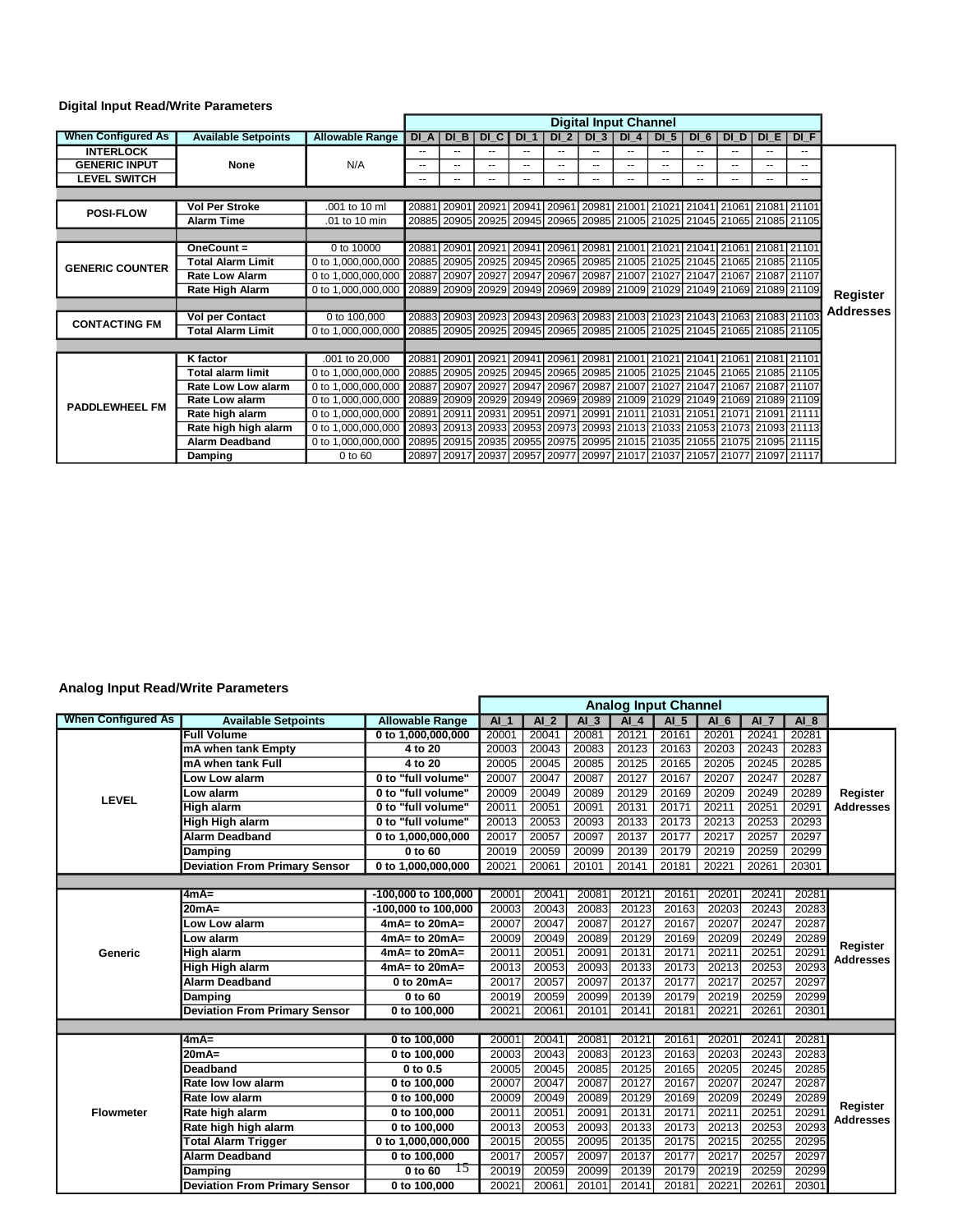#### **Analog Output Read/Write Parameters**

|                           |                                |                              |        | <b>Analog Output</b>    |                      |                         |                              |
|---------------------------|--------------------------------|------------------------------|--------|-------------------------|----------------------|-------------------------|------------------------------|
| <b>When Configured As</b> | <b>Available Setpoints</b>     | <b>Allowable Range</b>       | $AI_1$ |                         | $AI$ 2 $AI$ 3 $AI$ 4 |                         |                              |
| <b>RETRANSMIT</b>         | $4mA =$                        | full scale of assigned input |        |                         |                      | 23613 23653 23693 23733 | Register                     |
|                           | $20mA =$                       | full scale of assigned input |        |                         |                      | 23615 23655 23695 23735 | <b>Addresses</b>             |
|                           |                                |                              |        |                         |                      |                         |                              |
|                           | HOA Mode (int)                 | $0$ to $2$                   |        | 23601 23641 23681 23721 |                      |                         |                              |
|                           | Output Time Limit (int)        | 1 to 1440                    |        | 23603 23643 23683 23723 |                      |                         |                              |
|                           | Hand Time Limit (int)          | 1 to 1440                    |        | 23605 23645 23685 23725 |                      |                         |                              |
|                           | Input fault Value              | 0 to 100                     |        | 23607 23647 23687 23727 |                      |                         |                              |
|                           | Interlock Value                | 0 to 100                     |        | 23609 23649 23689 23729 |                      |                         |                              |
| <b>PROPORTIONAL</b>       | <b>HAND</b> value              | 0 to 100                     |        | 23611 23651 23691 23731 |                      |                         | Register<br><b>Addresses</b> |
|                           | <b>Set Point</b>               | full scale of assigned input |        | 23613 23653 23693 23733 |                      |                         |                              |
|                           | Min Output Allowed             | 0 to 100                     |        | 23615 23655 23695 23735 |                      |                         |                              |
|                           | Max Output Allowed             | 0 to 100                     | 23617  |                         | 23657 23697          | 23737                   |                              |
|                           | Input value when output is Max | full scale of assigned input |        | 23621 23661 23701 23741 |                      |                         |                              |
|                           | Damping                        | $0$ to $60$                  |        |                         |                      | 23623 23663 23703 23743 |                              |
|                           |                                |                              |        |                         |                      |                         |                              |
|                           | HOA MODE (int)                 | $0$ to $2$                   |        | 23601 23641 23681 23721 |                      |                         |                              |
|                           | Output Time Limit (int)        | 1 to 1440                    |        | 23603 23643 23683 23723 |                      |                         |                              |
|                           | Hand Time Limit (int)          | 0 to 1440                    |        | 23605 23645 23685 23725 |                      |                         |                              |
|                           | Input fault Value              | 0 to 100                     |        | 23607 23647 23687       |                      | 23727                   |                              |
|                           | Interlock Value                | 0 to 100                     |        | 23609 23649 23689 23729 |                      |                         |                              |
| <b>PID</b>                | <b>HAND</b> value              | 0 to 100                     |        | 23611 23651 23691 23731 |                      |                         | Register                     |
|                           | <b>Set Point</b>               | full scale of assigned input |        | 23613 23653 23693 23733 |                      |                         | <b>Addresses</b>             |
|                           | <b>Proportional Gain</b>       | $-99$ to $99$                |        | 23615 23655 23695 23735 |                      |                         |                              |
|                           | Integral Gain                  | $-50$ to $50$                |        | 23617 23657 23697 23737 |                      |                         |                              |
|                           | Derivative gain                | $-10$ to $10$                |        | 23619 23659 23699 23739 |                      |                         |                              |
|                           | Max Output Allowed             | 0 to 100                     |        | 23627 23667 23707 23747 |                      |                         |                              |
|                           | Min Output Allowed             | 0 to 100                     |        |                         |                      | 23629 23669 23709 23749 |                              |

HOA Mode:  $0 =$  Hand,  $1 =$  Off,  $2 =$  Auto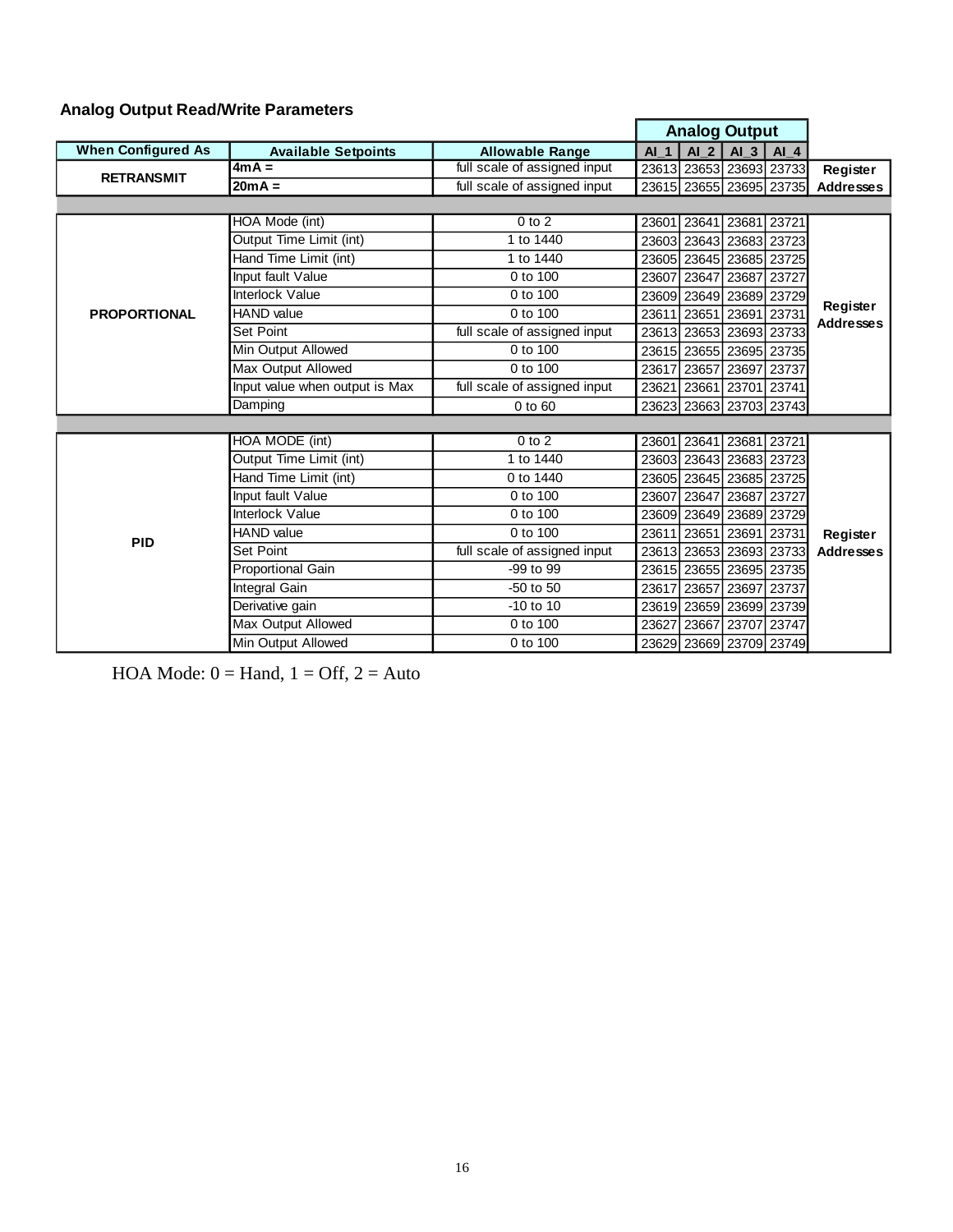| <b>Relay Read/Write Parameters</b> |                                                             |                                                              |                |                      |                                                    |                   |                 |                   |                      |                   |                  |
|------------------------------------|-------------------------------------------------------------|--------------------------------------------------------------|----------------|----------------------|----------------------------------------------------|-------------------|-----------------|-------------------|----------------------|-------------------|------------------|
|                                    |                                                             |                                                              |                |                      | <b>Relay Output Channel</b>                        |                   |                 |                   |                      |                   |                  |
| <b>When Configured As</b>          | <b>Available Setpoints</b>                                  | <b>Allowable Range</b>                                       | <b>RI 1</b>    | R12                  | R13                                                | $RI$ 4            | RI <sub>5</sub> | RI <sub>6</sub>   | RI <sub>7</sub>      | <b>RI 8</b>       |                  |
|                                    | HOA Mode (int)                                              | $0$ to $2$                                                   | 21201          | 21401                | 21601                                              | 21801             | 22001           | 22201             | 22401                | 2260'             |                  |
|                                    | Output Time Limit (int)                                     | 0 to 1440                                                    | 21203          | 21403                |                                                    | 21603 21803       | 22003           |                   | 22203 22403          | 22603             |                  |
|                                    | Hand Time Limit (int)                                       | 1 to 1440                                                    | 21205          | 21405                |                                                    | 21605 21805       | 22005           | 22205             | 22405                | 22605             | Register         |
| <b>ON/OFF SET POINT</b>            | On Delay (int)                                              | 0, 10 sec to 1440 min                                        | 21207          | 21407                | 21607                                              | 21807             | 22007           | 22207             | 22407                | 22607             | Addresses        |
|                                    | Off Delay (int)                                             | 0, 10 sec to 1440 min                                        | 21209          | 21409                | 21609                                              | 21809             | 22009           | 22209             | 22409                | 22609             |                  |
|                                    | Set Point<br>Deadband                                       | full scale of assigned input<br>full scale of assigned input | 21211          | 21411                | 21611                                              | 21811             | 22011           | 22211             | 22411                | 22611             |                  |
|                                    |                                                             |                                                              |                | 21213 21413          | 21613                                              | 21813             | 22013           | 22213             | 22413                | 22613             |                  |
|                                    | HOA Mode (int)                                              | $0$ to $2$                                                   | 21201          | 21401                | 21601                                              | 21801             | 22001           | 22201             | 22401                | 22601             |                  |
|                                    | Output Time Limit (int)                                     | 0 to 1440                                                    | 21203          | 21403                | 21603                                              | 21803             | 22003           | 22203             | 22403                | 22603             |                  |
|                                    | Hand Time Limit (int)                                       | 1 to 1440                                                    | 21205          | 21405                | 21605                                              | 21805             | 22005           | 22205             | 22405                | 22605             | Register         |
| <b>TIME PROPORTIONAL</b>           | Set Point                                                   | full scale of assigned input                                 | 21211          | 21411                | 21611                                              | 21811             | 22011           | 22211             | 22411                | 22611             | <b>Addresses</b> |
|                                    | Proportional band                                           | full scale of assigned input                                 |                |                      | 21213 21413 21613 21813 22013                      |                   |                 |                   | 22213 22413          | 22613             |                  |
|                                    | Sample Period                                               | 1 to 1440                                                    |                |                      | 21215 21415 21615 21815 22015                      |                   |                 |                   |                      | 22215 22415 22615 |                  |
|                                    |                                                             |                                                              |                |                      |                                                    |                   |                 |                   |                      |                   |                  |
|                                    | HOA Mode (int)                                              | $0$ to $2$                                                   | 21201          | 21401                | 21601                                              | 21801             | 22001           | 22201             | 22401                | 22601             |                  |
| <b>FLOW BASED</b>                  | Output Time Limit (int)                                     | 0 to 1440                                                    | 21203          | 21403                | 21603                                              | 21803             | 22003           | 22203             | 22403                | 22603             | Register         |
| <b>CONTROL</b>                     | Hand Time Limit (int)                                       | 1 to 1440                                                    |                | 21205 21405          | 21605                                              | 21805             | 22005           |                   | 22205 22405          | 22605             | <b>Addresses</b> |
|                                    | Unit Vol. to Trigger Output<br>Output On Time per unit vol. | 1,000,000,000<br>1 sec to 1440 min                           |                | 21211 21411          | 21611                                              | 21811             | 22011           | 22211             | 22411                | 2261              |                  |
|                                    |                                                             |                                                              | 21213          | 21413                |                                                    | 21613 21813       | 22013           |                   | 22213 22413          | 22613             |                  |
|                                    | HOA Mode (int)                                              | 0 to 2                                                       | 21201          | 21401                | 21601                                              | 21801             | 22001           |                   | 22201 22401          | 22601             |                  |
| <b>ACTIVATE WITH</b>               | Output Time Limit (int)                                     | 0 to 1440                                                    | 21203          | 21403                |                                                    | 21603 21803       | 22003           |                   | 22203 22403          | 22603             | Register         |
| <b>ANOTHER RELAY</b>               | Hand Time Limit (int)                                       | 1 to 1440                                                    | 21205          | 21405                |                                                    | 21605 21805 22005 |                 |                   | 22205 22405          | 22605             | Addresses        |
|                                    |                                                             |                                                              |                |                      |                                                    |                   |                 |                   |                      |                   |                  |
|                                    | HOA Mode (int)                                              | $0$ to $2$                                                   |                |                      | 21201 21401 21601 21801 22001 22201 22401 22601    |                   |                 |                   |                      |                   |                  |
| <b>ACTIVATE AFTER</b>              | Output Time Limit (int)                                     | 0 to 1440                                                    |                | 21203 21403          | 21603                                              | 21803             | 22003           | 22203             | 22403 22603          |                   | Register         |
| <b>ANOTHER RELAY (%)</b>           | Hand Time Limit (int)                                       | 1 to 1440                                                    |                | 21205 21405          | 21605                                              | 21805             | 22005           | 22205             | 22405                | 22605             | Addresses        |
|                                    | % Relay to Activate                                         | 0 to 100                                                     | 21211          | 21411                | 21611                                              | 21811             | 22011           |                   | 22211 22411          | 22611             |                  |
|                                    |                                                             |                                                              |                |                      |                                                    |                   |                 |                   |                      |                   |                  |
| <b>ACTIVATE AFTER</b>              | HOA Mode (int)                                              | $0$ to $2$                                                   | 21201          | 21401                |                                                    | 21601 21801 22001 |                 |                   | 22201 22401          | 22601             |                  |
| <b>ANOTHER RELAY</b>               | Output Time Limit (int)                                     | 0 to 1440<br>1 to 1440                                       |                | 21203 21403          |                                                    | 21603 21803       | 22003           | 22203             | 22403                | 22603             | Register         |
| (FIXED TIME)                       | Hand Time Limit (int)<br>Fixed Time to Activate             | 1 sec to 1440 min                                            |                | 21205 21405<br>21411 |                                                    | 21605 21805       | 22005           | 22205<br>22211    | 22405<br>22411       | 22605<br>22611    | <b>Addresses</b> |
|                                    |                                                             |                                                              | 21211          |                      |                                                    | 21611 21811 22011 |                 |                   |                      |                   |                  |
|                                    | HOA Mode (int)                                              | 0 to 2                                                       | 21201          | 21401                | 21601                                              | 21801             | 22001           |                   | 22201 22401          | 22601             |                  |
|                                    | Output Time Limit (int)                                     | $\overline{0}$ to 1440                                       | 21203          | 21403                | 21603                                              | 21803             | 22003           | 22203             | 22403                | 22603             |                  |
| <b>ACTIVATE AS % OF</b>            | Hand Time Limit (int)                                       | 1 to 1440                                                    |                |                      | 21205 21405 21605                                  | 21805             | 22005           |                   | 22205 22405 22605    |                   | Register         |
| <b>TIME</b>                        | % Period to Activate                                        | 0.1 to 100                                                   |                | 21211 21411          | 21611                                              | 21811             | 22011           | 22211             | 22411                | 22611             | Addresses        |
|                                    | <b>Time Period</b>                                          | 1 to 1440                                                    | 21213          |                      | 21413 21613 21813 22013                            |                   |                 |                   | 22213 22413          | 22613             |                  |
|                                    |                                                             |                                                              |                |                      |                                                    |                   |                 |                   |                      |                   |                  |
|                                    | HOA Mode (int)                                              | 0 to 2                                                       |                | 21201 21401          | 21601                                              | 21801 22001       |                 |                   | 22201 22401          | 22601             |                  |
|                                    | Hand Time Limit (int)                                       | 1 to 1440                                                    |                | 21205 21405          |                                                    | 21605 21805       | 22005           | 22205             | 22405                | 22605             |                  |
|                                    | Addition A On Time (int)<br>Addition B On Time (int)        | 1 sec to 1440 min<br>1 sec to 1440 min                       | 21225          | 21425                | 21625                                              | 21825             | 22025           | 22225             | 22425                | 22625             |                  |
|                                    | Addition C On Time (int)                                    | 1 sec to 1440 min                                            | 21227<br>21229 | 21427<br>21429       | 21627<br>21629                                     | 21827<br>21829    | 22027<br>22029  | 22227<br>22229    | 22427<br>22429       | 2262<br>22629     |                  |
|                                    | Addition D On Time (int)                                    | 1 sec to 1440 min                                            | 21231          | 21431                | 21631                                              | 21831             | 22031           | 22231             | 22431                | 2263 <sup>-</sup> |                  |
|                                    | Addition E On Time (int)                                    | 1 sec to 1440 min                                            |                | 21233 21433          | 21633                                              | 21833             | 22033           | 22233             | 22433                | 22633             |                  |
|                                    | Addition F On Time (int)                                    | 1 sec to 1440 min                                            |                |                      | 21235 21435 21635 21835 22035 22235 22435 22635    |                   |                 |                   |                      |                   |                  |
|                                    | Addition G On Time (int)                                    | 1 sec to 1440 min                                            |                |                      | 21237 21437 21637 21837 22037 22237 22437 22637    |                   |                 |                   |                      |                   |                  |
|                                    | Addition H On Time (int)                                    | 1 sec to 1440 min                                            |                |                      | 21239 21439 21639 21839 22039 22239 22439 22639    |                   |                 |                   |                      |                   |                  |
|                                    | Addition I On Time (int)                                    | 1 sec to 1440 min                                            |                |                      | 21241 21441 21641 21841                            |                   | 22041           | 22241             | 22441                | 22641             | Register         |
| <b>24 HOUR TIMER</b>               | Addition J On Time (int)                                    | 1 sec to 1440 min                                            |                |                      | 21243 21443 21643 21843 22043                      |                   |                 |                   |                      | 22243 22443 22643 | Addresses        |
|                                    | Addition K On Time (int)                                    | 1 sec to 1440 min                                            |                |                      | 21245 21445 21645 21845 22045                      |                   |                 |                   | 22245 22445 22645    |                   |                  |
|                                    | Addition L On Time (int)                                    | 1 sec to 1440 min                                            |                | 21247 21447          | 21647 21847 22047                                  |                   |                 | 22247             | 22447                | 22647             |                  |
|                                    | Addition M On Time (int)                                    | 1 sec to 1440 min                                            |                |                      | 21249 21449 21649 21849 22049 22249 22449 22649    |                   |                 |                   |                      |                   |                  |
|                                    | Addition N On Time (int)                                    | 1 sec to 1440 min                                            |                |                      | 21251 21451 21651 21851 22051                      |                   |                 | 22251             | 22451 22651          |                   |                  |
|                                    | Addition O On Time (int)                                    | 1 sec to 1440 min                                            |                |                      | 21253 21453 21653 21853 22053                      |                   |                 |                   | 22253 22453 22653    |                   |                  |
|                                    | Addition P On Time (int)<br>Addition Q On Time (int)        | 1 sec to 1440 min<br>1 sec to 1440 min                       |                |                      | 21255 21455 21655 21855                            |                   | 22055           |                   | 22255 22455 22655    |                   |                  |
|                                    | Addition R On Time (int)                                    | 1 sec to 1440 min                                            |                |                      | 21257 21457 21657                                  | 21857             | 22057           | 22257             | 22457                | 22657<br>22659    |                  |
|                                    | Addition S On Time (int)                                    | 1 sec to 1440 min                                            |                |                      | 21259 21459 21659 21859<br>21261 21461 21661 21861 |                   | 22059<br>22061  | 22259<br>22261    | 22459<br>22461 22661 |                   |                  |
|                                    | Addition T On Time (int)                                    | 1 sec to 1440 min                                            |                | 21263 21463          |                                                    | 21663 21863       | 22063           |                   | 22263 22463 22663    |                   |                  |
|                                    |                                                             |                                                              |                |                      |                                                    |                   |                 |                   |                      |                   |                  |
|                                    | HOA Mode (int)                                              | 0 to 2                                                       |                |                      | 21201 21401 21601 21801 22001 22201 22401 22601    |                   |                 |                   |                      |                   |                  |
|                                    | Hand Time Limit (int)                                       | 1 to 1440                                                    |                |                      | 21205 21405 21605 21805 22005 22205 22405 22605    |                   |                 |                   |                      |                   |                  |
|                                    | Wk1D1 On Time (int)                                         | 1 sec to 1440 min                                            |                |                      | 21225 21425 21625 21825 22025                      |                   |                 | 22225 22425 22625 |                      |                   |                  |
|                                    | Wk1D2 On Time (int)                                         | 1 sec to 1440 min                                            |                |                      | 21227 21427 21627 21827 22027                      |                   |                 | 22227 22427       |                      | 22627             | Register         |
| <b>1 WEEK TIMER</b>                | Wk1D3 On Time (int)                                         | 1 sec to 1440 min                                            |                |                      | 21229 21429 21629 21829 22029 22229 22429 22629    |                   |                 |                   |                      |                   |                  |
|                                    | Wk1D4 On Time (int)                                         | 1 sec to 1440 min                                            |                |                      | 21231 21431 21631 21831 22031                      |                   |                 |                   | 22231 22431 22631    |                   | Addresses        |
|                                    | Wk1D5 On Time (int)                                         | 1 sec to 1440 min                                            |                |                      | 21233 21433 21633 21833                            |                   | 22033           |                   | 22233 22433 22633    |                   |                  |
|                                    | Wk1D6 On Time (int)                                         | 1 sec to 1440 min                                            |                |                      | 21235 21435 21635 21835                            |                   | 22035           |                   | 22235 22435 22635    |                   |                  |
|                                    | Wk1D7 On Time (int)                                         | 1 sec to 1440 min                                            |                |                      | 21237 21437 21637 21837 22037 22237 22437 22637    |                   |                 |                   |                      |                   |                  |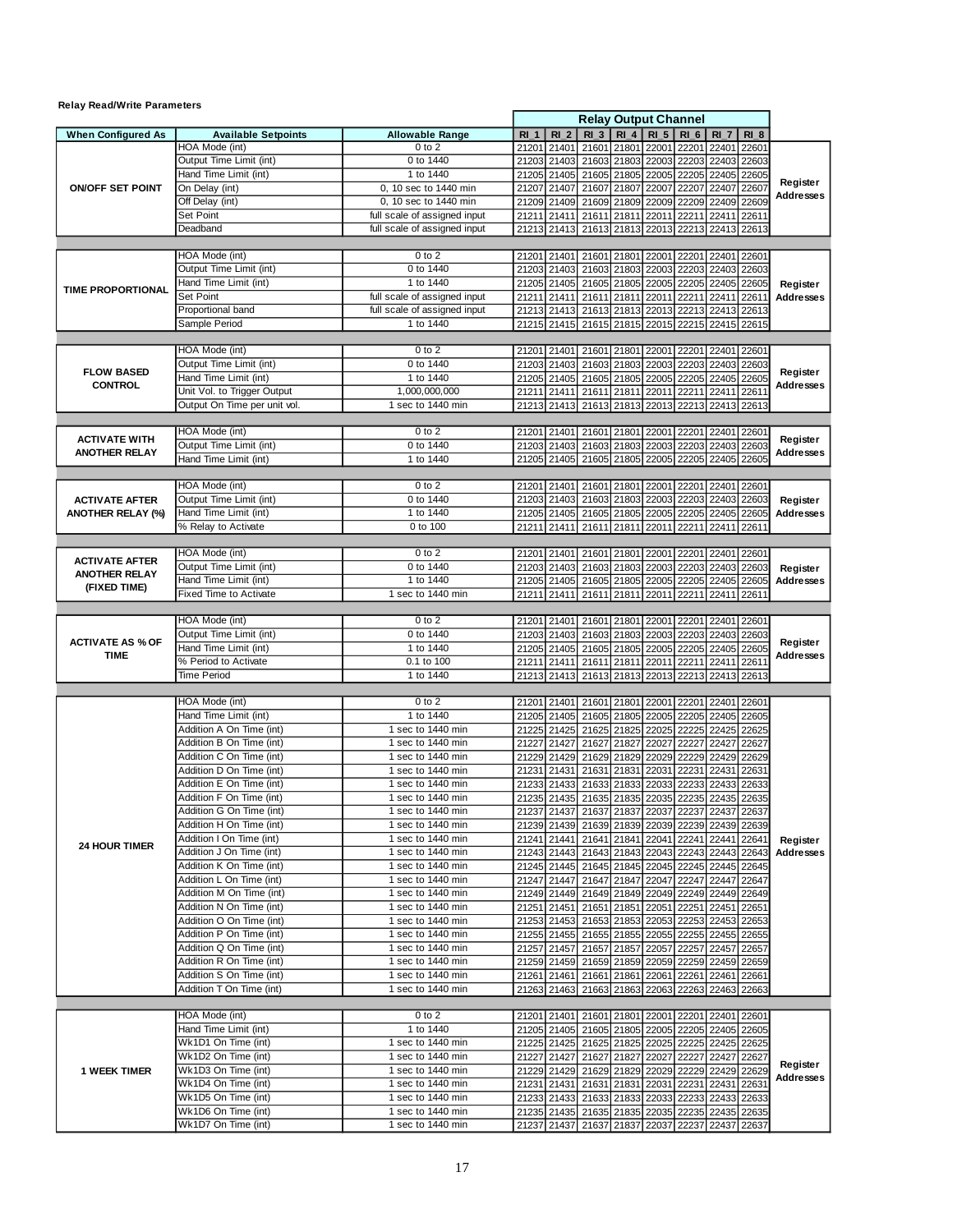| <b>Relay Read/Write Parameters</b> |                                                  |                                        |      |                            |                                                    |                |                |                   |                |                         |                              |
|------------------------------------|--------------------------------------------------|----------------------------------------|------|----------------------------|----------------------------------------------------|----------------|----------------|-------------------|----------------|-------------------------|------------------------------|
|                                    |                                                  |                                        |      |                            | <b>Relay Output Channel</b>                        |                |                |                   |                |                         |                              |
| <b>When Configured As</b>          | <b>Available Setpoints</b>                       | <b>Allowable Range</b>                 | RI 1 | RI <sub>2</sub>            | R13                                                | $RI$ 4         | <b>RI 5</b>    | $RI_6$            | RI 7           | RI 8                    |                              |
|                                    | HOA Mode (int)                                   | $0$ to $2$                             |      | 21201 21401                | 21601                                              | 21801          | 22001          | 22201             | 22401          | 22601                   |                              |
|                                    | Hand Time Limit (int)<br>Wk1D1 On Time (int)     | 1 to 1440                              |      | 21205 21405                | 21605 21805                                        |                | 22005          | 22205             |                | 22405 22605             |                              |
|                                    | Wk1D2 On Time (int)                              | 1 sec to 1440 min<br>1 sec to 1440 min |      | 21227 21427                | 21225 21425 21625<br>21627                         | 21825<br>21827 | 22025<br>22027 | 22225<br>22227    | 22425<br>22427 | 22625<br>22627          |                              |
|                                    | Wk1D3 On Time (int)                              | 1 sec to 1440 min                      |      | 21229 21429                | 21629                                              | 21829          | 22029          | 22229             | 22429          | 22629                   | Register                     |
|                                    | Wk1D4 On Time (int)                              | 1 sec to 1440 min                      |      | 21231 21431                | 21631                                              | 21831          | 22031          | 22231             | 22431          | 2263'                   |                              |
|                                    | Wk1D5 On Time (int)                              | 1 sec to 1440 min                      |      |                            | 21233 21433 21633                                  | 21833          | 22033          | 22233             |                | 22433 22633             |                              |
|                                    | Wk1D6 On Time (int)                              | 1 sec to 1440 min                      |      |                            | 21235 21435 21635                                  | 21835          | 22035          | 22235             |                | 22435 22635             |                              |
| <b>2 WEEK TIMER</b>                | Wk1D7 On Time (int)                              | 1 sec to 1440 min                      |      | 21237 21437                | 21637                                              | 21837          | 22037          | 22237             | 22437          | 22637                   | <b>Addresses</b>             |
|                                    | Wk2D1 On Time (int)                              | 1 sec to 1440 min                      |      |                            | 21239 21439 21639 21839                            |                | 22039          | 22239             |                | 22439 22639             |                              |
|                                    | Wk2D2 On Time (int)                              | 1 sec to 1440 min                      |      | 21241 21441                | 21641                                              | 21841          | 22041          | 22241             | 22441 2264     |                         |                              |
|                                    | Wk2D3 On Time (int)                              | 1 sec to 1440 min                      |      |                            | 21243 21443 21643 21843 22043                      |                |                | 22243             |                | 22443 22643             |                              |
|                                    | Wk2D4 On Time (int)                              | 1 sec to 1440 min                      |      |                            | 21245 21445 21645 21845 22045                      |                |                | 22245             |                | 22445 22645             |                              |
|                                    | Wk2D5 On Time (int)                              | $1$ sec to 1440 min                    |      | 21247 21447                | 21647                                              | 21847          | 22047          | 22247             |                | 22447 22647             |                              |
|                                    | Wk2D6 On Time (int)<br>Wk2D7 On Time (int)       | 1 sec to 1440 min<br>1 sec to 1440 min |      |                            | 21249 21449 21649 21849 22049                      |                |                | 22249             |                | 22449 22649             |                              |
|                                    |                                                  |                                        |      | 21251 21451                | 21651                                              | 21851          | 22051 22251    |                   | 22451 22651    |                         |                              |
|                                    | HOA Mode (int)                                   | $0$ to $2$                             |      |                            | 21201 21401 21601 21801 22001 22201                |                |                |                   | 22401 22601    |                         |                              |
|                                    | Hand Time Limit (int)                            | 1 to 1440                              |      |                            | 21205 21405 21605 21805                            |                | 22005          | 22205             |                | 22405 22605             |                              |
|                                    | Wk1D1 On Time (int)                              | 1 sec to 1440 min                      |      |                            | 21225 21425 21625 21825                            |                | 22025          | 22225             |                | 22425 22625             |                              |
|                                    | Wk1D2 On Time (int)                              | 1 sec to 1440 min                      |      |                            | 21227 21427 21627 21827                            |                | 22027          | 22227             | 22427          | 22627                   |                              |
|                                    | Wk1D3 On Time (int)                              | 1 sec to 1440 min                      |      |                            | 21229 21429 21629 21829                            |                | 22029          | 22229             | 22429          | 22629                   |                              |
|                                    | Wk1D4 On Time (int)                              | 1 sec to 1440 min                      |      |                            | 21231 21431 21631 21831                            |                | 22031          | 22231             | 22431          | 2263'                   |                              |
|                                    | Wk1D5 On Time (int)                              | 1 sec to 1440 min                      |      |                            | 21233 21433 21633 21833                            |                | 22033          | 22233             |                | 22433 22633             |                              |
|                                    | Wk1D6 On Time (int)                              | 1 sec to 1440 min                      |      |                            | 21235 21435 21635 21835                            |                | 22035          | 22235             | 22435          | 22635                   |                              |
|                                    | Wk1D7 On Time (int)                              | 1 sec to 1440 min                      |      | 21237 21437                | 21637 21837                                        |                | 22037          | 22237             | 22437          | 22637                   |                              |
|                                    | Wk2D1 On Time (int)                              | 1 sec to 1440 min                      |      |                            | 21239 21439 21639 21839                            |                | 22039          | 22239             | 22439          | 22639                   |                              |
|                                    | Wk2D2 On Time (int)                              | 1 sec to 1440 min                      |      | 21241 21441                | 21641 21841                                        |                | 22041          | 22241             | 22441          | 22641                   |                              |
|                                    | Wk2D3 On Time (int)                              | 1 sec to 1440 min                      |      |                            | 21243 21443 21643 21843                            |                | 22043          | 22243             | 22443          | 22643                   |                              |
|                                    | Wk2D4 On Time (int)                              | 1 sec to 1440 min                      |      |                            | 21245 21445 21645 21845                            |                | 22045          | 22245             | 22445          | 22645                   |                              |
|                                    | Wk2D5 On Time (int)                              | 1 sec to 1440 min                      |      | 21247 21447                | 21647 21847                                        |                | 22047          | 22247             | 22447          | 22647                   |                              |
| <b>4 WEEK TIMER</b>                | Wk2D6 On Time (int)                              | 1 sec to 1440 min                      |      |                            | 21249 21449 21649 21849                            |                | 22049          | 22249             | 22449          | 22649                   | Register                     |
|                                    | Wk2D7 On Time (int)                              | 1 sec to 1440 min                      |      | 21251 21451                | 21651                                              | 21851          | 22051          | 22251             | 22451          | 2265                    | <b>Addresses</b>             |
|                                    | Wk3D1 On Time (int)                              | 1 sec to 1440 min                      |      |                            | 21253 21453 21653 21853                            |                | 22053          | 22253             | 22453          | 22653                   |                              |
|                                    | Wk3D2 On Time (int)                              | 1 sec to 1440 min                      |      | 21255 21455                | 21655 21855                                        |                | 22055          | 22255             | 22455          | 22655                   |                              |
|                                    | Wk3D3 On Time (int)                              | 1 sec to 1440 min<br>1 sec to 1440 min |      | 21257 21457                | 21657 21857                                        |                | 22057          | 22257             | 22457          | 22657                   |                              |
|                                    | Wk3D4 On Time (int)<br>Wk3D5 On Time (int)       | 1 sec to 1440 min                      |      | 21259 21459                | 21659 21859                                        |                | 22059          | 22259             | 22459          | 22659                   |                              |
|                                    | Wk3D6 On Time (int)                              | 1 sec to 1440 min                      |      | 21261 21461                | 21661                                              | 21861          | 22061          | 22261             | 22461          | 2266                    |                              |
|                                    | Wk3D7 On Time (int)                              | 1 sec to 1440 min                      |      | 21263 21463<br>21265 21465 | 21663 21863<br>21665 21865                         |                | 22063<br>22065 | 22263<br>22265    | 22463<br>22465 | 22663<br>22665          |                              |
|                                    | Wk4D1 On Time (int)                              | 1 sec to 1440 min                      |      | 21267 21467                | 21667                                              | 21867          | 22067          | 22267             | 22467          | 22667                   |                              |
|                                    | Wk4D2 On Time (int)                              | 1 sec to 1440 min                      |      | 21269 21469                | 21669 21869                                        |                | 22069          | 22269             | 22469          | 22669                   |                              |
|                                    | Wk4D3 On Time (int)                              | 1 sec to 1440 min                      |      | 21271 21471                | 21671                                              | 21871          | 22071          | 22271             | 22471          | 2267'                   |                              |
|                                    | Wk4D4 On Time (int)                              | 1 sec to 1440 min                      |      |                            | 21273 21473 21673 21873                            |                | 22073          | 22273             |                | 22473 22673             |                              |
|                                    | Wk4D5 On Time (int)                              | 1 sec to 1440 min                      |      |                            | 21275 21475 21675 21875                            |                | 22075          | 22275             | 22475          | 22675                   |                              |
|                                    | Wk4D6 On Time (int)                              | 1 sec to 1440 min                      |      |                            | 21277 21477 21677 21877                            |                | 22077 22277    |                   |                | 22477 22677             |                              |
|                                    | Wk4D7 On Time (int)                              | 1 sec to 1440 min                      |      |                            | 21279 21479 21679 21879 22079 22279 22479 22679    |                |                |                   |                |                         |                              |
|                                    |                                                  |                                        |      |                            |                                                    |                |                |                   |                |                         |                              |
|                                    | HOA Mode (int)                                   | $0$ to $2$                             |      | 21201 21401                | 21601 21801                                        |                | 22001          | 22201             | 22401 22601    |                         |                              |
|                                    | Output Time Limit (int)<br>Hand Time Limit (int) | 0 to 1440<br>1 to 1440                 |      | 21203 21403                | 21603 21803                                        |                | 22003          | 22203             |                | 22403 22603             | Register                     |
| <b>ACTIVATE ON A DI</b>            |                                                  | 0, 10 sec to 1440 min                  |      |                            | 21205 21405 21605 21805 22005                      |                |                | 22205             | 22405 22605    |                         | <b>Addresses</b>             |
|                                    | On Delay (int)<br>Off Delay (int)                | 0, 10 sec to 1440 min                  |      |                            | 21207 21407 21607 21807<br>21209 21409 21609 21809 |                | 22007          | 22207             | 22407 22607    | 22009 22209 22409 22609 |                              |
|                                    |                                                  |                                        |      |                            |                                                    |                |                |                   |                |                         |                              |
|                                    | HOA Mode (int)                                   | $0$ to $2$                             |      | 21201 21401                | 21601 21801                                        |                | 22001          | 22201             | 22401          | 22601                   |                              |
|                                    | Output Time Limit (int)                          | 0 to 1440                              |      |                            | 21203 21403 21603 21803 22003 22203 22403 22603    |                |                |                   |                |                         |                              |
| <b>ALARM</b>                       | Hand Time Limit (int)                            | 1 to 1440                              |      |                            | 21205 21405 21605 21805 22005                      |                |                | 22205 22405 22605 |                |                         | Register<br><b>Addresses</b> |
|                                    | On Delay (int)                                   | 0, 10 sec to 1440 min                  |      |                            | 21207 21407 21607 21807                            |                | 22007          | 22207             | 22407 22607    |                         |                              |
|                                    | Power-Up Delay                                   | 0, 10 sec to 1440 min                  |      |                            | 21211 21411 21611 21811 22011 22211                |                |                |                   | 22411 22611    |                         |                              |
|                                    | HOA Mode (int)                                   | $0$ to $2$                             |      |                            |                                                    |                |                | 22201             | 22401          |                         |                              |
|                                    | Output Time Limit (int)                          | 0 to 1440                              |      | 21201 21401                | 21601 21801<br>21203 21403 21603 21803             |                | 22001<br>22003 | 22203             |                | 22601<br>22403 22603    |                              |
| <b>FLOW VOLUME BASED</b>           | Hand Time Limit (int)                            | 1 to 1440                              |      |                            | 21205 21405 21605 21805                            |                | 22005          |                   | 22205 22405    | 22605                   | Register                     |
| ON 2nd FLOW VOLUME                 | Controlled Volume per Input Volume               | 1,000,000,000                          |      |                            | 21211 21411 21611 21811                            |                | 22011          | 22211             | 22411          | 2261                    | <b>Addresses</b>             |
|                                    | Input Volume to Trigger Control                  | 1,000,000,000                          |      |                            | 21213 21413 21613 21813 22013 22213 22413 22613    |                |                |                   |                |                         |                              |
|                                    |                                                  |                                        |      |                            |                                                    |                |                |                   |                |                         |                              |
|                                    | HOA Mode (int)                                   | $0$ to $2$                             |      |                            | 21201 21401 21601 21801 22001 22201 22401 22601    |                |                |                   |                |                         |                              |
|                                    | Output Time Limit (int)                          | 0 to 1440                              |      |                            | 21203 21403 21603 21803 22003 22203 22403 22603    |                |                |                   |                |                         |                              |
| <b>COUNTER BASED</b>               | Hand Time Limit (int)                            | 1 to 1440                              |      |                            | 21205 21405 21605 21805 22005 22205 22405 22605    |                |                |                   |                |                         | Register                     |
| <b>CONTROL</b>                     | Quantity to Trigger Output                       | 1 to 999,999,999                       |      |                            | 21211 21411 21611 21811 22011 22211 22411 22611    |                |                |                   |                |                         | <b>Addresses</b>             |
|                                    | Output On Time per counts                        | 1 sec to 1440 min                      |      |                            | 21213 21413 21613 21813 22013 22213 22413 22613    |                |                |                   |                |                         |                              |